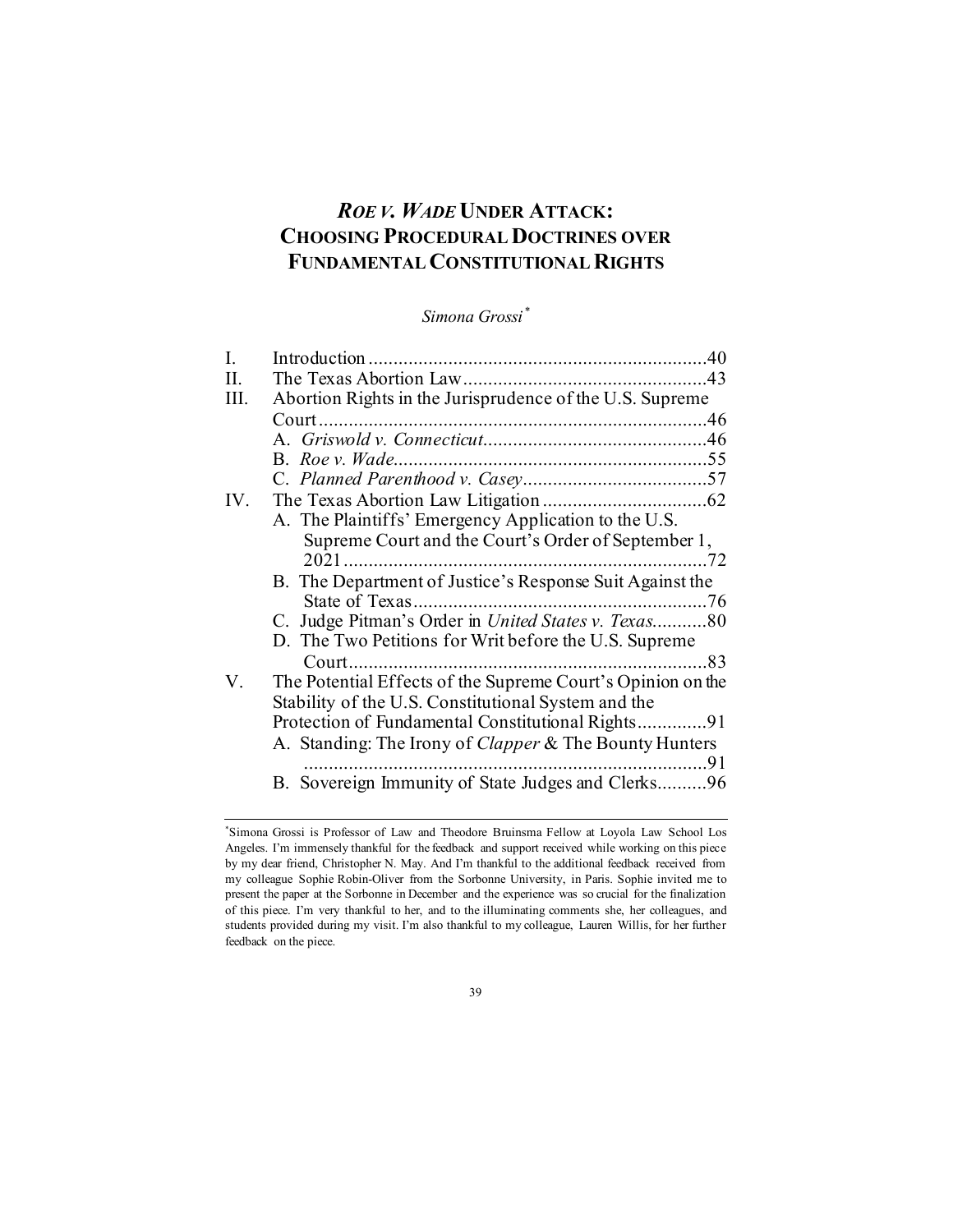| 40 | <b>CONLAWNOW</b>                                      | [13:39] |
|----|-------------------------------------------------------|---------|
|    | C. Shadow Dockets: The Practice Should be Kept for    |         |
|    | Urgent Matters Which Should Still be Decided Through  |         |
|    |                                                       |         |
|    | D. Stare Decisis and the Useful Framework Provided by |         |
|    |                                                       |         |
|    |                                                       |         |

## I. INTRODUCTION

The reflections in this Article were prompted by the Texas litigation on abortion rights that was in and out of the U.S. Supreme Court in 2021. What puzzled me was that after several months of litigation, the questions discussed by the litigants and the courts had primarily been procedural, i.e., they focused on the standing and sovereign immunity objections that prevented the plaintiffs' claims of violation of fundamental constitutional rights to proceed to their merits, a quite predictable result of the modern Supreme Court's jurisprudence on those very doctrines.

I've been studying and writing in the area of judicial decision making,<sup>[1](#page-1-0)</sup> particularly drawn to the Supreme Court's decision making, which is controversial, highly political, and controlling of social and economic development both within and outside the United States. Procedural doctrines have become a powerful tool in the hands of the Supreme Court used to control social and economic development. Thus procedure, originally conceived as the handmaid of justice, has become one of its main antagonists.

Max Lerner, in his article, *The Supreme Court and American Capitalism*, published by *The Yale Law Journal* in 1933, [2](#page-1-1) called the Supreme Court an "agency of control." There Lerner observed that

the Court has become, through its exercise of the judicial power in the intricate context of contemporary capitalist society, a crucial agency of

<span id="page-1-0"></span><sup>1</sup>*. See* SIMONA GROSSI, THE U.S. SUPREME COURT AND THE MODERN COMMON LAW APPROACH TO THE DECISION MAKING PROCESS (2015); Simona Grossi & Allan Ides, *The Modern Law of Class Actions and Due Process*, 98 OR. L. REV. 53 (2020); Simona Grossi, *A Modified Theory of the Law of Federal Courts: The Case of Arising-Under Jurisdiction,* 88 WASH. L. REV. 961 (2013); Simona Grossi, *Personal Jurisdiction: A Doctrinal Labyrinth With No Exit*, 47 AKRON L. REV. 617 (2014); Simona Grossi, *Forum Non Conveniens as a Jurisdictional Doctrine*, 75 U. PITT. L. REV. 1 (2013); Simona Grossi, Venezuela v. Helmerich*: Will Formalism Win Over Substantive Law? Again?*, 11 N.Y.U. J. L. & LIBERTY 455 (2017); Simona Grossi, *The Courts and the People in a Democratic System: Against Federal Court Exceptionalism*, 92 NOTRE DAME L. REV. ONLINE 106 (2017).

<span id="page-1-1"></span><sup>2.</sup> Max Lerner, *The Supreme Court and American Capitalism*, 42 YALE L.J. 668 (1933).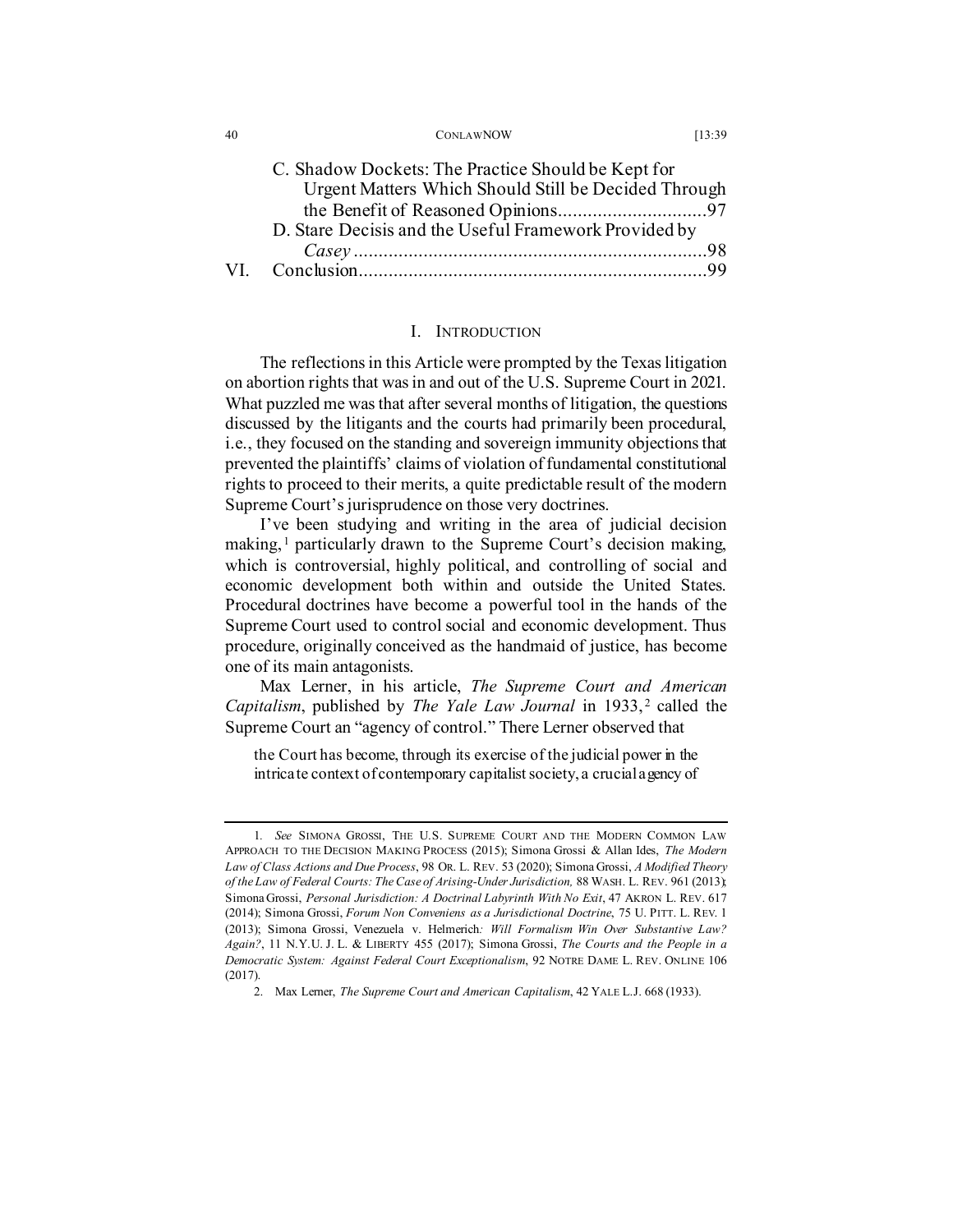social control. As such it is part of our fabric of statesmanship and should be judged in terms of its incidence upon American life.<sup>[3](#page-2-0)</sup>

Lerner also noted that while capitalism is "generic to the whole western world . . . the judicial power—or more exactly, judicial supremacy—is a uniquely American institution: it could arise only in a federal state which attempts, as we do, to drive a wedge of constitutional uniformity through heterogeneous sectional and economic groupings."[4](#page-2-1) The Court's judicial supremacy that is embodied in the power of judicial review, i.e., the power to review the validity of legislative and administrative acts and decisions, had made the Court, according to Lerner, "not only 'the world's most powerful court, but the focal point of our bitterest political and constitutional polemics."[5](#page-2-2) This, said Lerner, had led to "the recognition that the real meaning of the Court is to be found in the political rather than the legal realm, and that its concern is more significantly with power politics than with judicial technology."[6](#page-2-3) Yet despite this reality, the Court "in its official theory of its own function, disclaims any relation to the province of government or the formation of public policy: it pictures itself as going about quietly applying permanent canons of interpretation to the settlement of individual disputes."<sup>[7](#page-2-4)</sup> As Lerner concluded, "the Court's quietness must be regarded as that of the quiet spot in the center of the tornado. However serene it may be or may pretend to be in itself, the Court is the focal point of a set of dynamic forces which play havoc with the landmarks of the American state and determine the power configuration of the day."[8](#page-2-5)

At the time Lerner was writing, *Brown v. Board of Education*[9](#page-2-6) (holding that racial segregation in public schools violated the equal protection rights of Black students, even if the segregated schools were otherwise equal in quality ("separate but equal"))—*Roe v. Wade*[10](#page-2-7) (recognizing a woman's fundamental liberty to choose to have an abortion before viability)—*Lawrence v. Texas*[11](#page-2-8) (holding that laws which criminally sanction those who engage in sodomy are unconstitutional, in violation of the fundamental right in sexual intimacy)— and *Obergefell v.* 

3*. Id.* at 696-97.

- 7*. Id.*
- 8*. Id.*

<sup>4</sup>*. Id.* at 668.

<span id="page-2-4"></span><span id="page-2-3"></span><span id="page-2-2"></span><span id="page-2-1"></span><span id="page-2-0"></span><sup>5</sup>*. Id*. at 669.

<sup>6</sup>*. Id.*

<sup>9.</sup> 347 U.S. 483 (1954).

<span id="page-2-7"></span><span id="page-2-6"></span><span id="page-2-5"></span><sup>10.</sup> 410 U.S. 113 (1973).

<span id="page-2-8"></span><sup>11.</sup> 539 U.S. 558 (2003).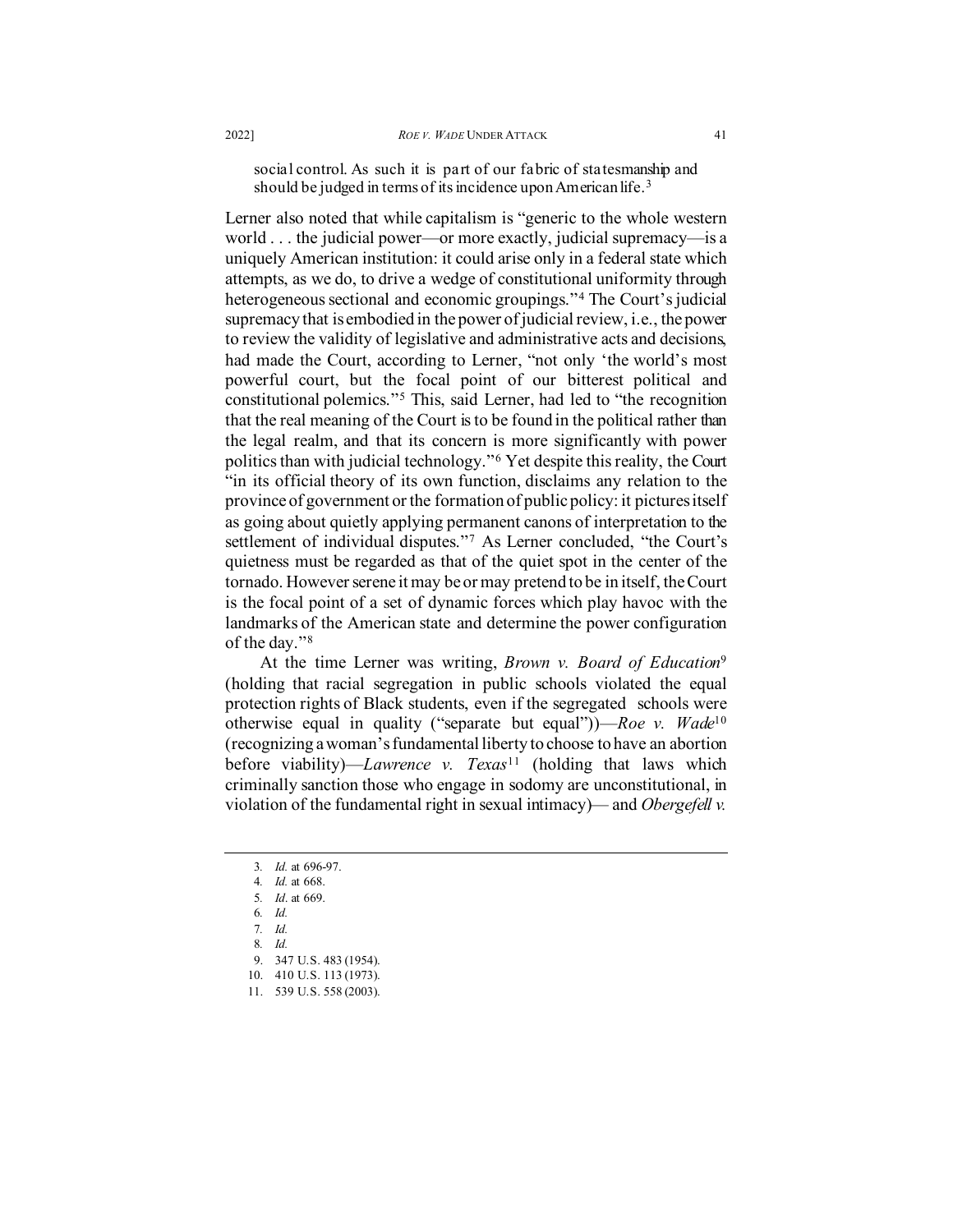*Hodges*[12](#page-3-0) (holding that same-sex marriage is a fundamental constitutional right) had not yet been decided. Each of these decisions was controversial: some welcomed them, others did not. And business was impacted too by those decisions, although economists say that it's hard to draw definitive conclusions one way or another as there are statistical issues involved in this type of analysis. [13](#page-3-1) Yet irrespective of the moral and political preferences of the public, the Court purported to act in accordance with the Constitution in finding each of those rights to be present there. However, it is at least doubtful that the Constitution is the place where those rights were found. Instead, and in the absence of federal legislative action, the Court opted to create constitutional rights that had never existed before, even overruling precedent when necessary to do so,  $14$ thereby arguably sacrificing the rule of law<sup>[15](#page-3-3)</sup> in favor of social change.

Human rights activists welcomed those opinions as a necessary act of courage, allowing American society to develop and evolve. Yet many of these same activists no doubt condemned the Court's decision in *Ashcroft v. Iqbal*, [16](#page-3-4) dismissing after the 9/11 investigations a Pakistani Muslim's complaint of racial and religious discrimination and of cruel and unusual punishment, as being factually insufficient under the procedural doctrine of "plausibility." Nor did they applaud *Clapper v. Amnesty International*, [17](#page-3-5) dismissing human rights activists' challenge to the

15. In the comprehensive words of the UN Secretary-General:

[The rule of law] refers to a principle of governance in which all persons, institutions and entities, public and private, including the State itself, are accountable to laws that are publicly promulgated, equally enforced and independently adjudicated, and which are consistent with international human rights norms and standards. It requires, as well, measures to ensure adherence to the principles of supremacy of law, equality before the law, accountability to the law, fairness in the application of the law, separation of powers, participation in decision-making, legal certainty, avoidance of arbitrariness and procedural and legal transparency.

<span id="page-3-5"></span><span id="page-3-4"></span>U.N. Secretary-General, *The Rule of Law and Transitional Justice in Conflict and Post-Conflict Societies*, ¶ 6, U.N. Doc. S/2004/616 (Aug. 23, 2004).

<sup>12.</sup> 576 U.S. 644 (2015).

<span id="page-3-1"></span><span id="page-3-0"></span><sup>13</sup>*. See, e.g.*, Jordan Weismann, *What Economics Can (or Can't) Tell Us About the Legacy of Legal Abortion*, THE ATLANTIC (Jan. 23, 2013), (interview with Professor Phillip Levine) [https://www.theatlantic.com/business/archive/2013/01/-what-economics-can-and-cant-tell-us-about](https://www.theatlantic.com/business/archive/2013/01/-what-economics-can-and-cant-tell-us-about-the-legacy-of-legal-abortion/267459/)[the-legacy-of-legal-abortion/267459/.](https://www.theatlantic.com/business/archive/2013/01/-what-economics-can-and-cant-tell-us-about-the-legacy-of-legal-abortion/267459/) 

<span id="page-3-3"></span><span id="page-3-2"></span><sup>14</sup>*. See, e.g.*, *Brown*, 347 U.S. 483 (in public school setting, abandoning "separate but equal " doctrine endorsed by *Plessy v. Ferguson*, 163 U.S. 537 (1896)); *Lawrence*, 539 U.S. 558 (overruling *Bowers v. Hardwick*, 478 U.S. 186 (1986) and its upholding of criminal sodomy laws, as applied to consensual private sexual conduct between same sex adults).

<sup>16.</sup> 556 U.S. 662 (2009).

<sup>17.</sup> 568 U.S. 398 (2013).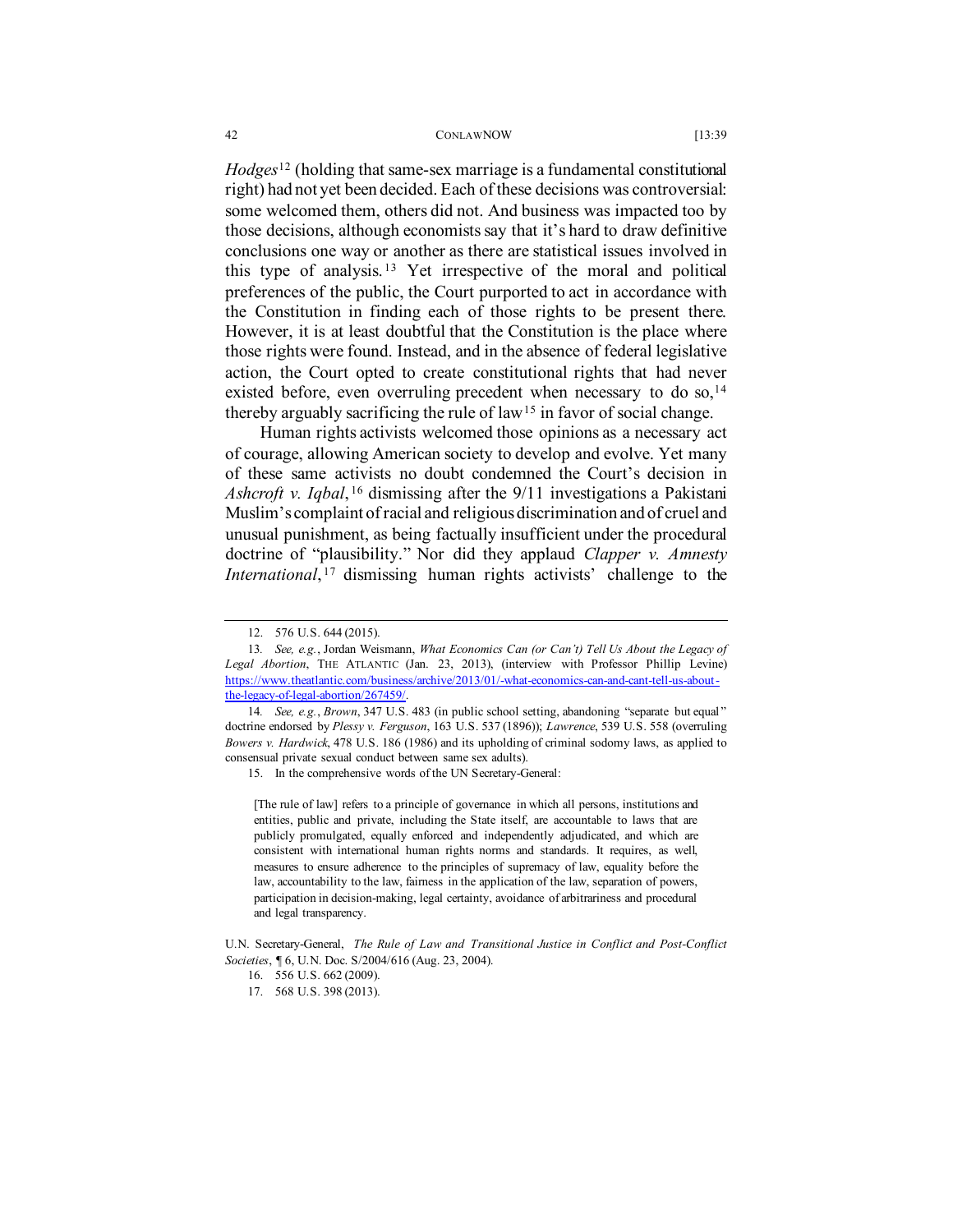Foreign Intelligence Surveillance Act, because plaintiffs had failed to satisfy the requirements for standing. Equally unsettling to many was *Lujan v. Defenders of Wildlife*, [18](#page-4-0) where the Court concluded that American wildlife conservation and environmental organizations lacked standing to challenge federal regulations limiting the geographic reach of the Endangered Species Act. And many were also disturbed by the Court's decision in *District of Columbia v. Heller*, [19](#page-4-1) interpreting the Second Amendment in accordance with the public's supposed understanding of its text at the time of its adoption in 1791, to hold that the right to bear arms applies in settings unrelated to the militia.

In each of these cases, and despite the sharply differing political, religious, and moral beliefs of those who comprise American society, the Court rendered a controversial judicial decision that in the eyes of many was difficult to square with the text of the relevant constitutional, or statutory provision applicable to the case at hand. In each case, the decision had serious consequences: society was affected, businesses were affected, and sometimes respect for the rule of law suffered. And it's not over–nor will it ever be.

As I write these lines, the country awaits the Court's decision in *Dobbs v. Jackson Women's Health Organization*,<sup>[20](#page-4-2)</sup> a ruling that will likely overturn or severely undermine *Roe v. Wade*, and whose consequences are difficult to predict. Yet despite the sometimes unsettling and tornado-like consequences, it is clear that we need a Supreme Court that enforces equality and liberty on a national basis. Judicial intervention is essential to the survival of a constitutional system that is based on principles of separation of powers, federalism, and respect for individual rights. The key is for the Court to strike the right balance, knowing when to step in and when to stay out.

## II. THE TEXAS ABORTION LAW

Introduced in Texas as Senate Bill 8 (SB8) and House Bill 1515 (HB 1515) on March 11, 2021, the Texas abortion law–"known as the Texas Heartbeat Act"–was signed by Governor Greg Abbott on May 19, 2021, and took effect September 1, 2021. [21](#page-4-3)

<sup>18.</sup> 504 U.S. 555 (1992).

<sup>19.</sup> 554 U.S. 570 (2008).

<span id="page-4-2"></span><span id="page-4-1"></span><span id="page-4-0"></span><sup>20.</sup> Dobbs v. Jackson Women's Health Org., No. 19-1392 (U.S. S.Ct), *argued* Dec. 1, 2021. For the lower court decision in this case, see *Jackson Women's Health Org. v. Dobbs*, 945 F.3d 265 (5th Cir. 2019).

<span id="page-4-3"></span><sup>21.</sup> 2021 Tex. Sess. Law. Serv. ch. 62 (S.B. 8) (Vernon's); TEX. HEALTH & SAFETY CODE ANN. §§ 171.201-171.212 (2021).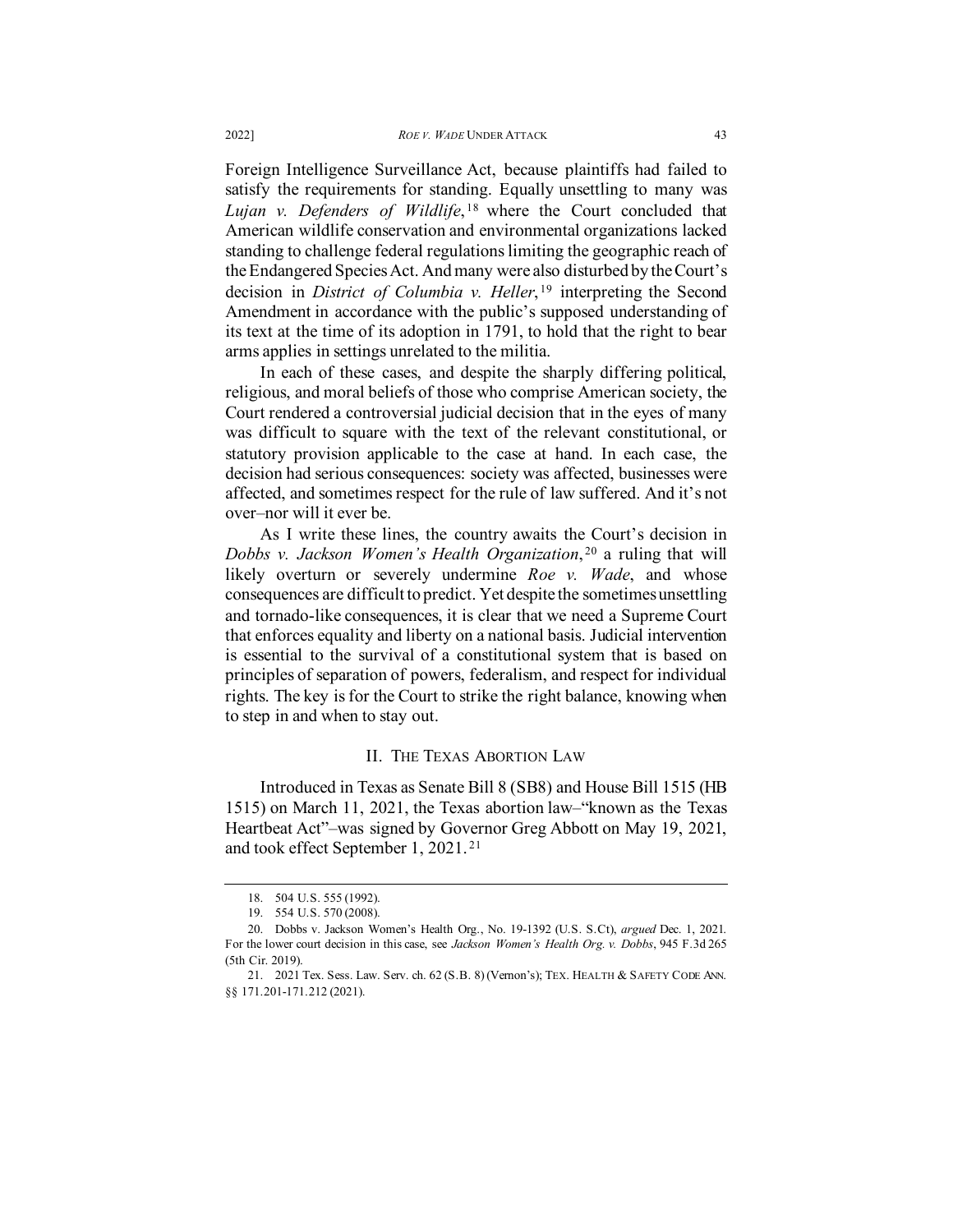The Texas law ("SB8"), entitled "[a]n Act relating to abortion, including abortions after detection of an unborn child's heartbeat; authorizing a private civil right of action," "finds that the State of Texas never repealed, either expressly or by implication, the state statutes enacted before the ruling in *Roe v. Wade . . .* that prohibit and criminalize abortion unless the mother's life in in danger."[22](#page-5-0) And because the State of Texas, as if it had a choice, never "accepted" the holding in *Roe v. Wade*, it now, under Section 171.203(b), takes a position that directly conflicts with that opinion, by providing that "[e]xcept as provided by Section 171.205, [23](#page-5-1) a physician may not knowingly perform or induce an abortion on a pregnant woman unless the physician has determined, in accordance with this section, whether the woman's unborn child has a detectable fetal heartbeat."<sup>[24](#page-5-2)</sup> And under Section 171.204(a), the legislature provides that "[e]xcept as provided by Section 171.205, a physician may not knowingly perform or induce an abortion on a pregnant woman if the physician detected a fetal heartbeat for the unborn child as required by Section 171.203 or failed to perform a test to detect a fetal heartbeat."[25](#page-5-3)

The conduct prohibited by the Texas law is quite broad. What is prohibited is performing or inducing an abortion, [26](#page-5-4) knowingly aiding or abetting such performance or inducement, "including paying for or reimbursing the costs of an abortion through insurance or otherwise,["27](#page-5-5) or merely "intend[ing] to engage in the conduct described" above.<sup>[28](#page-5-6)</sup> In any event, SB8 "does not create or recognize a right to abortion before a fetal heartbeat is detected."[29](#page-5-7)

Enforcement of SB8 is "exclusively through the private civil actions."[30](#page-5-8) Accordingly, "the state, a political subdivision, a district or county attorney, or an executive or administrative officer or employee of this state or a political subdivision" cannot sue to enforce it, [31](#page-5-9) nor may an action be filed against a woman on whom an abortion is performed or induced or attempted to be performed or induced in violation of the law.[32](#page-5-10)

<sup>22.</sup> S.B. 8 at § 2.

<span id="page-5-4"></span><span id="page-5-3"></span><span id="page-5-2"></span><span id="page-5-1"></span><span id="page-5-0"></span><sup>23.</sup> TEX. HEALTH & SAFETY CODE ANN. § 171.203(b). The exception provided under Section 171.205(a) is "if a physician believes a medical emergency exists that prevents compliance with this subchapter."

<sup>24</sup>*. Id*. at § 171.203(b).

<sup>25</sup>*. Id*. at § 171.204(a).

<sup>26</sup>*. Id.* at § 171.208(a)(1).

<span id="page-5-6"></span><span id="page-5-5"></span><sup>27</sup>*. Id.* at § 171.208(a)(2).

<sup>28</sup>*. Id.* at § 171.208(a)(3).

<sup>29</sup>*. Id.* at § 171.206(a).

<span id="page-5-10"></span><span id="page-5-9"></span><span id="page-5-8"></span><span id="page-5-7"></span><sup>30</sup>*. Id.* at § 171.207(a).

<sup>31</sup>*. Id.*

<sup>32</sup>*. Id.* at § 171.206(b)(1)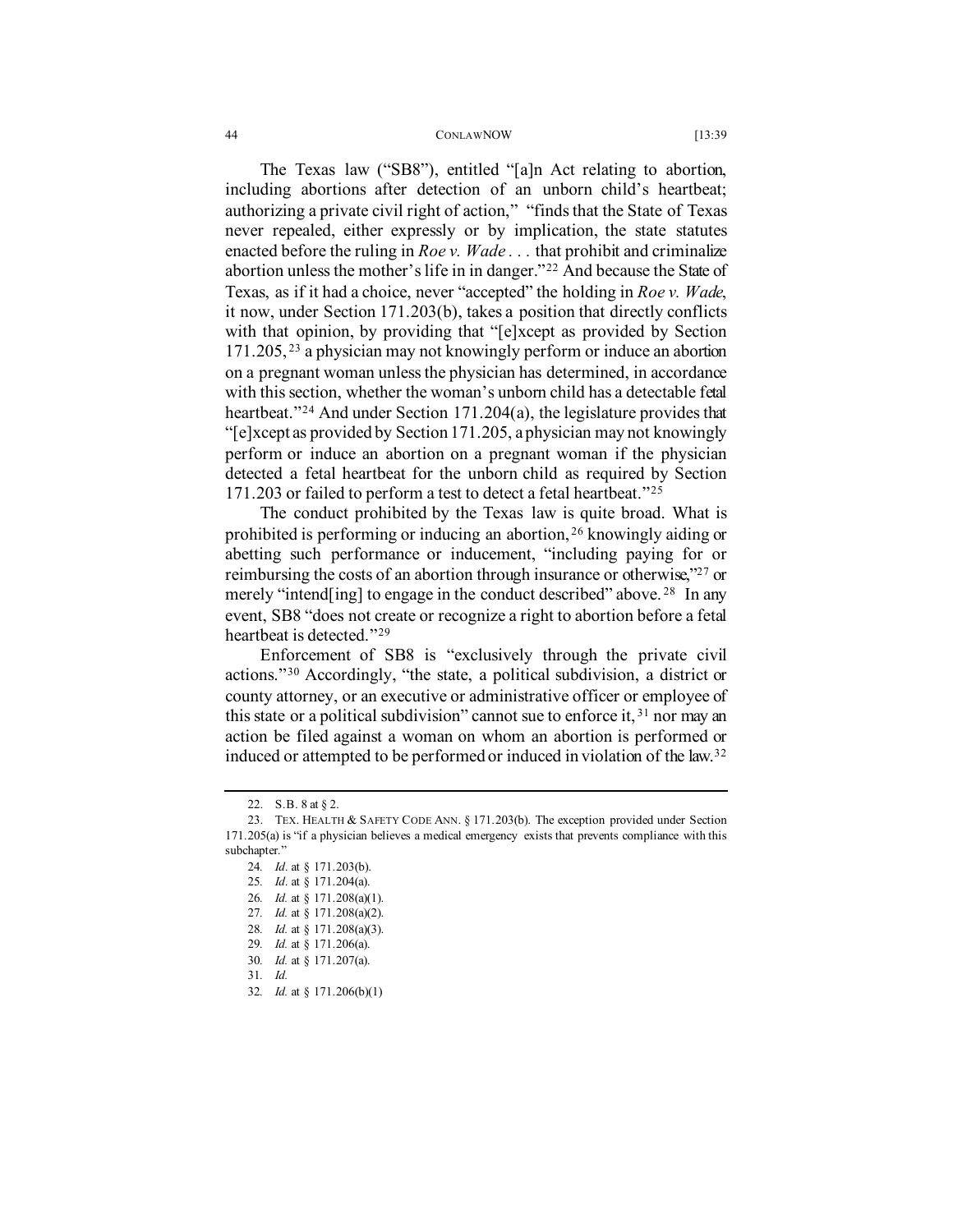The civil action, if successful, may be rewarded with "an injunctive relief sufficient to prevent the defendant from violating [the law] or engaging in acts that aid or abet the violations of [the law];"[33](#page-6-0) and "statutory damages in an amount of not less than \$10,000 for each abortion that the defendant performed or induced in violation of [the law], and for each abortion performed or induced in violation of [the law] that the defendant aided or abetted."[34](#page-6-1) Costs and attorney's fees are also awarded to the prevailing plaintiffs. [35](#page-6-2)

The potential defenses that a defendant may raise in such an action are quite limited. They exclude, among others, the unconstitutionality of the law, [36](#page-6-3) as well as the doctrine of res judicata which might otherwise be applicable (e.g., the plaintiff filed and lost a similar action against a different defendant). [37](#page-6-4) Under limited circumstances, [38](#page-6-5) a defendant may be able to assert the third-party rights of a woman or a group of women who seek an abortion, if the relief sought against the defendant would impose an undue burden on them.<sup>[39](#page-6-6)</sup> But to successfully invoke this defense, defendant must introduce evidence proving that "(1) an award of relief will prevent a woman or a group of women from obtaining an abortion; or (2) an award of relief will place a substantial obstacle in the path of a woman or a group of women who are seeking an abortion."<sup>[40](#page-6-7)</sup> For these purposes a defendant cannot establish an undue burden by "(1) merely demonstrating that an award of relief will prevent women from obtaining support or assistance, financial or otherwise, from others in their effort to obtain an abortion," "(2) arguing or attempting to demonstrate that an award of relief against other defendants or other potential defendants will impose an undue burden on women seeking an abortion."[41](#page-6-8) Finally, this undue burden affirmative defense will no longer be available if the Supreme Court overrules *Roe v. Wade*<sup>[42](#page-6-9)</sup> or *Planned Parenthood*,<sup>[43](#page-6-10)</sup> even if the conduct on which the cause of action is based occurred before such a Court opinion. [44](#page-6-11)

- <span id="page-6-4"></span>37*. Id*. at § 171.208(e)(5) ("non-mutual issue preclusion or non-mutual claim preclusion").
- <span id="page-6-5"></span>38*. Id*. at § 171.209(a).

- <span id="page-6-7"></span>40*. Id*. at § 171.209(c).
- 41*. Id*. at § 171.209(d).
- 42. 410 U.S. 113 (1973)
- 43. 505 U.S. 833 (1992).

<span id="page-6-0"></span><sup>33</sup>*. Id*. at § 171.208(b)(1).

<span id="page-6-1"></span><sup>34</sup>*. Id.* at § 171.208(b)(2).

<span id="page-6-2"></span><sup>35</sup>*. Id*. at § 171.208(b)(3).

<span id="page-6-3"></span><sup>36</sup>*. Id*. at § 171.208(e)(2), (7).

<span id="page-6-6"></span><sup>39</sup>*. Id*. at § 171.209(b)(2).

<span id="page-6-11"></span><span id="page-6-10"></span><span id="page-6-9"></span><span id="page-6-8"></span><sup>44.</sup> TEX. HEALTH & SAFETY CODE ANN. § 171.209(e).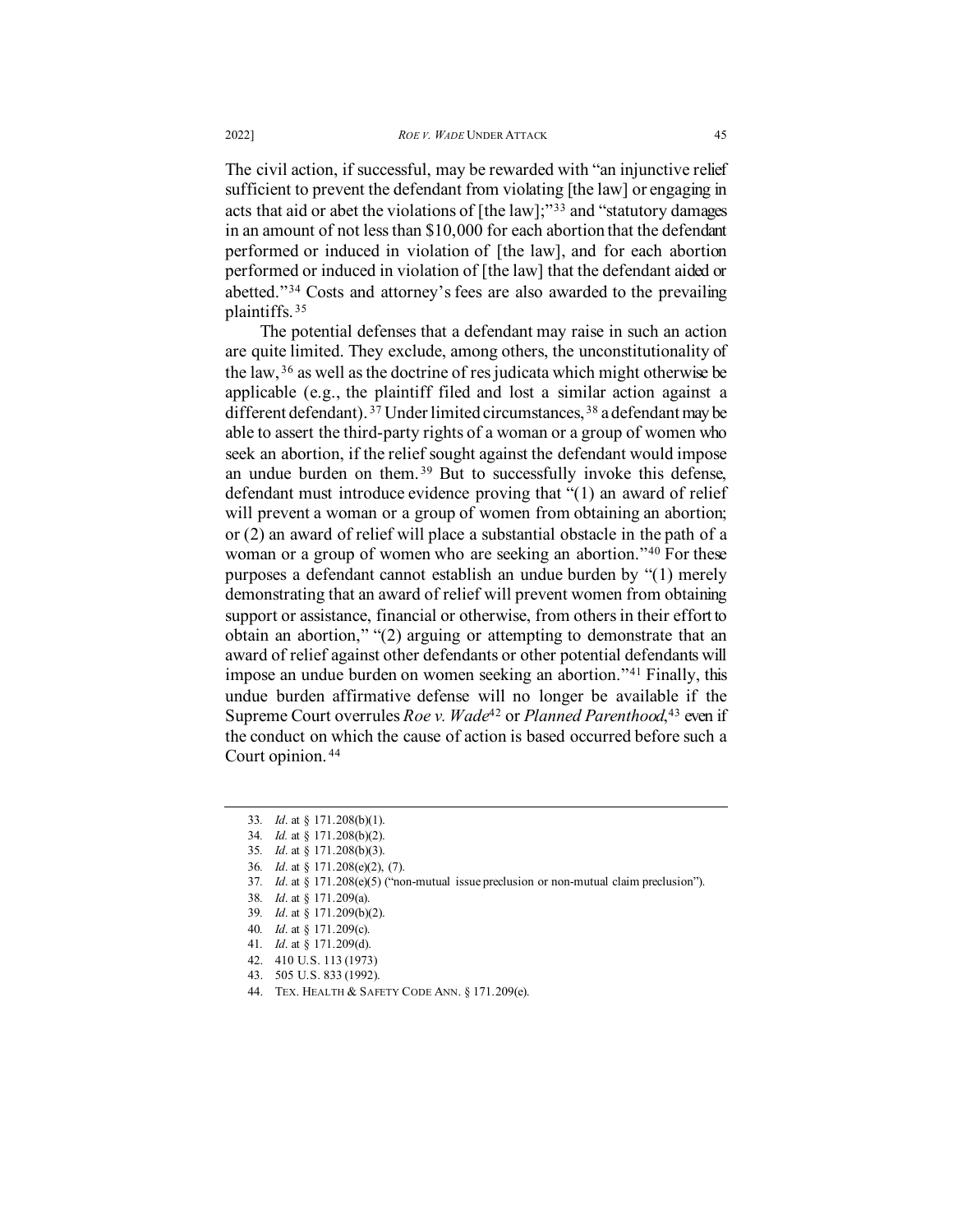The Texas Heartbeat Act, SB8, also provides that "[n]otwithstanding any other law, a court may not award costs or attorney's fees . . . to a defendant" in an action brought to enforce the law, even if the defendant prevails in the action. [45](#page-7-0) And, to discourage anyone from challenging the constitutionality of the Heartbeat Act, SB8 provides that any civil rights plaintiff suing to prevent the enforcement of this Texas law will be "jointly and severally liable to pay the costs and attorney's fees of the prevailing party,"[46](#page-7-1) i.e., their own costs and attorney fees if they win, and their own costs and fees, as well as the defendant's, if they lose. [47](#page-7-2) Finally, the Heartbeat Act gives a prevailing defendant up to three years to bring a separate suit to recover costs and attorney's fees from the plaintiff and plaintiff's attorneys, whether or not the defendant sought to recover fees in the original action. [48](#page-7-3) In short, a potential plaintiff will think at least twice before filing a suit to challenge the validity of SB8. And yet SB8 is unconstitutional, patently violative of years of Supreme Court's jurisprudence on abortion rights.

## III. ABORTION RIGHTS IN THE JURISPRUDENCE OF THE U.S. SUPREME COURT

## *A. Griswold v. Connecticut*

The path to the current abortion rights law must be traced back to *Griswold v. Connecticut*. [49](#page-7-4) There, the Court struck down a Connecticut law that made it illegal to use or counsel others to use contraceptives. The Court held that as applied to advice given to married couples, the statute violated the Fourteenth Amendment Due Process Clause by interfering with the "right of privacy" in marriage and by in effect allowing the government to invade "the sacred precincts of marital bedrooms."[50](#page-7-5) The newly recognized right of marital privacy, though nowhere mentioned in the Constitution's text, was found to lie "within the zone of privacy created by several fundamental constitutional guarantees."[51](#page-7-6) By applying an extremely strict standard of review, the Court invalidated the statute

<sup>45</sup>*. Id.* at § 171.208(i).

<sup>46.</sup> SB8, Section 4, § 30.022(a).

<sup>47</sup>*. Id*. at § 30.022(b).

<sup>48</sup>*. Id.* at § 30.022(c).

<span id="page-7-6"></span><span id="page-7-5"></span><span id="page-7-4"></span><span id="page-7-3"></span><span id="page-7-2"></span><span id="page-7-1"></span><span id="page-7-0"></span><sup>49.</sup> 381 U.S. 479 (1965). For a more extensive description of the law of abortion rights *see* ALLAN IDES, CHRISTOPHER N. MAY & SIMONA GROSSI, CONSTITUTIONAL LAW:INDIVIDUAL RIGHTS (9th ed. 2022).

<sup>50</sup>*. Id*. at 485-86.

<sup>51</sup>*. Id*. at 485.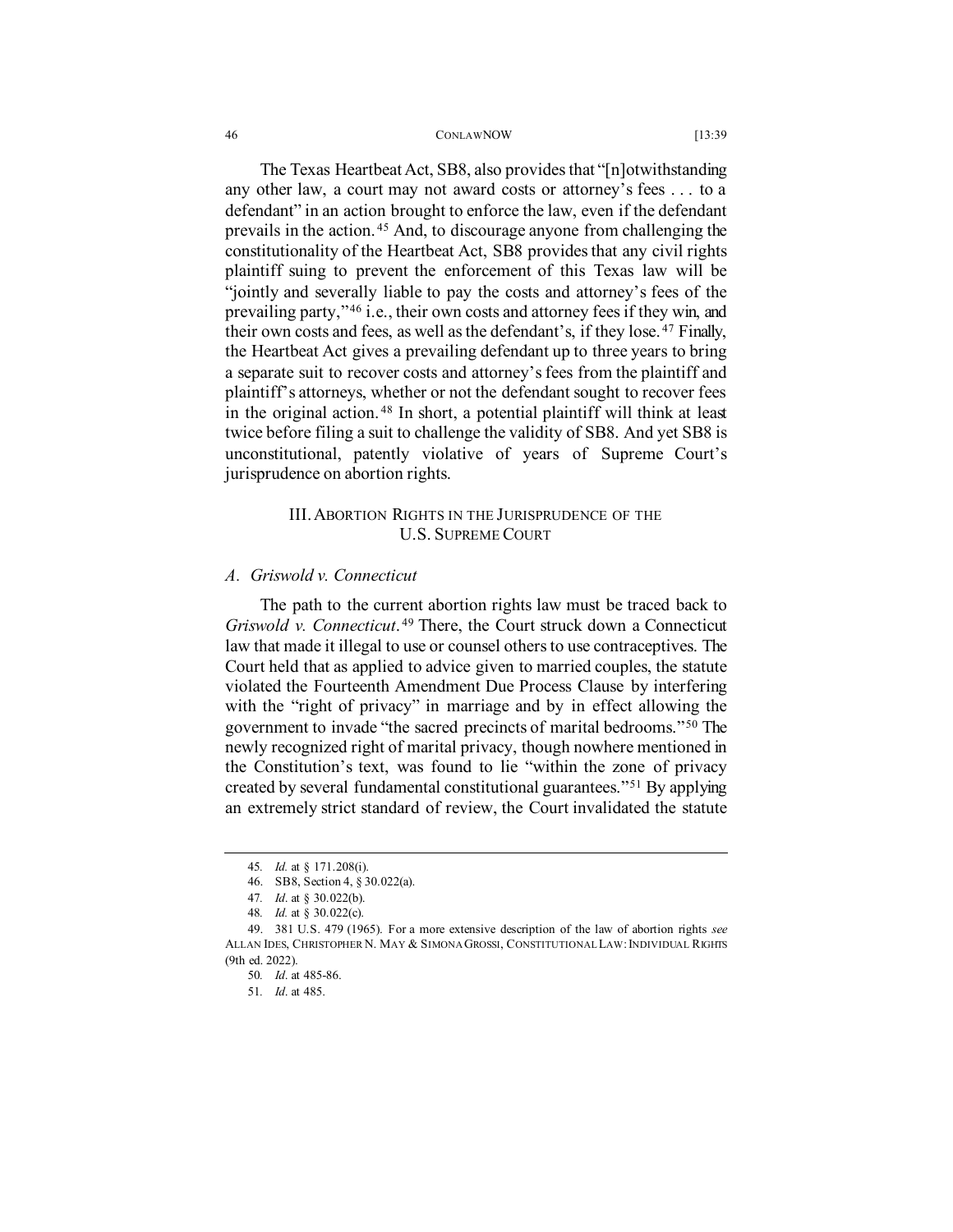without any consideration of the state's possible justifications for it. Speaking for the Court, Justice Douglas explained that in contrast to *Lochner v. New York,* the statute at issue in *Griswold* "operates directly on an intimate relation of husband and wife and their physician's role in one aspect of that relation."[52](#page-8-0)

The *Griswold* Court offered an unusual explanation as to the source of the newly discovered constitutional right of marital privacy. In earlier cases, such as *Allgeyer v. Louisiana*[53](#page-8-1) and *Meyer v. Nebraska*, [54](#page-8-2) the Court announced that certain rights were included in the "liberty" protected by the Due Process Clause. Justice Douglas, though, chose not to follow this route. Instead, he sought to link the right of privacy in marriage to specific guarantees of the Bill of Rights, and more specifically, the First, Third, Fourth, and Fifth Amendments, which, said Douglas, "have penumbras, formed by emanations from those guarantees that help give them life and substance."<sup>[55](#page-8-3)</sup> The right of marital privacy lay within these penumbras, hidden in the shadows of the First Amendment's right of association, the Third and Fourth Amendments' protection of the home, and the Fifth Amendment's guarantee against self-incrimination.

There are several reasons why Justice Douglas may have insisted on tying the right of marital privacy to specific provisions of the Bill of Rights rather than simply declaring it a protected aspect of "liberty" under the Due Process Clause. He may have hoped to distinguish his approach from that taken by the Court during the *Lochner* era;<sup>[56](#page-8-4)</sup> rather than inventing a new constitutional right, the *Griswold Court* was exercising judicial restraint by merely protecting a right that was derivable from the Constitution's text. Yet the penumbras and emanations approach was hardly a means of imposing judicial self-restraint. Douglas's discovery of marital privacy within the penumbras of the Bill of Rights was far from self-evident, requiring at least a small leap of judicial faith. Moreover, the penumbras and emanations approach was now capable of justifying virtually any liberty interest the Court might wish to create.

Douglas's penumbras and emanations approach may also have been designed to square *Griswold* with the framework of *United States v.* 

<sup>52</sup>*. Id*. at 482.

<sup>53.</sup> 165 U.S. 578 (1897).

<sup>54.</sup> 262 U.S. 390 (1923).

<sup>55</sup>*. Griswold,* 381 U.S. at 484.

<span id="page-8-4"></span><span id="page-8-3"></span><span id="page-8-2"></span><span id="page-8-1"></span><span id="page-8-0"></span><sup>56</sup>*. See* Lochner v. New York, 198 U.S. 45 (1905), where the Court held that a New York law setting maximum working hours for bakers violated the bakers' right to freedom of contract under the Due Process Clause of the Fourteenth Amendment to the U.S. Constitution.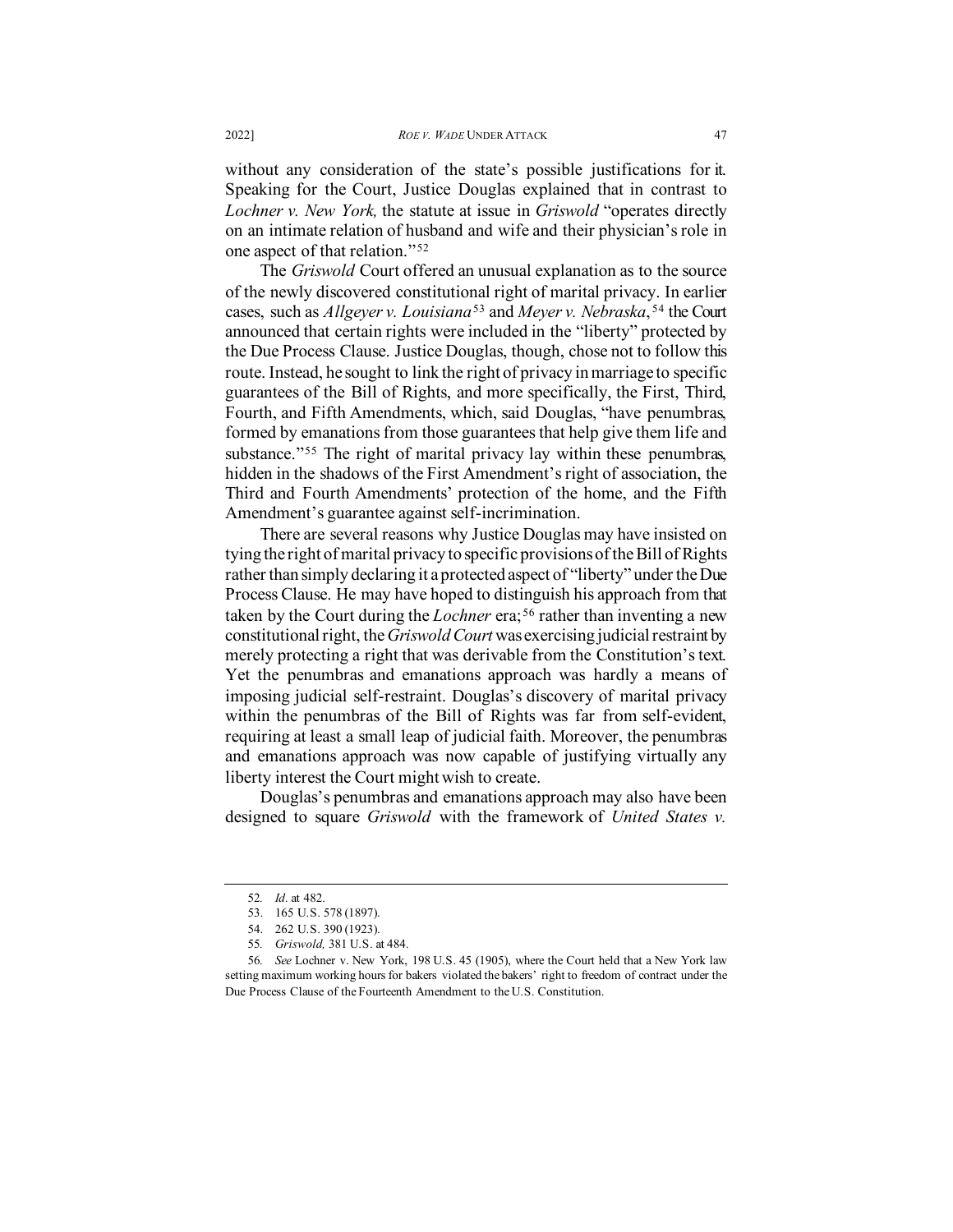*Carolene Products.* [57](#page-9-0) In footnote four of the *Carolene Products* opinion, the Court suggested that strict scrutiny should be applied under the Due Process Clause only if a law was contrary to a "specific prohibition" of the Constitution. Though footnote four was only dictum, Justice Douglas agreed with this aspect of it, and he subscribed to Justice Black's position in dissent that under Section 1 of the Fourteenth Amendment, it is wrong for the Court to use a "natural-law-due-process" approach to create any additional rights against the states beyond those explicitly set forth in the Bill of Rights. [58](#page-9-1)

In any event, the use of the penumbras and emanations approach to determine the scope of the Bill of Rights drains the "specific prohibitions" of the Bill of Rights of any coherent meaning, as Justice Black complained in his *Griswold* dissent. This is evident from the fact that the *Griswold* Court used this rationale to rescue and revive two *Lochner*-era personal liberty cases—*Meyer v. Nebraska* and *Pierce v. Society of Sisters*[59](#page-9-2) which had seemingly been discredited as due process precedents by *Carolene Products.* The decisions in *Meyer* and *Pierce* were now reinterpreted and reaffirmed as having been justified under the penumbras and emanations principle. According to *Griswold,* the liberty interests in learning German and in directing the education of one's children that were protected by those earlier rulings in fact lay within the shadows of the First Amendment. [60](#page-9-3)

The penumbras and emanations theory did not satisfy all members of the *Griswold* majority. Justice Harlan, in a separate concurring opinion, rejected the approach. Instead, he rested the right of marital privacy squarely on the word "liberty" in the Fourteenth Amendment Due Process Clause, without linking it to any provision of the Bill of Rights. Because the right of marital privacy is "implicit in the concept of ordered liberty," it was, therefore, constitutionally protected. [61](#page-9-4) While this approach gave

<span id="page-9-0"></span><sup>57.</sup> 304 U.S. 144 (1938). In *Carolene Products*, the Court rejected a substantive due process challenge to a federal law excluding nondairy milk products from interstate commerce. The producers of these goods complained that the law impaired the value of their property and interfered with their freedom to contract with buyers in other states. However, the Court rejected their claims, holding that a law "affecting ordinary commercial transactions" is valid as a matter of substantive due process if it "rests upon some rational basis within the knowledge and experience of the legislators." *Id.* at 152.

<span id="page-9-1"></span><sup>58</sup>*. See Adamson v. California,* 332 U.S. 46, 68-92 (1947) (Black & Douglas, JJ., dissenting); *see also Duncan v. Louisiana,* 391 U.S. 145, 162-71 (1968) (Black & Douglas, JJ., concurring).

<span id="page-9-4"></span><span id="page-9-3"></span><span id="page-9-2"></span><sup>59.</sup> 268 U.S. 510 (1925). In *Pierce*, the Court relied on *Meyer* to overturn an Oregon law that compelled parents to send their children to public rather than private school; the statute violated due process, said the Court, because it "unreasonably interfere[d] with the liberty of parents and guardians to direct the upbringing and education of children under their control." *Id*. at 534-35.

<sup>60</sup>*. Griswold*, 381 U.S. at 482.

<sup>61</sup>*. Id.* at 500 (Harlan, J., concurring).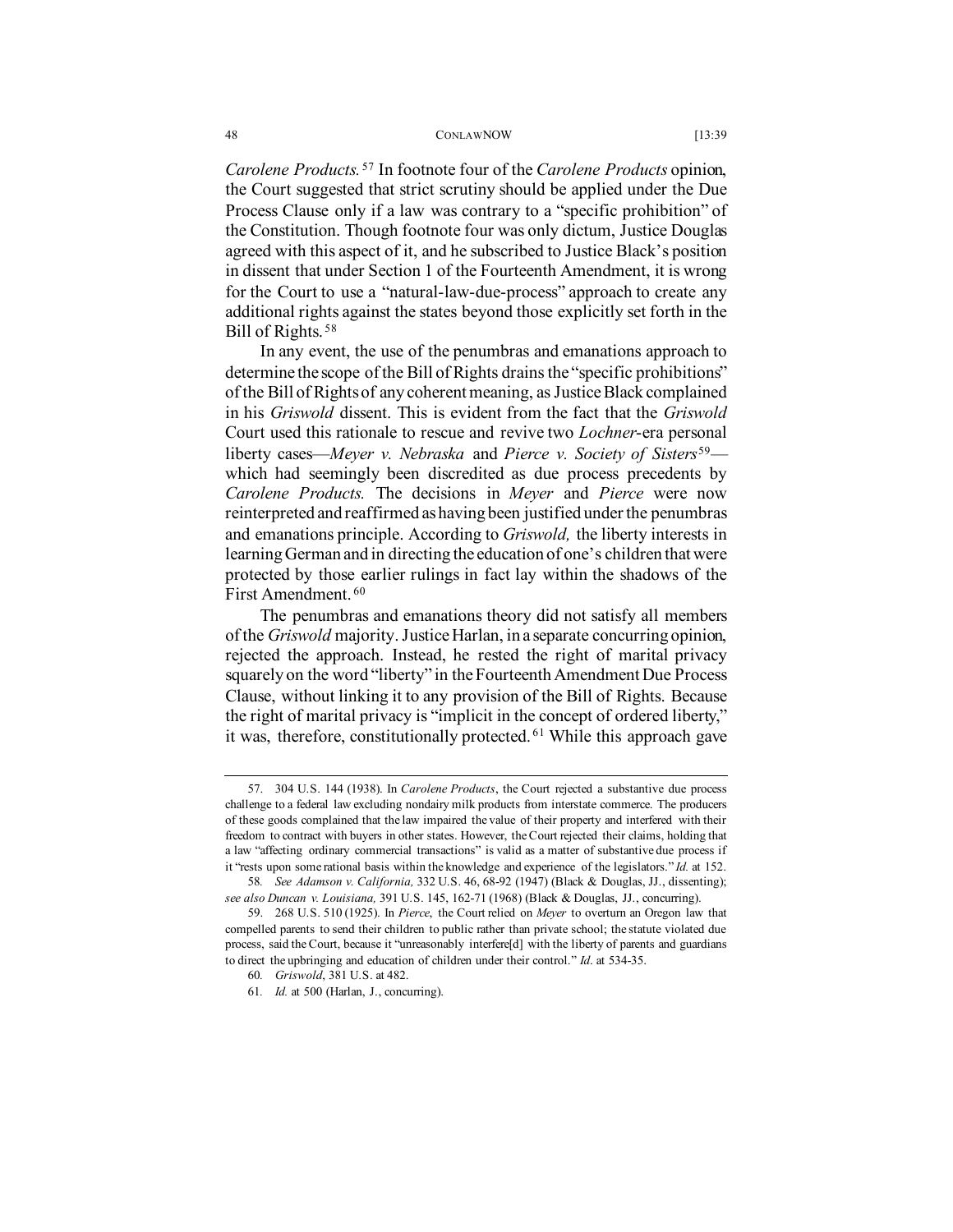the Court considerable leeway, Harlan noted that any "judicial 'selfrestraint'" imposed by the penumbras and emanations theory "is more hollow than real."[62](#page-10-0)

In a separate concurrence, Justice White also declined to endorse the penumbras and emanations theory and, like Harlan, relied simply on the word "liberty" contained in the Due Process Clause.Three other members of the *Griswold* majority also agreed with Justice Harlan that the right of marital privacy is an aspect of due process "liberty" but buttressed their conclusion with the Ninth Amendment. That Amendment states that "[t]he enumeration in the Constitution of certain rights shall not be construed to deny or disparage *others retained by the people.*"[63](#page-10-1)

While Douglas had referred to the Ninth Amendment in passing, Justice Goldberg, joined by Chief Justice Warren and Justice Brennan, relied on it as authority for construing the Fourteenth Amendment Due Process Clause to encompass rights not enumerated elsewhere in the Constitution. Justice Goldberg observed that "[t]he language and history of the Ninth Amendment reveal that the Framers of the Constitution believed that there are additional fundamental rights, protected from governmental infringement, which exist alongside those fundamental rights specifically mentioned in the first eight constitutional amendments.["64](#page-10-2) While not "an independent source of rights protected from infringement by either the States or the Federal Government,"[65](#page-10-3) the Ninth Amendment provides a rule of construction for the courts in interpreting other provisions of the Constitution, such as the word "liberty" in the Due Process Clause. On this basis, Justice Goldberg concluded that the unenumerated "right of privacy in the marital relation is . . . a personal right 'retained by the people' within the meaning of the Ninth Amendment" and that it is, therefore, among the "fundamental" personal liberties that are "protected by the Fourteenth Amendment from infringement by the States."[66](#page-10-4)

Justice Goldberg's reliance on the Ninth Amendment drew fire from Justices Stewart and Black, who believed that "[t]he Ninth Amendment, like its companion the Tenth, . . . was . . . adopted by the States simply to make clear that the adoption of the Bill of Rights did not alter the plan that the *Federal* Government was to be a government of express and limited powers, and that all rights and powers not delegated to it were retained by the people

<span id="page-10-0"></span><sup>62</sup>*. Id*. at 501.

<span id="page-10-2"></span><span id="page-10-1"></span><sup>63</sup>*. Id*. at 488 (Goldberg, J., concurring).

<sup>64</sup>*. Id.*

<span id="page-10-3"></span><sup>65</sup>*. Id*. at 492.

<span id="page-10-4"></span><sup>66</sup>*. Id*. at 499.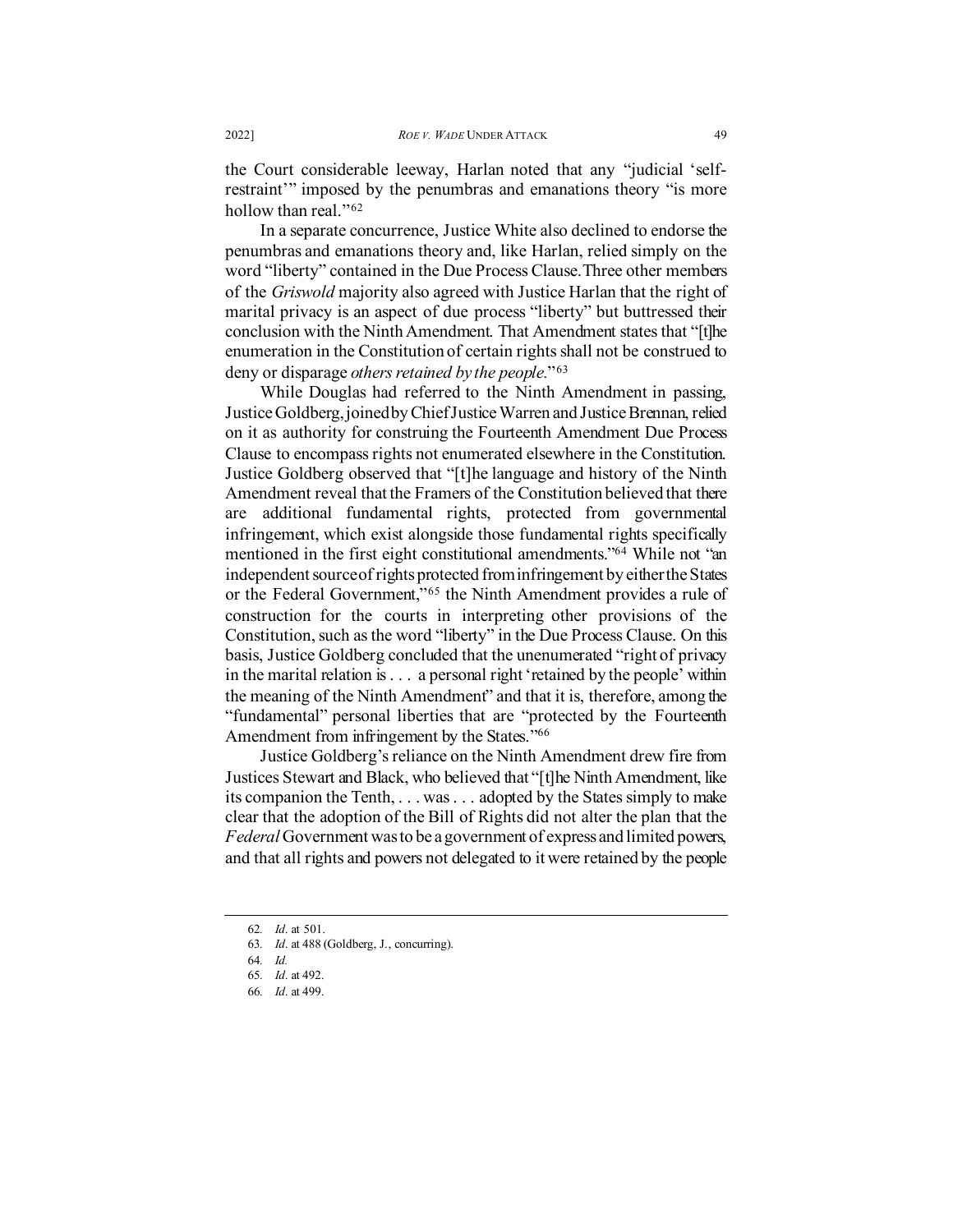and the individual States."[67](#page-11-0) It was intended as a means to "protect state powers against federal invasion," not as a basis for recognizing unenumerated rights that may be judicially enforced against the federal or state governments.[68](#page-11-1)

But the Stewart-Black reading rendered the Ninth Amendment synonymous with the Tenth and thus redundant. The Tenth Amendment does say that those powers not conferred on the federal government are reserved to the states or to the people. However, the Ninth Amendment says something quite different—that the people have other rights against the government besides those enumerated in the Bill of Rights. If these other rights are not judicially enforceable, if there is no remedy for their violation, then they are not rights in a strong or meaningful sense, but mere norms or platitudes that government officials may ignore with impunity. It is difficult to believe that the Founders would have troubled themselves to include the Ninth Amendment if this is all that it was intended to accomplish.

While the seven members of the *Griswold* majority offered a variety of bases for finding a fundamental right of marital privacy, they all agreed that the Court could protect liberty interests that were nowhere specifically mentioned in the text of the Constitution.

A clear majority, in other words, refused to give the Constitution a strictly literal reading that would protect only those specific liberties such as the Third Amendment guarantee against having soldiers quartered in one's home during peacetime—that are spelled out in full by the text itself. To construe the document as Justices Black and Stewart proposed in their dissent would have given an extremely narrow reading to the "liberty" protected by the Due Process Clause. Moreover, it would have been contrary to the apparent intent of the Founders, who included the Ninth Amendment to guard against just such a crabbed reading of the Constitution's enumeration of rights.

In the years since *Griswold,* the Court has added to the personal liberties that are protected by the Due Process Clause. In doing so, the Court has disavowed Justice Douglas's penumbras and emanations explanation, [69](#page-11-2) and candidly acknowledged that the task requires giving meaning to the "Fourteenth Amendment's concept of personal liberty.["70](#page-11-3) Even some of the Court's more conservative members have accepted the validity of this judicial undertaking.

<span id="page-11-0"></span><sup>67</sup>*. Id*. at 529-30 (Stewart & Black, JJ., dissenting) (emphasis in original).

<span id="page-11-1"></span><sup>68</sup>*. Id.* at 520 (Black. & Stewart, JJ., dissenting).

<span id="page-11-2"></span><sup>69</sup>*. See Whalen v. Roe,* 429 U.S. 589, 598 n.23 (1977).

<span id="page-11-3"></span><sup>70</sup>*. Roe v. Wade,* 410 U.S. 113, 152-53 (1973).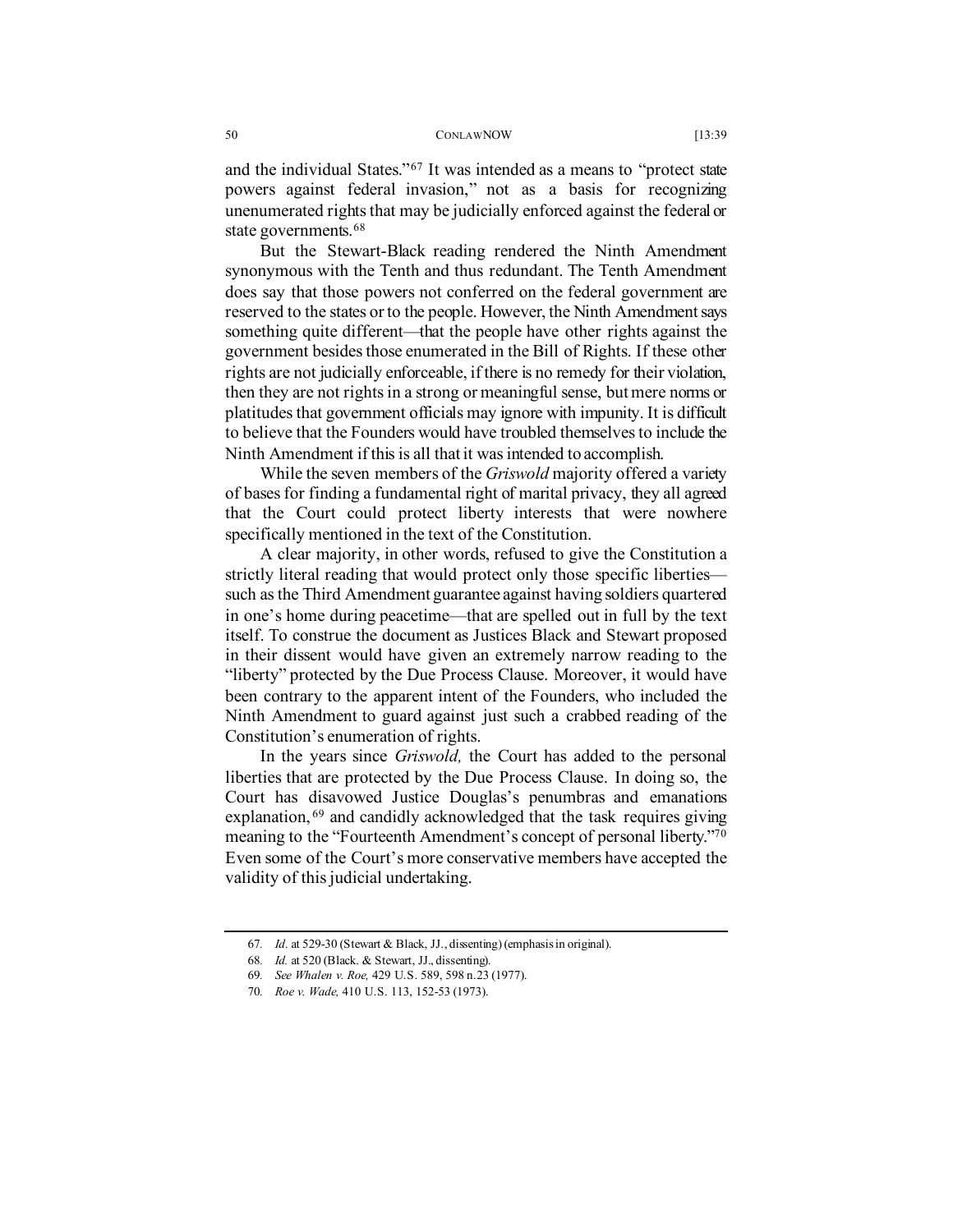In *Thornburgh v. American College of Obstetricians & Gynecologists,* [71](#page-12-0) Justice White, joined by Justice Rehnquist, declared that

this Court does not subscribe to the simplistic view that constitutional interpretation can possibly be limited to the "plain meaning" of the Constitution's text or to the subjective intention of the Framers. The Constitution is not a deed setting forth the precise metes and bounds of its subject matter; rather, it is a document announcing fundamental principles in value-laden terms that leave ample scope for the exercise of normative judgment by those charged with interpreting and applying it.[72](#page-12-1)

Similarly, in *Richmond Newspapers, Inc. v. Virginia,* [73](#page-12-2) Chief Justice Burger, writing for the majority, noted that "[n]otwithstanding the appropriate caution against reading into the Constitution rights not explicitly defined, the Court has acknowledged that certain unarticulated rights are implicit in enumerated guaranties."[74](#page-12-3)

The issue that has continued to divide the Justices is not the question of whether the Court should give constitutional protection to unenumerated, nontextual liberty interests, but rather what sources it should look to in doing so and how those sources should be construed. For example, should the Court consider only the Founders' specific intent, or is it permissible to consider the more general concepts the Founders hoped to protect? Are history and tradition legitimate guides, and if so, at what point and at what level of generality are they to be measured? To what extent is the Court confined to past case law? And of what relevance are principles of philosophy, political theory, or sociology?[75](#page-12-4)

When the Court seeks to define and protect rights that are not specifically enumerated in the text of the Constitution, it takes some institutional risks. One is that the Court may lose credibility if it is perceived by the public as having simply enshrined the personal beliefs and prejudices of individual Justices. Another risk is that by operating without close textual moorings, the Court may seek to protect values that are so out of touch with those of the public that the people will refuse to accept the Court's judgment. Both of these dangers materialized during the *Lochner* era, when the Court, in the name of liberty to contract,

<sup>71.</sup> 476 U.S. 747 (1986).

<sup>72</sup>*. Id*. at 789.

<sup>73.</sup> 448 U.S. 555 (1980).

<sup>74</sup>*. Id*. at 579.

<span id="page-12-4"></span><span id="page-12-3"></span><span id="page-12-2"></span><span id="page-12-1"></span><span id="page-12-0"></span><sup>75.</sup> These important questions are explored in CHRISTOPHER N. MAY, ALLAN IDES & SIMONA GROSSI*,* CONSTITUTIONAL LAW: NATIONAL POWER AND FEDERALISM, ch. 1 (9th ed. 2022).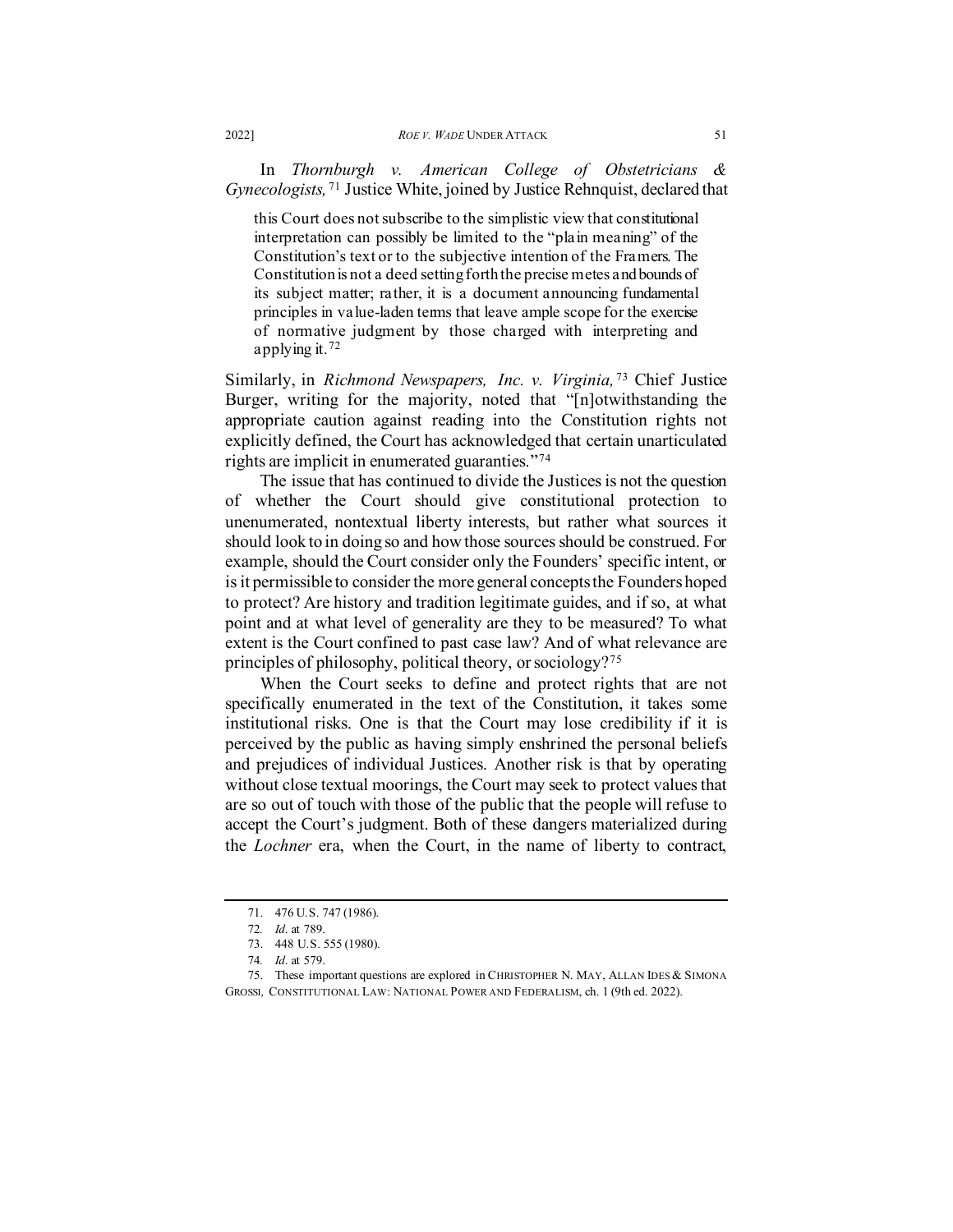## As Justice Powell wrote in *Moore v. City of East Cleveland*:[76](#page-13-0)

Substantive due process has at times been a treacherous field for this Court. There *are* risks when the judicial branch gives enhanced protection to certain substantive liberties without the guidance of the more specific provisions of the Bill of Rights. As the history of the *Lochner* era demonstrates, there is reason for concern lest the only limits to such judicial intervention become the predilections of those who happen at the time to be Members of this Court. That history counsels caution and restraint. But it does not counsel abandonment[.77](#page-13-1)

Since *Griswold,* the constitutional right of privacy has expanded well beyond a married couple's freedom to decide to use birth control. This fundamental right now extends to unmarried individuals and embraces other personal decisions, most of them having to do with procreation, marriage, or family. In analyzing claimed violations of these fundamental liberty interests, the Court has adopted what might be thought of as a basic due process model. In some cases, the Court applies a variation of this model.

In contrast to *Griswold,* where Justice Douglas's opinion for the Court struck down a Connecticut law under what amounted to a per se rule of invalidity, the Court typically employs a more subtle approach in fundamental rights due process cases. That basic approach asks whether the interest in question qualifies as a *protected liberty* under the Due Process Clause; whether the protected liberty is deemed *fundamental; and whether* the challenged law *impinge on or unduly burden* that fundamental liberty interest to a degree sufficient to trigger strict scrutiny. If a fundamental liberty has been impinged on or unduly burdened, the approach asks whether the law substantially further a *compelling governmental interest, and whether* the government has chosen the *least burdensome means* of achieving its compelling interest.

The question of whether the protected liberty is deemed *fundamental* presents the difficult question of determining whether any particular liberty interest is entitled to special protection as a fundamental right. The various opinions in *Griswold* lay the foundation for that process. The question of *whether* the challenged law *impinge on* or *unduly burden* that fundamental liberty interest to a degree sufficient to trigger strict scrutiny requires an assessment of the degree to which the liberty interest is

<span id="page-13-0"></span><sup>76.</sup> 431 U.S. 494 (1977).

<span id="page-13-1"></span><sup>77</sup>*. Id*. at 502 (emphasis in original)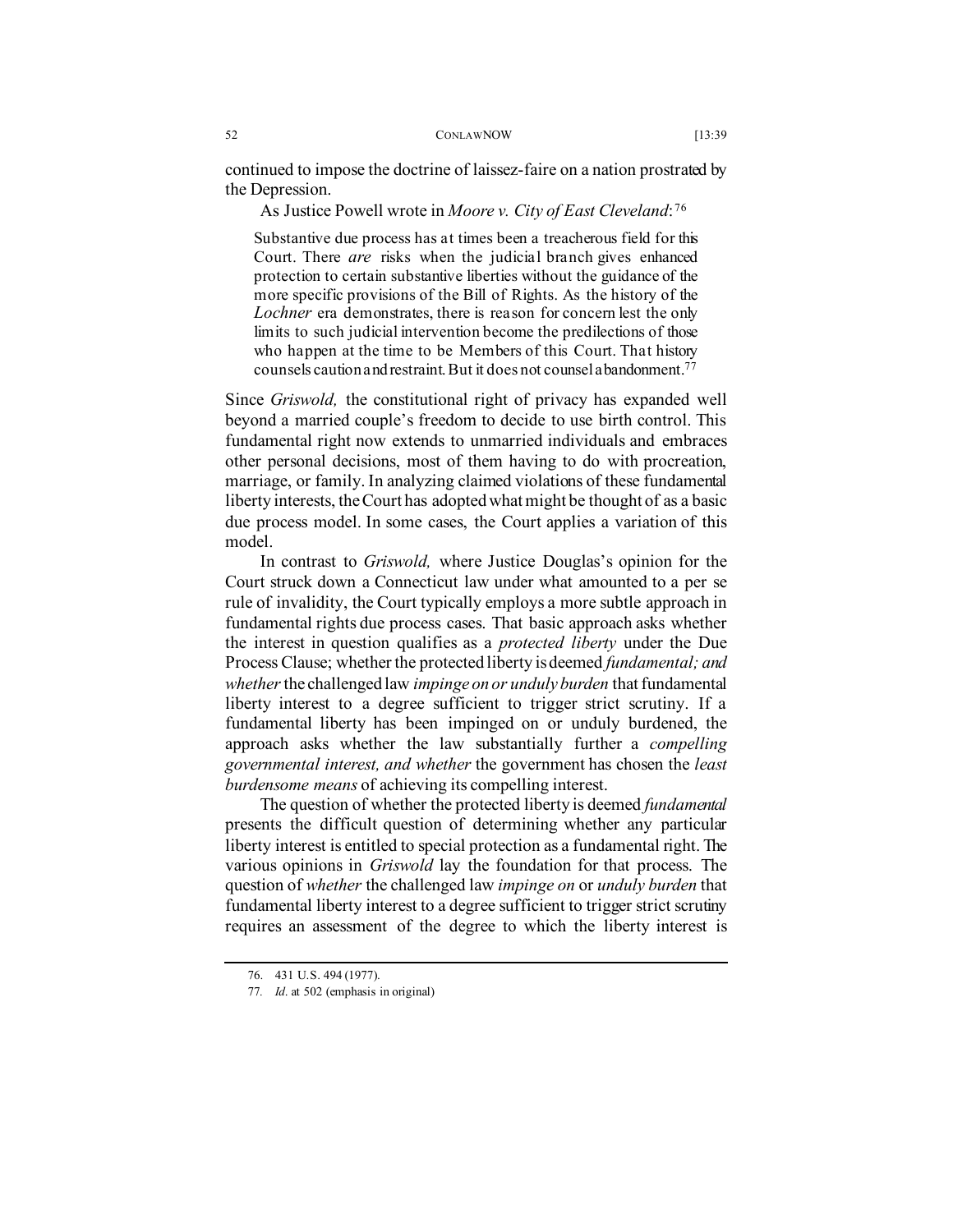burdened, since de minimis infringements will not trigger strict scrutiny. Finally, the questions of whether, while impinging on or unduly burdening a fundamental interest, the law substantially furthers a *compelling governmental interest through* the *least burdensome means* of achieving that compelling interest represents an application of strict scrutiny test, which means, the challenged law or practice will be held to violate the Due Process Clause unless it is shown that the measure is necessary to achieve a compelling governmental interest. If, however, the interest in question does not qualify as a *protected liberty* under the Due Process Clause, is not deemed *fundamental, or the* law does not *impinge on* or *unduly burden* the fundamental liberty interest to a degree sufficient to trigger strict scrutiny, the court will apply only the rational basis standard of review, under which a law is upheld, when a rational legislature could reasonably conclude that this law was a good way to achieve a legitimate interest.

There are several important points to remember about the impingement or undue burden requirement. First, virtually all of the rights we enjoy under the Constitution are negative rather than positive rights. In other words, they operate as protections against governmental interference, not as guaranties of governmental assistance. As the Court explained in *DeShaney v. Winnebago County Dept. of Social Services*:[78](#page-14-0)

The [Due Process] Clause is phrased as a limitation on the State's power to act. . . . It forbids the State itself to deprive individuals of life, liberty, or property without "due process of law," but its language cannot fairly be extended to impose an affirmative obligation on the State to ensure that those interests do not come to harm through other means.[79](#page-14-1)

The government has no affirmative constitutional duty to assure that each of us is able to exercise, enjoy, or realize the benefits of a particular right. For example, the freedoms to marry, to use contraceptives, and to choose an abortion are all fundamental liberties under the Due Process Clause, yet the government is not constitutionally obligated to pay for the wedding, purchase the contraceptives, or provide a free abortion for someone who cannot otherwise afford it. [80A](#page-14-2)ll that the Constitution usually requires is that the government not actively interfere—whether through criminal punishment or otherwise—with our ability to exercise our constitutional rights. And even where the government does interfere with our ability to exercise a protected liberty interest, not all forms of governmental

<sup>78.</sup> 489 U.S. 189 (1989).

<span id="page-14-2"></span><span id="page-14-1"></span><span id="page-14-0"></span><sup>79</sup>*. Id*. at 195.

<sup>80</sup>*. See Poelker v. Doe,* 432 U.S. 519 (1977) (city-owned hospital need not perform abortions).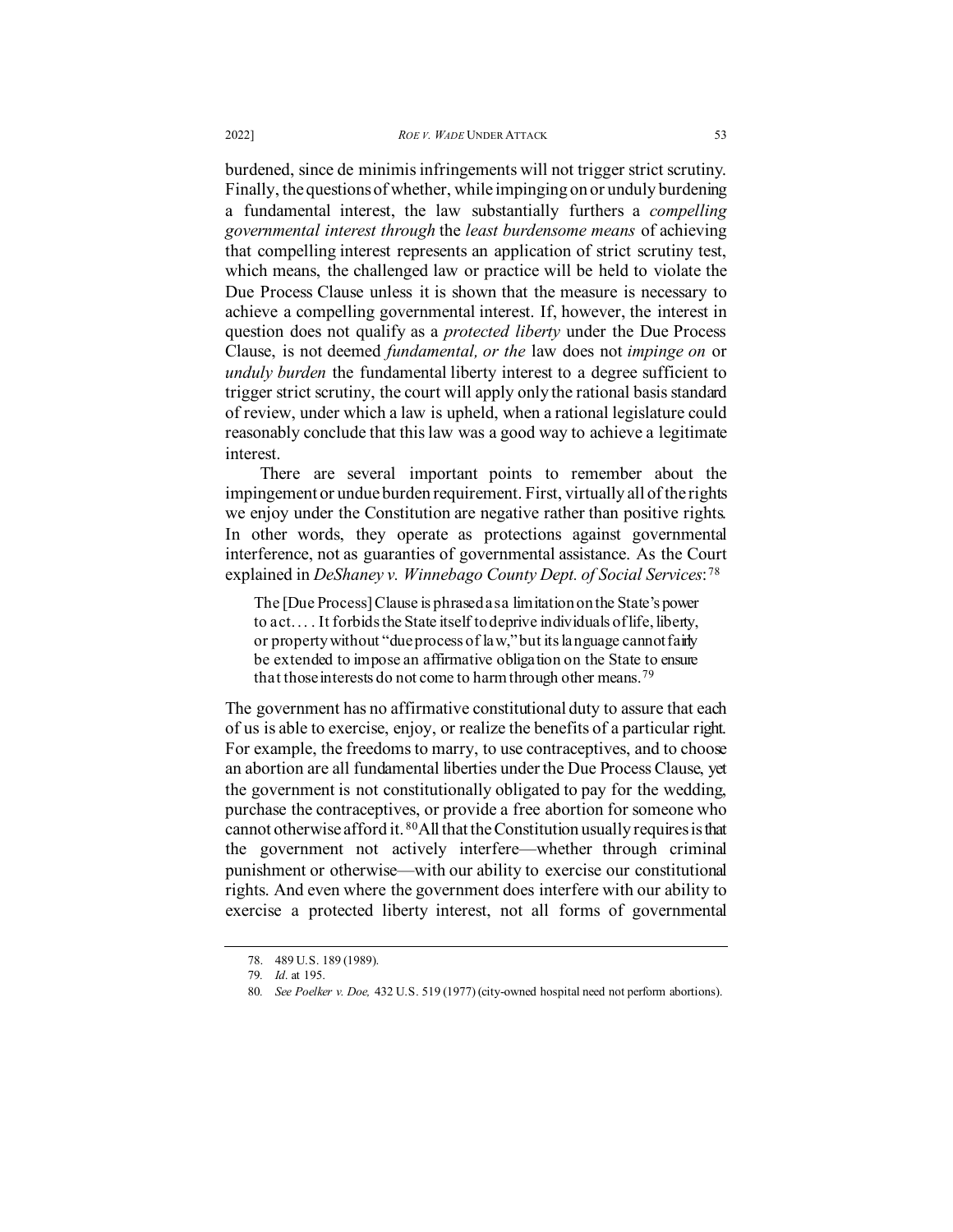interference are serious enough to count as an impairment of a constitutional right. The purpose of the impingement or undue burden requirement is to separate insignificant governmental actions from those that are substantial enough to trigger strict scrutiny. [81](#page-15-0) When testing the validity of a law that interferes with a woman's freedom to decide whether to have an abortion, the Court typically only asks whether the law places an "undue burden" on that right, and if it does, it is invalid; if it does not impose an undue burden, it will be upheld under a rational basis standard of review. [82](#page-15-1)

The right of marital privacy recognized by the Court's in *Griswold*  was soon extended to persons who were not married, and to conduct that did not occur in the privacy of the home. The Court held that unmarried persons, [83](#page-15-2) including minors, [84](#page-15-3) have the same fundamental liberty interest in using contraceptives as did the married couples protected by *Griswold.*

And the right of privacy was also held to protect a married or unmarried woman's liberty to choose an abortion even though this procedure usually takes place outside the home in a doctor's office, clinic, or hospital. [85](#page-15-4)

With this expansion of *Griswold,* it became increasingly difficult to speak of the right in question as being one of privacy, much less of marital privacy. The Court, therefore, reformulated the liberty interest recognized in *Griswold* as one that "protects *individual decisions* in matters of childbearing from unjustified intrusion by the State."[86](#page-15-5) What had begun as a right of privacy was thus transformed into a right of personal autonomy, "the interest in independence in making certain kinds of

<span id="page-15-5"></span>86*. Carey, 431 U.S.* at 687.

<span id="page-15-0"></span><sup>81.</sup> For example, the application of a general sales tax to the purchase of contraceptives would probably not be deemed to impinge on the freedom to practice birth control, whereas a law that criminalized such sales would impose an undue burden and would be subject to strict scrutiny.

<span id="page-15-1"></span><sup>82.</sup> Another approach sometimes taken by the Court is to avoid the strict scrutiny model entirely, by finding that a challenged law or practice does not pass muster even under a rational basis standard of review, thereby making it unnecessary to decide whether the liberty interest in question is a fundamental one. The Court used this approach in *Lawrence v. Texas,* 539 U.S. 558 (2003), where it struck down a Texas statute that made it a crime for two adults of the same sex to engage in intimate sexual conduct. In holding that one of the liberties protected by the Due Process Clause is the right of adults to engage in private consensual sexual activity, the Court never addressed the question of whether this newly recognized liberty was a fundamental one. Instead, as the dissent suggested, the Court invalidated the statute under "the rational-basis test." *Id.* at 594 (Scalia, J., dissenting). While the majority in that case may have in fact applied a stricter than usual version of the rational basis test, the Court's approach allowed it to avoid having to decide whether the liberty interest in question was a fundamental one.

<span id="page-15-4"></span><span id="page-15-3"></span><span id="page-15-2"></span><sup>83</sup>*. Eisenstadt v. Baird,* 405 U.S. 438 (1972).

<sup>84</sup>*. Carey v. Population Servs. Int'l*, 431 U.S. 678 (1977).

<sup>85</sup>*. Roe v. Wade,* 410 U.S. 113 (1973).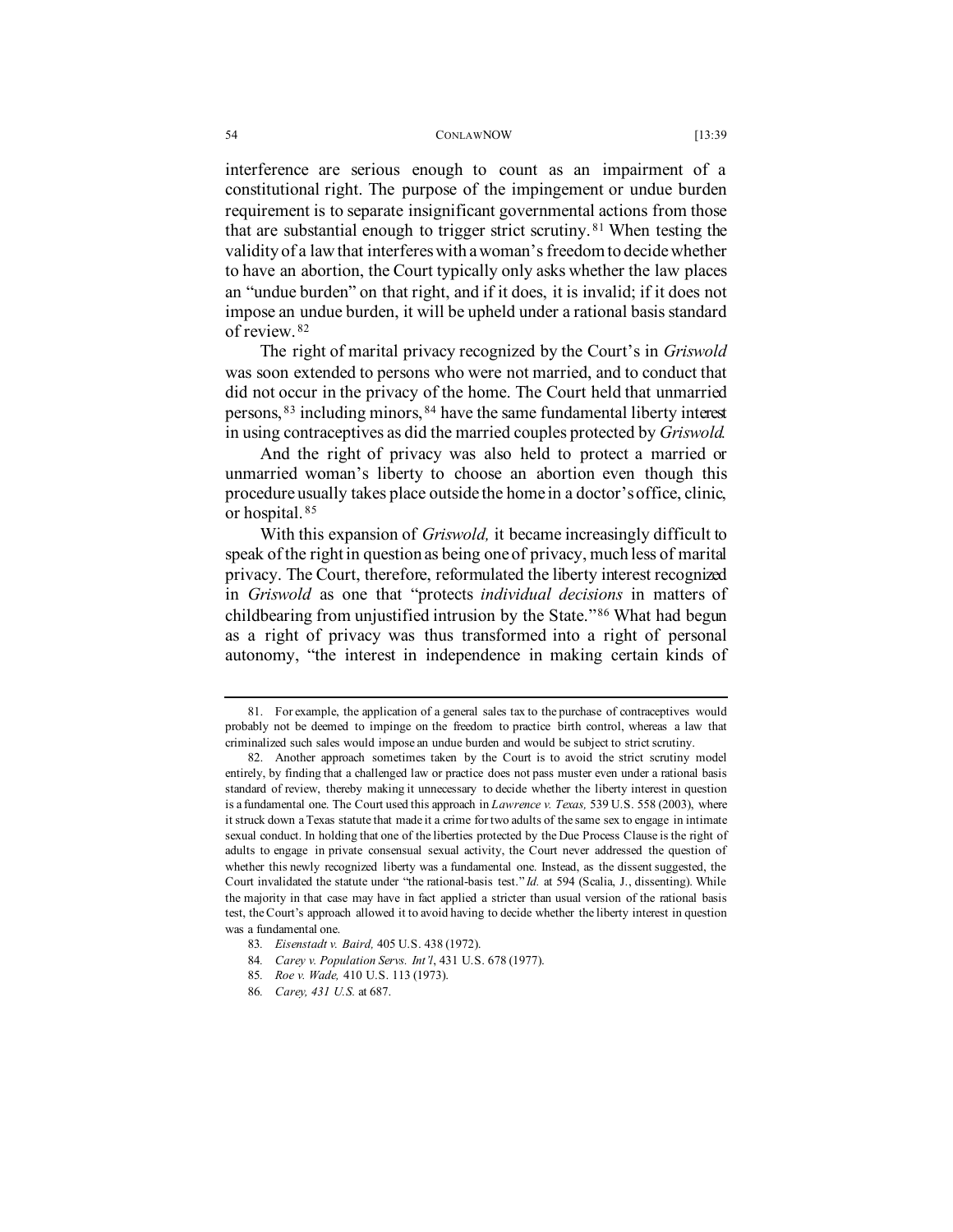important decisions."[87](#page-16-0) While courts continue to speak of the constitutional *right of privacy,* this phrase is normally used to mean the same thing as the *right of personal autonomy.*

## *B. Roe v. Wade*

The Court's first right of privacy decisions involved laws that, by barring the use of contraceptives, had the effect of forcing individuals to have children and create a family against their wishes. In striking down these laws, the Court held that one of the fundamental liberties protected by the Due Process Clause is the "decision whether to bear or beget a child."[88](#page-16-1) This decision is as much impaired by laws outlawing abortion as by bans on the use of contraceptives.

In *Roe v. Wade*, decided in 1973, the Court recognized this fact, holding that the right of privacy in matters concerning procreation and family "is broad enough to encompass a woman's decision whether or not to terminate her pregnancy."[89](#page-16-2) *Roe* involved a Texas statute that made it illegal to have an abortion except where necessary to save the mother's life. By absolutely prohibiting most abortions, the statute impinged on a woman's fundamental liberty to choose an abortion, thus triggering strict scrutiny under the Due Process Clause. Thus Texas had to show that its interference with this right of personal privacy "was necessary to support a compelling state interest."[90](#page-16-3) The Court agreed that the state had two compelling interests in regulating the abortion decision: the interest in protecting *maternal health* and the interest in protecting *potential life.* In an opinion written by Justice Blackmun, the Court held that neither of these interests was compelling at the outset of pregnancy. Rather, the interest in protecting the mother's health became compelling only at the end of the *first trimester*, i.e., after about three months of pregnancy; before then, the Court explained, it was as safe for a woman to have an abortion as it was to proceed with childbirth. The state's interest in potential life, on the other hand, did not become compelling until roughly the end of the *second trimester*, i.e., after about six months of pregnancy; only then was the fetus *viable*, i.e., capable of surviving outside the mother's womb.

<span id="page-16-1"></span><span id="page-16-0"></span>Under this trimester framework, the state's interest in regulating abortion became stronger as the period of pregnancy lengthened. During

<sup>87</sup>*.* Whalen v. Roe*,* 429 U.S. 589, 599-600 (1977).

<sup>88</sup>*.* Eisenstadt v. Baird*,* 405 U.S. 438 (1972).

<span id="page-16-2"></span><sup>89</sup>*. Roe,* 410 U.S. at 153.

<span id="page-16-3"></span><sup>90</sup>*. Id*. at 156.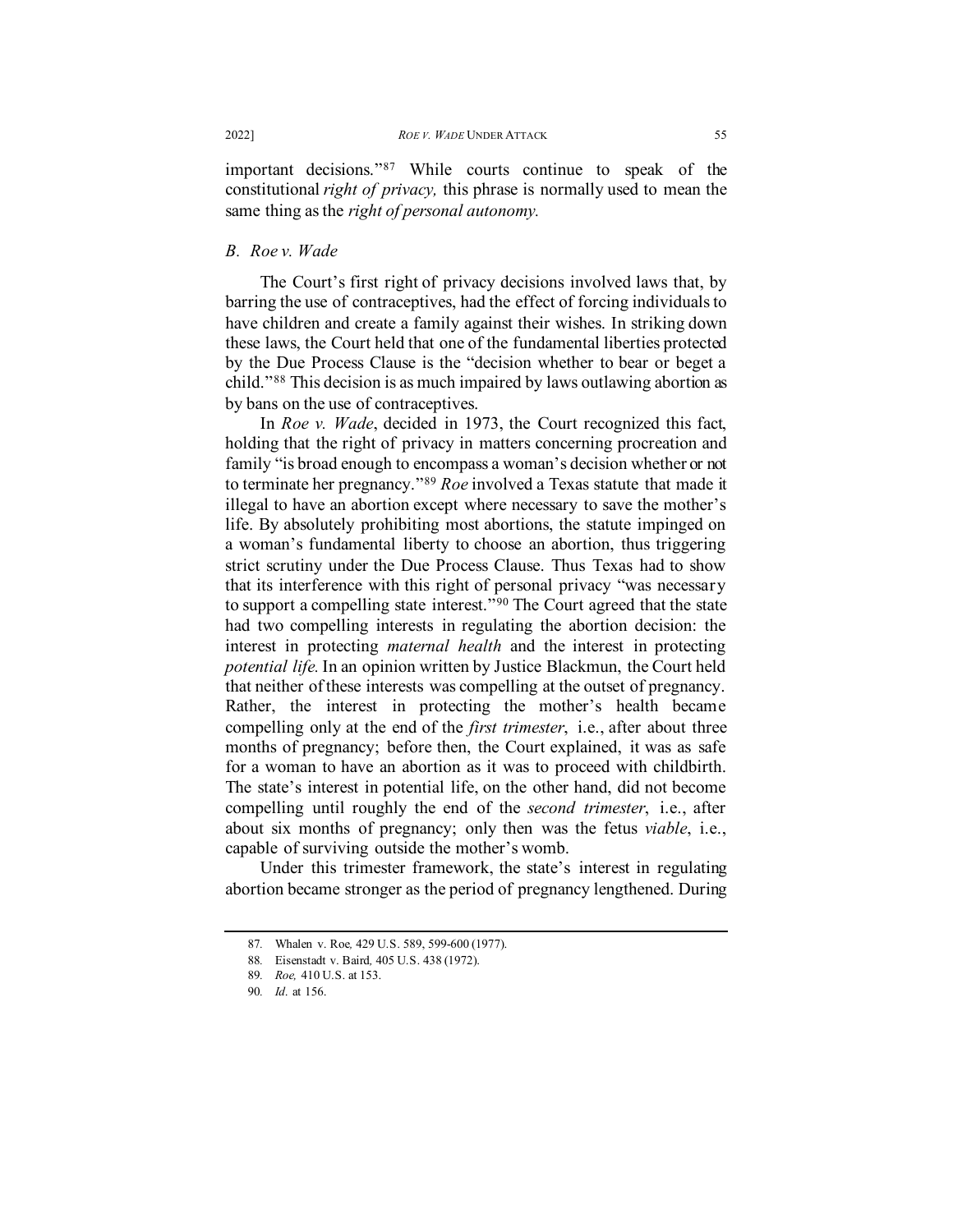the first trimester, the state had no compelling reason to regulate abortion, though it might require that abortions be performed by a licensed physician under generally applicable professional standards. In the second trimester, the state acquired a compelling interest in protecting maternal health. This interest allowed the state to impose restrictions that were necessary to ensure that the abortion procedure was safe, but that interest was not sufficient to justify a total prohibition on abortion. During the last trimester of pregnancy, the state acquired a compelling interest in protecting the fetus. At this point, the state might "regulate, and even proscribe, abortion except where it is necessary, in appropriate medical judgment, for the preservation of the life or health of the mother."<sup>91</sup> Once the fetus had become viable, the state might thus restrict or completely outlaw *nontherapeutic abortions*—i.e., those that were not medically necessary to protect the mother's health or life; however, the state might not prevent a woman from choosing to have a *therapeutic abortion.* 

While *Roe* invalidated *prohibitions* on abortion during the first and second trimesters, the decision left room for states to *regulate* the procedures for obtaining abortions. Such regulations might be upheld under the trimester framework if they did not unduly burden the abortion decision (and thus did not trigger strict scrutiny), if they became applicable after the first trimester and were necessary to protect maternal health, or if they were limited exclusively to the third trimester.

In the years following *Roe,* state and local governments tested the limits of that decision by enacting laws that restricted the ability of women to obtain abortions. These measures were invariably challenged, forcing lower courts and the Supreme Court to apply and clarify the ruling handed down in *Roe.* The Court upheld some first and second-trimester restrictions on the abortion process, including requirements that women give written consent; that doctors keep certain records; that tissue samples be examined by a pathologist; and that immature minors obtain the consent of a parent, or that they wait 48 hours after notifying both parents, unless a judge allowed them to bypass these requirements. However, many other pre-viability restrictions were struck down, including socalled informed-consent provisions that required doctors to make specific statements to a woman concerning the fetus; 24-hour waiting periods for adults; laws limiting abortions exclusively to hospitals or licensed clinics; bans on certain inexpensive abortion methods; requirements that all minors, regardless of maturity, obtain the consent of a parent or a judge; and requirements that doctors report personal information about abortion

<span id="page-17-0"></span><sup>91</sup>*. Id*. at 165.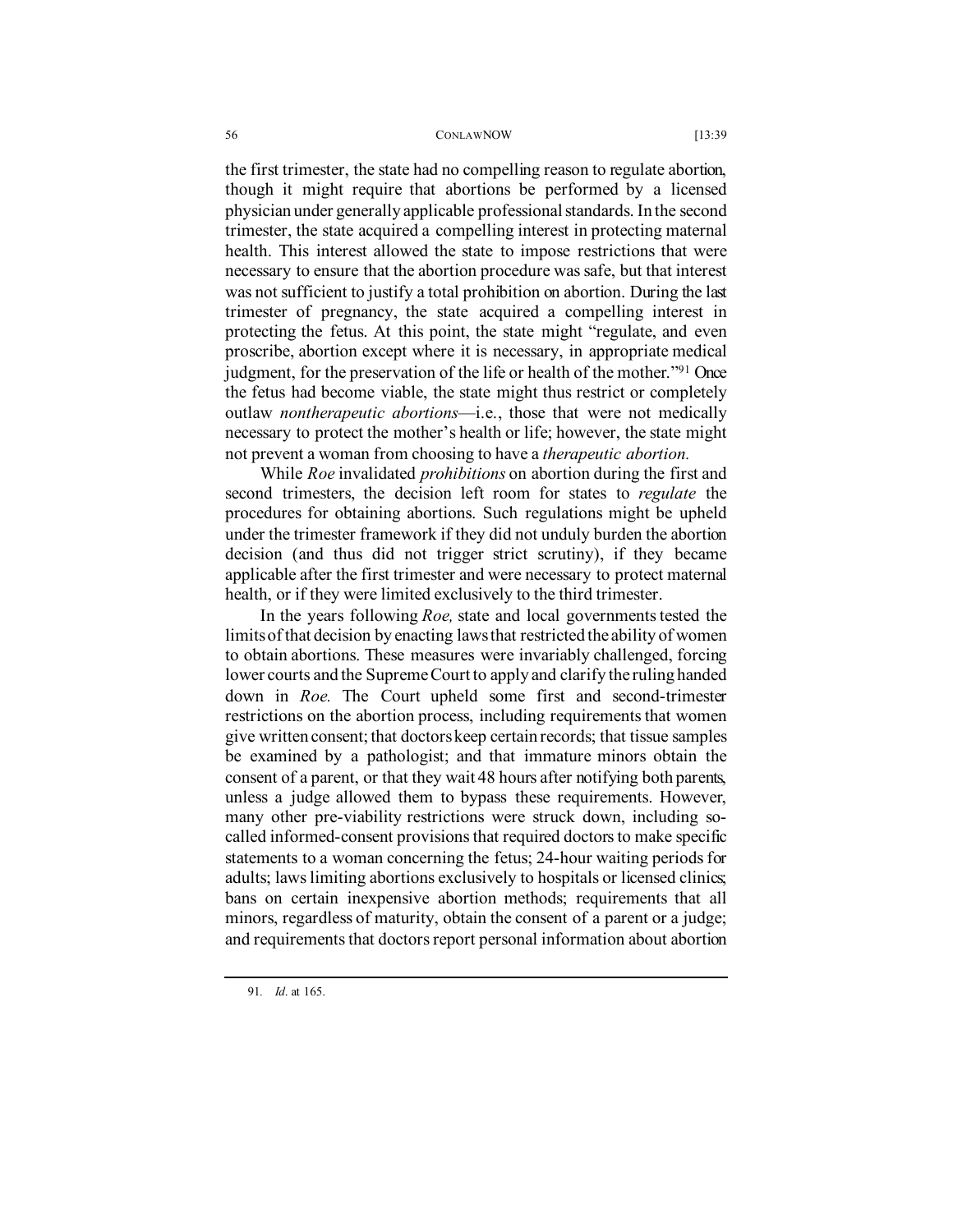patients to the state. The Court also struck down a number of thirdtrimester restrictions that, to protect the fetus, jeopardized maternal health.

The Court was sharply divided in many of these cases. The majority typically applied a low threshold for determining whether a restriction unduly burdened or impinged on a woman's fundamental liberty interest and was thus subject to strict scrutiny.

As a rule, the Court's majority found the impingement requirement to be satisfied if a regulation had the effect of delaying, discouraging, or increasing the cost of an abortion. The dissenting Justices, on the other hand, employed a higher threshold of impingement, so that regulations that did not constitute an absolute barrier to abortion were tested and upheld under a rational basis standard. [92](#page-18-0)

By 1989, the split within the Court had reached the point where four Justices—Rehnquist, White, Scalia, and Kennedy—had gone on record urging that *Roe v. Wade* be either overruled or limited to statutes that outlawed abortions; laws that simply regulated the abortion procedure would then be reviewed under the rational basis standard.<sup>[93](#page-18-1)</sup> It seemed that only one more vote was needed to overrule *Roe.*

When Justices Brennan and Marshall, both supporters of *Roe*, resigned from the Court in the early 1990s, President George H.W. Bush replaced them with David Souter and Clarence Thomas. And in light of Bush's campaign promises to appoint anti-abortion judges to the federal bench, it was widely expected that these new Justices would provide the necessary votes to finally overturn *Roe.* The opportunity to do so came with *Planned Parenthood v. Casey*, <sup>[94](#page-18-2)</sup> a case challenging the Pennsylvania Abortion Control Act.

## *C. Planned Parenthood v. Casey*

In *Planned Parenthood v. Casey,* the Court struck down that part of Pennsylvania's abortion law that required married women, except in certain limited circumstances, to notify their husbands before having an abortion. [95](#page-18-3) The Court upheld the rest of the law, including an informed-

<span id="page-18-0"></span><sup>92</sup>*. See, e.g., City of Akron v. Akron Ctr. for Reprod. Health, Inc.*, 462 U.S. 416, 461-75 (1983) (O'Connor, White, & Rehnquist, JJ., dissenting) (applying rational basis review to a law that imposed a 24-hour waiting period, required second-trimester abortions to be performed only in a hospital, and forced physicians to read a statement to pregnant women concerning the fetus).

<span id="page-18-3"></span><span id="page-18-2"></span><span id="page-18-1"></span><sup>93</sup>*. See Webster v. Reproductive Health Servs.*, 492 U.S. 490, 517-22 (1989) (opinion of Rehnquist, White, & Kennedy, JJ.); *id*. at 532 (opinion of Scalia, J.); *Thornburgh v. Am. Coll. of Obstetricians & Gynecologists,* 476 U.S. 747, 786-97 (1986) (opinion of White & Rehnquist, JJ.).

<sup>94.</sup> 505 U.S. 833 (1992).

<sup>95</sup>*. Id.*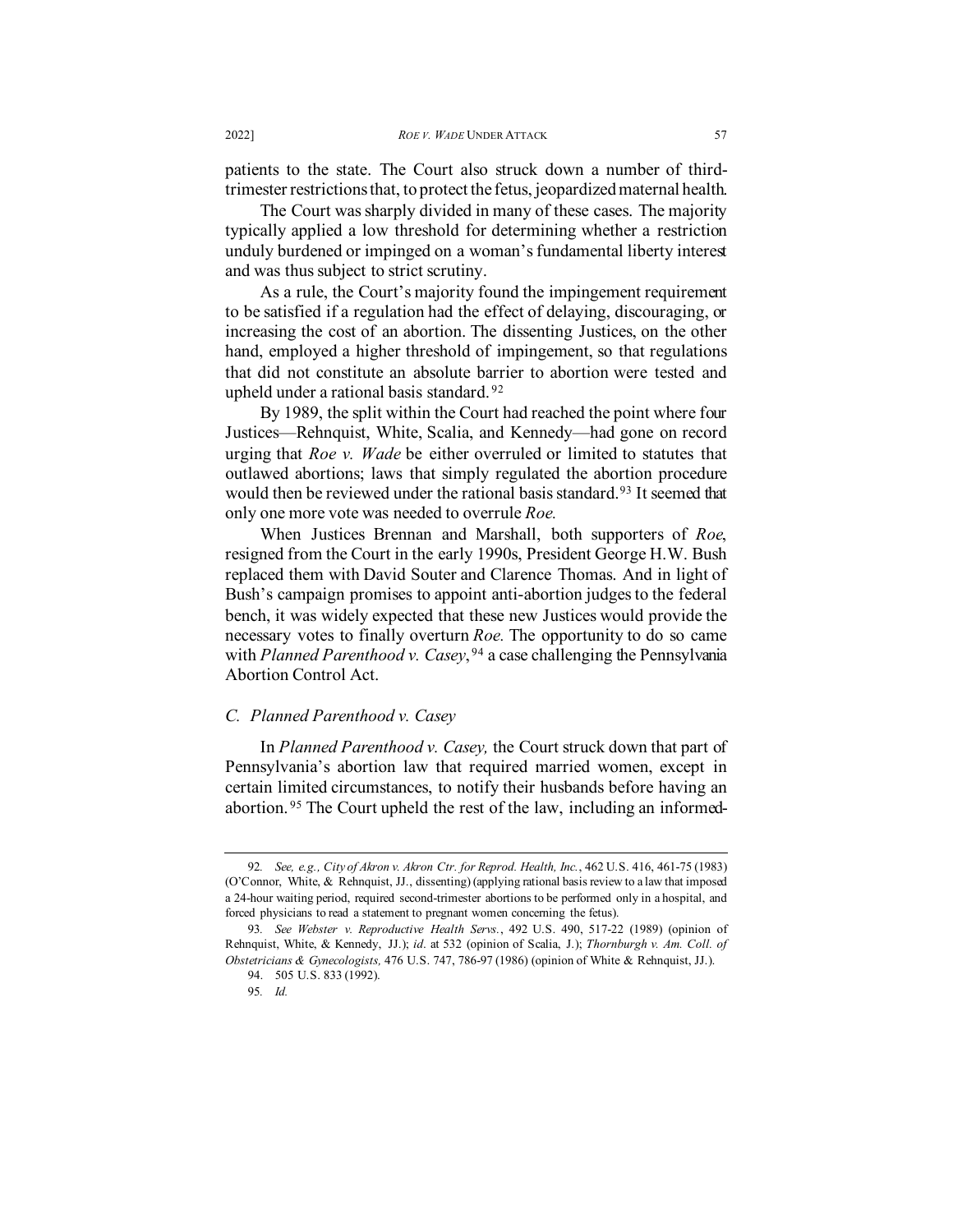consent provision that required physicians to give women specific information about the fetus; a 24-hour waiting period; a parental consent requirement for immature minors; and a record-keeping and reporting requirement for facilities performing abortions. [96](#page-19-0) To uphold these provisions, the Court had to overrule several prior decisions that had declared similar regulations to be unconstitutional. And while *Casey* preserved what it viewed as the "essential holding" of *Roe v. Wade,* it rejected *Roe*'s trimester framework and replaced it with a new "undue burden" test for analyzing the validity of all abortion restrictions. [97](#page-19-1)

*Casey* was the product of a divided Court. Four Justices—Rehnquist, White, Scalia, and Thomas—voted to overrule *Roe* in its entirety and to sustain all the challenged regulations. Justice Blackmun, on the other hand, adhered fully to *Roe* and believed that all of the Pennsylvania restrictions were invalid. Justice Stevens also endorsed *Roe* and voted to invalidate most of the state's restrictions. With the Court split four to two, the outcome lay in the hands of Justices O'Connor, Kennedy, and Souter. They issued a joint opinion that staked out a middle position between completely overruling *Roe* and preserving the decision intact. Their opinion played a pivotal role in the analysis.

The authors of the joint opinion, some of whom had been quite critical of *Roe,* explained that the principle of *stare decisis* prevented them from abandoning *Roe* in its entirety. Justice Kennedy's vote was particularly surprising, since three years earlier he had joined Chief Justice Rehnquist's opinion in *Webster v. Reproductive Health Services* suggesting that *Roe* be overruled. [98](#page-19-2)

Justices O'Connor, Kennedy, and Souter now declared that "the essential holding of *Roe v. Wade* should be retained and once again reaffirmed."<sup>[99](#page-19-3)</sup> This essential holding was that a woman has "the right  $\dots$ to choose an abortion before viability and to obtain it without undue interference from the State,"[100](#page-19-4) and the right to elect an abortion even after viability where it is necessary to protect her health or her life. [101](#page-19-5)

However, the joint authors "reject [ed] the trimester framework, which [they did] not consider to be part of the essential holding of *Roe.*["102](#page-19-6) That framework had to be rejected because "it undervalue[d] the State's

<sup>96</sup>*. Id.*

<sup>97</sup>*. Id.*

<span id="page-19-1"></span><span id="page-19-0"></span><sup>98</sup>*. See Webster,* 492 U.S. at 490 (opinion of Rehnquist, White & Kennedy, JJ.).

<span id="page-19-3"></span><span id="page-19-2"></span><sup>99</sup>*. Casey*, 505 U.S. at 846.

<span id="page-19-5"></span><span id="page-19-4"></span><sup>100</sup>*. Id.* 101*. Id.*

<span id="page-19-6"></span><sup>102</sup>*. Id*. at 873.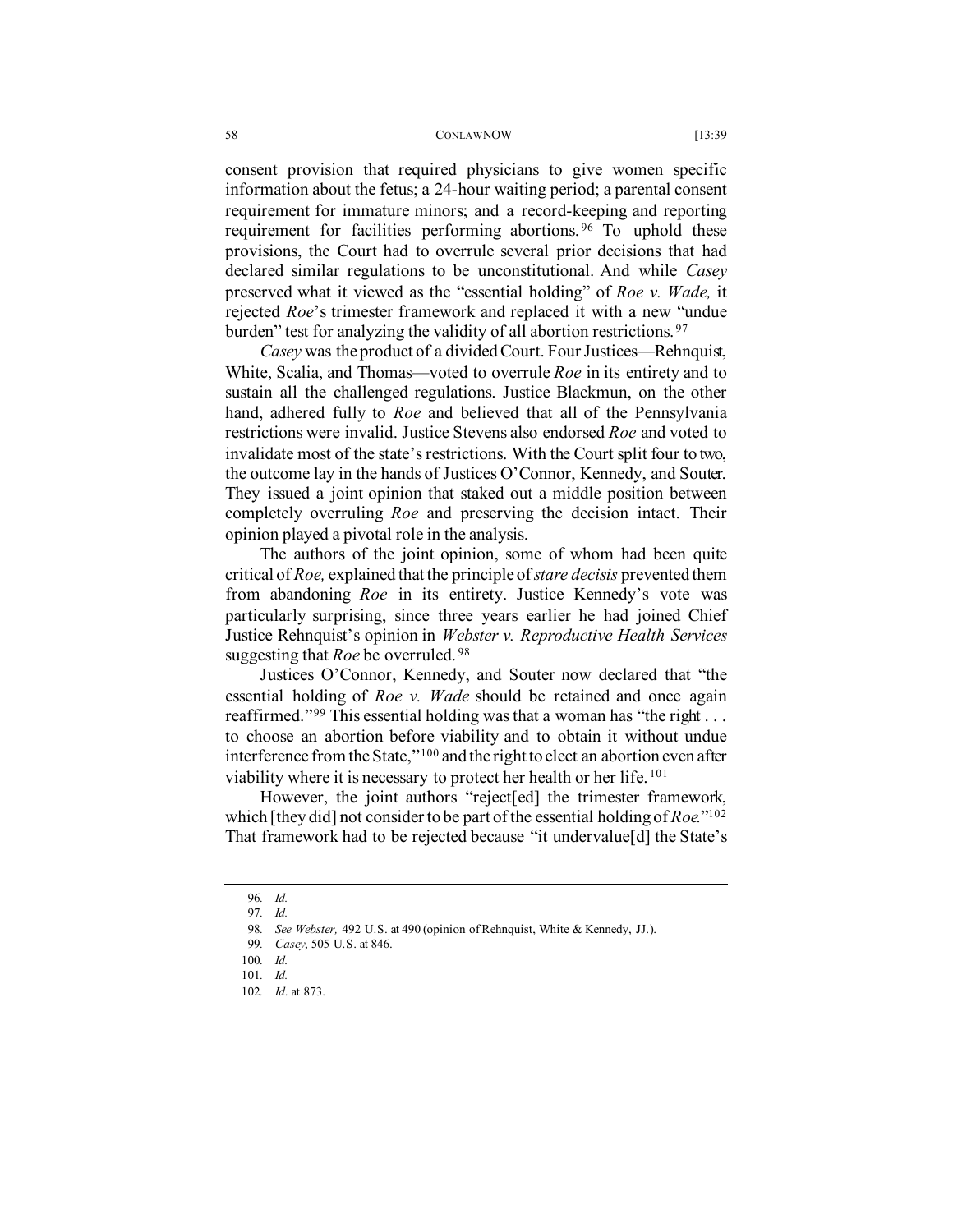interest in the potential life within the woman."[103](#page-20-0) Whereas *Roe* had held that this interest became compelling only at viability, they believed that "there [was] a substantial state interest in potential life throughout pregnancy."<sup>[104](#page-20-1)</sup>

This upgrading of the interest in potential life gave the state a much stronger ground for regulating abortion during the first and second trimesters. It also eliminated any reason for distinguishing between the first and second trimesters, since the state now had a compelling reason for restricting abortion from the very beginning of pregnancy. On the other hand, the joint authors refused to abandon the "viability line" that divided the second and third trimesters. As they explained, part of "*Roe*'s central holding [was] that viability marks the earliest point at which the State's interest in fetal life is constitutionally adequate to justify a legislative ban on nontherapeutic abortions."<sup>[105](#page-20-2)</sup> Thus, prior to viability, a woman still has a fundamental right to choose an abortion—even if it is not necessary to protect her life or her health. After viability, the state may outlaw abortion except where it is necessary to preserve the health or life of the mother.

Besides abandoning the trimester framework of *Roe,* Justices O'Connor, Kennedy, and Souter refused to apply the strict scrutiny approach normally used in fundamental rights due process cases. Under the standard approach, a law that impinges upon or burdens a fundamental liberty will be upheld only if it isthe least burdensome means of achieving a compelling governmental interest; the fact that the government has "unduly" burdened the right is not by itself necessarily fatal.

However, the joint opinion formulated a new undue burden test for judging the constitutionality of abortion regulations. Under this test, a law or practice that unduly burdens a woman's liberty interest in the abortion decision is invalid, whether or not it may have been the least burdensome means for achieving the government's interest. As the Court said in *Casey*, "an undue burden is an unconstitutional burden."[106](#page-20-3)

At first, the undue burden test might appear to increase the protection afforded the abortion decision, for the government seemingly has no opportunity to justify a regulation once it is found to impose an undue burden. In fact, however, the new standard makes it much easier for the government to regulate abortion than it was under *Roe, as a*ccording to the undue burden test, a law will be found to impose an undue burden only

<sup>103</sup>*. Id*. at 875.

<span id="page-20-1"></span><span id="page-20-0"></span><sup>104</sup>*. Id*. at 876.

<span id="page-20-2"></span><sup>105</sup>*. Id*. at 860.

<span id="page-20-3"></span><sup>106</sup>*. Id.* at 877.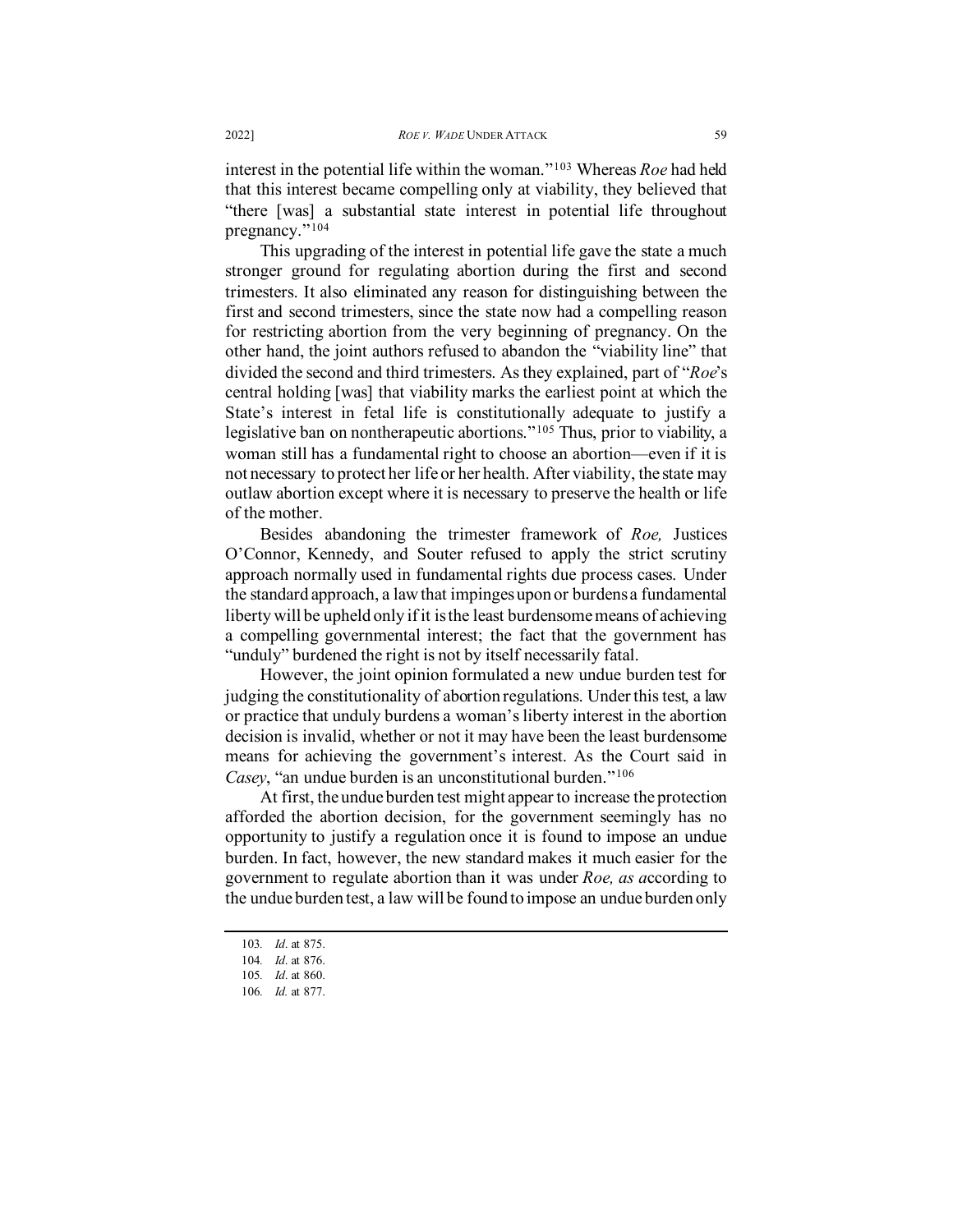"if its *purpose* or *effect* is to place a substantial obstacle in the path of a woman seeking an abortion before the fetus attains viability."<sup>[107](#page-21-0)</sup> As far as the purpose element is concerned, a law imposes an undue burden if it is "calculated to ... hinder" a woman's freedom of choice, <sup>[108](#page-21-1)</sup> and this element is not violated if the state's purpose is "to persuade the woman to choose childbirth over abortion."[109](#page-21-2) The state is thus allowed to "enact persuasive measures which favor childbirth over abortion, even if those measures do not further a health interest."[110](#page-21-3) Since a state can almost always claim that its purpose was "to persuade" rather than "to hinder," it is hard to imagine any law being held to constitute an undue burden because of its purpose. And with respect to the effect element of the undue burden test, it is more difficult to establish that a law unduly burdens the right to choose an abortion than it was under *Roe* and its progeny. According to the joint opinion, the government can adopt measures that interfere with a woman's ability to obtain an abortion, so long as they do not "place a *substantial obstacle*" in a woman's path to obtaining an abortion—i.e., so long as they do not actually prevent or "prohibit [her] from making the ultimate decision to terminate her pregnancy before viability."[111](#page-21-4) Thus, "[t]he fact that a law . . . has the *incidental* effect of making it more *difficult* or more *expensive* to procure an abortion cannot be enough to invalidate it."<sup>[112](#page-21-5)</sup> Previously, though, regulations that added to the difficulty or expense of obtaining an abortion were routinely deemed to impinge on a woman's freedom of choice and were usually overturned. [113](#page-21-6) *Casey* overruled those parts of *Akron* and *Thornburgh* that had invalidated waiting-period and informed-consent requirements that were indistinguishable from those contained in the Pennsylvania statute, for these were not deemed to pose "substantial obstacle[s]."

Though *Casey*'s undue burden test was subscribed to by only three Justices in *Casey,* it represented the holding of the Court in that case. But "[w]hen a fragmented Court decides a case and no single rationale explaining the result enjoys the assent of five Justices, 'the holding of the Court may be viewed as that position taken by those Members who

<span id="page-21-0"></span><sup>107</sup>*. Id*. at 878 (emphasis added).

<sup>108</sup>*. Id*. at 877.

<sup>109</sup>*. Id*. at 878.

<sup>110</sup>*. Id*. at 886.

<sup>111</sup>*. Id*. at 879.

<sup>112</sup>*. Id*. at 874 (emphasis supplied).

<span id="page-21-6"></span><span id="page-21-5"></span><span id="page-21-4"></span><span id="page-21-3"></span><span id="page-21-2"></span><span id="page-21-1"></span><sup>113</sup>*. See*, *e.g*., *Akron,* 462 U.S. 416 (invalidating a waiting period, a requirement that certain abortions be performed in hospitals, and other restrictions that increased the expense of abortions or reduced access to them).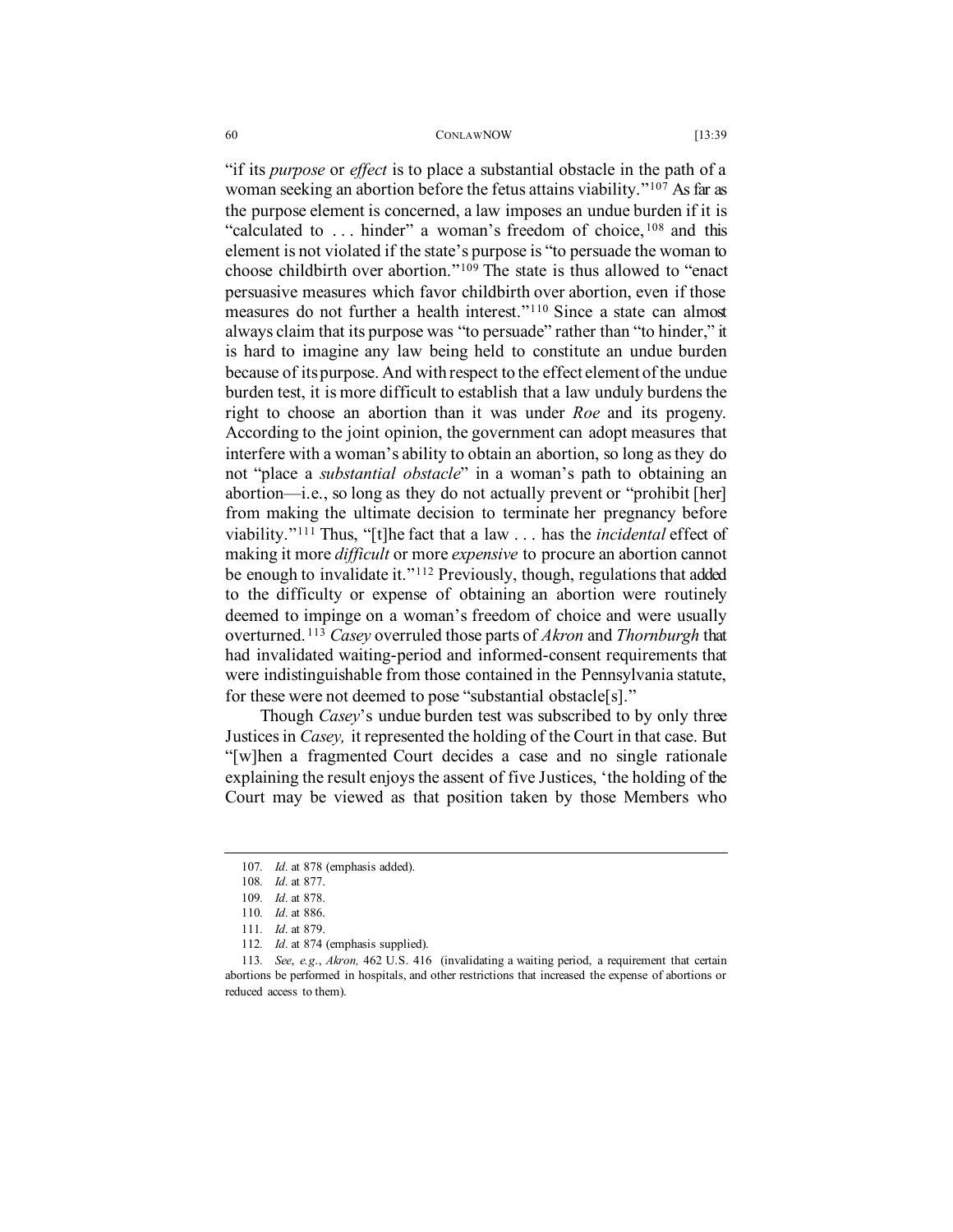concurred in the judgments on the narrowest grounds'"[114](#page-22-0) Since Justices Blackmun and Stevens concurred on the rationale that *Roe* should be reaffirmed in its entirety, the undue burden test was the narrowest ground for the judgment invalidating the spousal consent provision. Any doubt as to the status of the undue burden test, though, was eliminated in *Stenberg v. Carhart*,  $^{115}$  $^{115}$  $^{115}$  where for the first time a majority of the Court<sup>[116](#page-22-2)</sup> endorsed use of the test to evaluate the constitutionality of laws that regulate abortion. [117](#page-22-3)

At least at first blush, *Casey* seemed to have left the government with no opportunity to defend a law that posed a substantial obstacle to women seeking an abortion. While the Court there did say that only "*[u]nnecessary health regulations* that have the purpose or effect of presenting a substantial obstacle to a woman seeking an abortion pose an undue burden on that right,"[118](#page-22-4) the post-*Casey* Court never focused on the necessity of, or the benefits derived from, the abortion restriction in question.

All of that changed in *Whole Woman's Health v. Hellerstedt*,<sup>[119](#page-22-5)</sup> where the Court for the first time, read *Casey* as having endorsed a "balancing" test—one which "requires that courts consider the burdens a law impose on abortion access together with the benefits those laws confer."[120](#page-22-6) As Justice Thomas noted in his dissent, the post-*Casey* Court had never before applied a balancing test in the abortion context.<sup>[121](#page-22-7)</sup>

Under *Hellerstedt*'s balancing approach, the government can seek to defend a law that might otherwise impose an unacceptable burden on abortion access by showing that the measure produces real benefits to the state. Those benefits may have been identified in legislative findings made before the measure was enacted, which findings will receive considerable judicial deference, or they may be proven in judicial proceedings if the measure is challenged in court. However, the health problem the government sought to address must be "significant,["122](#page-22-8) and the benefits in terms of redressing that problem must be *shown* to be real, not merely

<span id="page-22-0"></span><sup>114</sup>*. Marks v. United States,* 430 U.S. 188, 193 (1977).

<span id="page-22-1"></span><sup>115.</sup> 530 U.S. 914 (2000).

<span id="page-22-2"></span><sup>116.</sup> Justices Breyer, Stevens, O'Connor, Souter, Ginsburg, and Kennedy. *Id.*

<span id="page-22-3"></span><sup>117</sup>*. Carhart*, 530 U.S. at 930.

<span id="page-22-4"></span><sup>118</sup>*. Casey*, 505 U.S. at 878 (emphasis added).

<sup>119.</sup> 136 S. Ct. 2292 (2016).

<span id="page-22-6"></span><span id="page-22-5"></span><sup>120</sup>*. Id*. at 2309.

<sup>121</sup>*. Id*. at 2324-26.

<span id="page-22-8"></span><span id="page-22-7"></span><sup>122</sup>*. Id*. at 2311.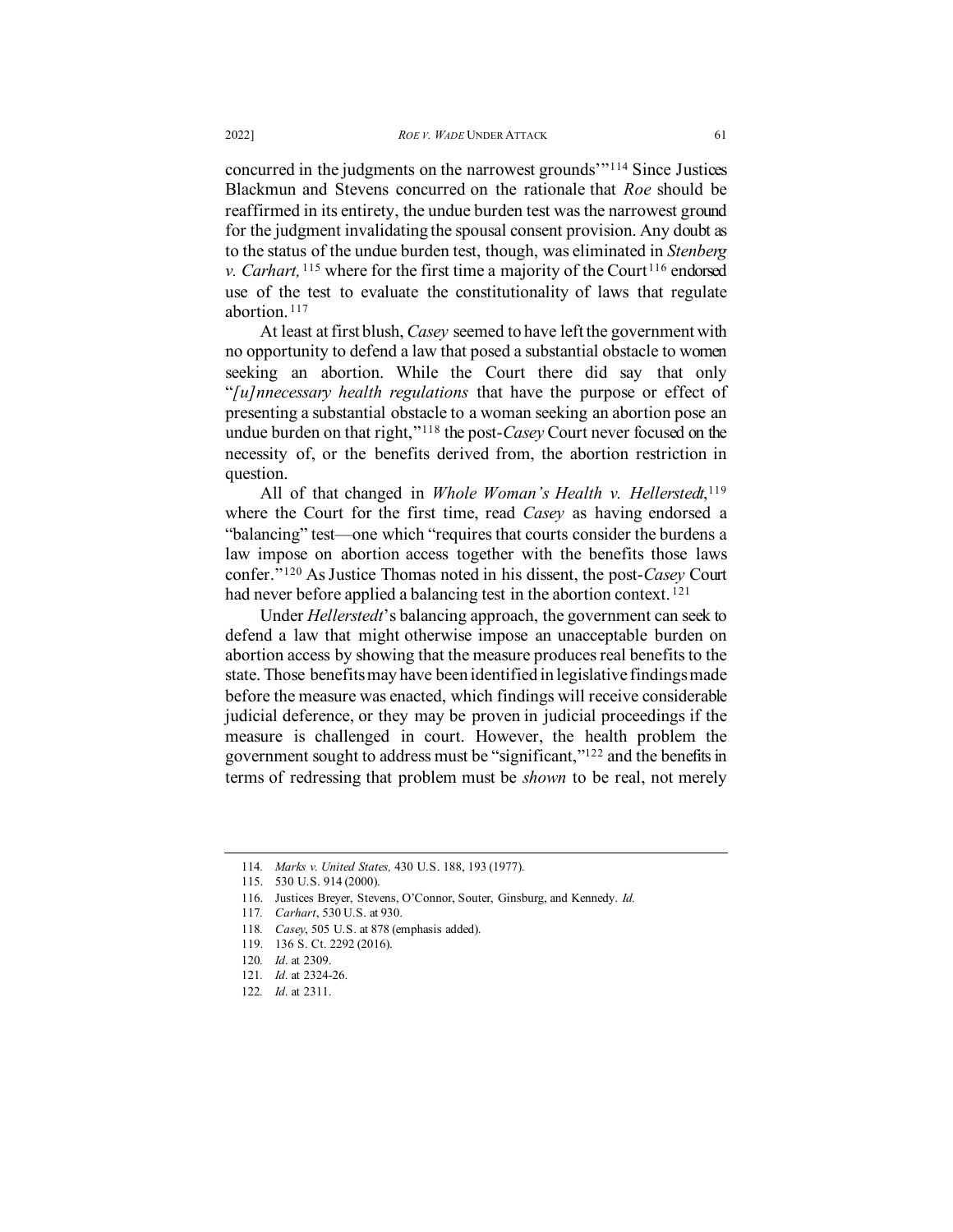conjectural. [123](#page-23-0) If, as is usually the case, the challenged law made it harder for women to obtain an abortion, the question is whether the government derived any benefits from the new restrictions vis-à-vis those it was getting before that law was enacted. However, because it is difficult in this setting to compare benefits and burdens, a court is unlikely to strike an abortion restriction if the health benefits from it are shown to be significant. If the government can make this showing, it need not then also show that it used the least burdensome alternative, for this part of the normal strict scrutiny analysis is one that *Casey* dropped and that the current Court is unlikely to resurrect.

In short, under *Hellerstedt*'s reformulation of *Casey*, an abortion restriction will be struck down, as imposing an "undue burden," if it is found to pose a "substantial obstacle" to a woman's obtaining an abortion and the government cannot show that it produces any real health benefits. [124](#page-23-1)

If an abortion measure does not impose a substantial obstacle, it is subject to mere rational basis review. Under that standard, "the burden is on the one attacking the legislative arrangement to negative every conceivable basis which might support it;" for these purposes, "the state need not have drawn the perfect line, as long as the line actually drawn [is] a rational one."<sup>[125](#page-23-2)</sup>

### IV. THE TEXAS ABORTION LAW LITIGATION

Considering the Texas law patently violative of the above unbroken line of Supreme Court cases, <sup>[126](#page-23-3)</sup> on July 13, 2021, Whole Woman's Health and other groups of reproductive health care providers filed an action in the United States District Court for the Western District of Texas, Austin Division, against a state judge, Austin Reeve Jackson, in his official capacity and on behalf of a class of all Texas judges similarly situated; Penny Clarkston, a county clerk for the District Court of Smith County, in her official capacity and on behalf of a class of all Texas court clerks similarly situated (together, Judge Jackson and Clerk Clarkston, also the "Judicial Defendants"); Mark Lee Dickson, a private individual who had previously expressed his intent of suing anyone who would violate the

<span id="page-23-0"></span><sup>123</sup>*. See id.* ("nothing in [state's] record evidence"); *id*. at 2317 (state "presented no such evidence").

<sup>124</sup>*. Id*. at 2318.

<span id="page-23-3"></span><span id="page-23-2"></span><span id="page-23-1"></span><sup>125.</sup> Box v. Planned Parenthood of Indiana and Kentucky, 587 U.S. \_\_\_, 139 S. Ct. 1780, 1782 (2019) (state law regulating abortion providers' disposition of fetal remains survives rational basis review).

<sup>126</sup>*. See supra* Part III.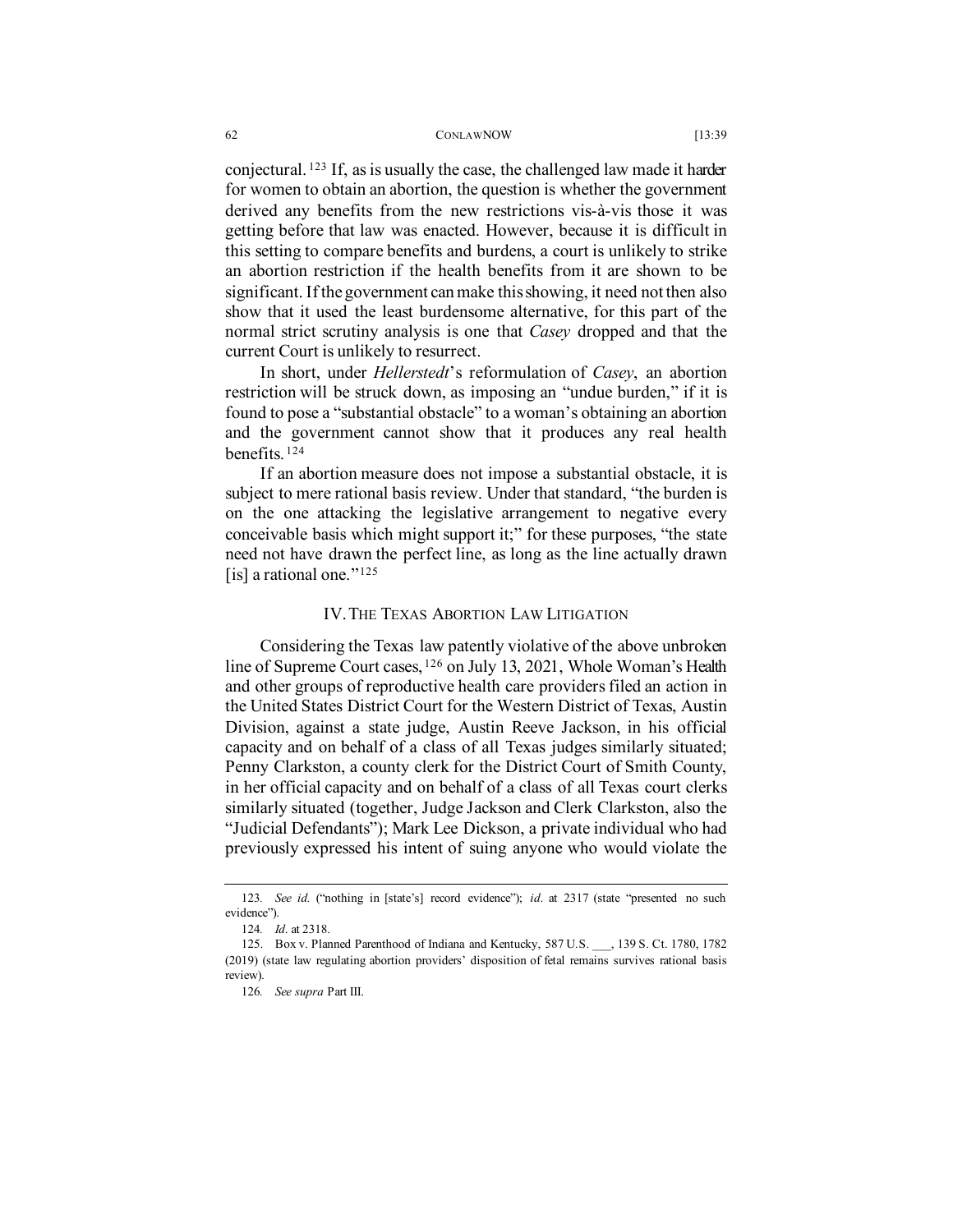Texas law; and state agency officials who had authority to enforce collateral penalties against plaintiffs for violating the Texas law (the "State Agency Defendants"). [127](#page-24-0)

The complaint pointed out how the Texas law, by prohibiting abortion after the sixth week of pregnancy, was trying to override binding constitutional law[128](#page-24-1) and, more precisely, *Roe v. Wade* and *Planned Parenthood v. Casey*. [129](#page-24-2) And although the Supreme Court never explained what a "substantial obstacle" would be, the plaintiffs noted how a complete ban on abortion before viability would clearly not meet the test. A ban is an absolute prohibition, which essentially nullifies the possibility of seeking an abortion in Texas, rather than just making it harder or substantially more complicated. Thus, the plaintiffs argued, if SB8 took effect, many Texans would suffer irreparable harm, as they would be forced to carry their pregnancies to term, to attempt to scrape together funds to obtain an abortion out of state, or possibly to attempt to self-manage their own abortions without access to accurate medical information. [130](#page-24-3) The complaint also noted how the Texas law would be "particularly devastating for Texans of color, particularly Black and Latinx populations, as well as for Texans with low incomes and those living in rural areas—communities that already face heightened barriers to medical care."<sup>[131](#page-24-4)</sup>

Moreover, besides violating women's rights, SB8 would cause irreparable damages to abortion providers which would either close their business or offer abortions in violation of the Texas law thus facing the myriad of potentially simultaneous lawsuits which the Texas law encouraged and rewarded. [132](#page-24-5) Those providers would suffer monetary as well as professional disciplinary sanctions and other types of sanctions for violating the Texas law. [133](#page-24-6)

Also, by providing that civil rights plaintiffs suing to prevent the enforcement of the Texas law cannot be awarded costs and attorney's

<span id="page-24-0"></span><sup>127.</sup> Complaint, Whole Woman's Health v. Jackson, No. 21-cv-616 (W.D. Tex. July 13, 2021) ("Whole Woman's Health II"). More specifically, although these officials cannot directly enforce the Texas law's ban on providing, aiding, or abetting abortions, they are authorized and required to bring administrative and civil enforcement actions under other laws that are triggered by violations of the Texas law. *See, e.g.,* TEX. OCC. CODE § 164.055(a) (requiring the Texas Medical Board to "take an appropriate disciplinary action against a physician who violates . . . Chapter 171, Health and Safety Code.").

<span id="page-24-2"></span><span id="page-24-1"></span><sup>128.</sup> Whole Woman's Health II Complaint, at 184.

<sup>129.</sup> 505 U.S. 833 (1992).

<span id="page-24-4"></span><span id="page-24-3"></span><sup>130.</sup> Whole Woman's Health II Complaint, at 191.

<sup>131</sup>*. Id*. at ¶ 97.

<span id="page-24-5"></span><sup>132</sup>*. Id.* at ¶ 102.

<span id="page-24-6"></span><sup>133</sup>*. Id.* at ¶ 107.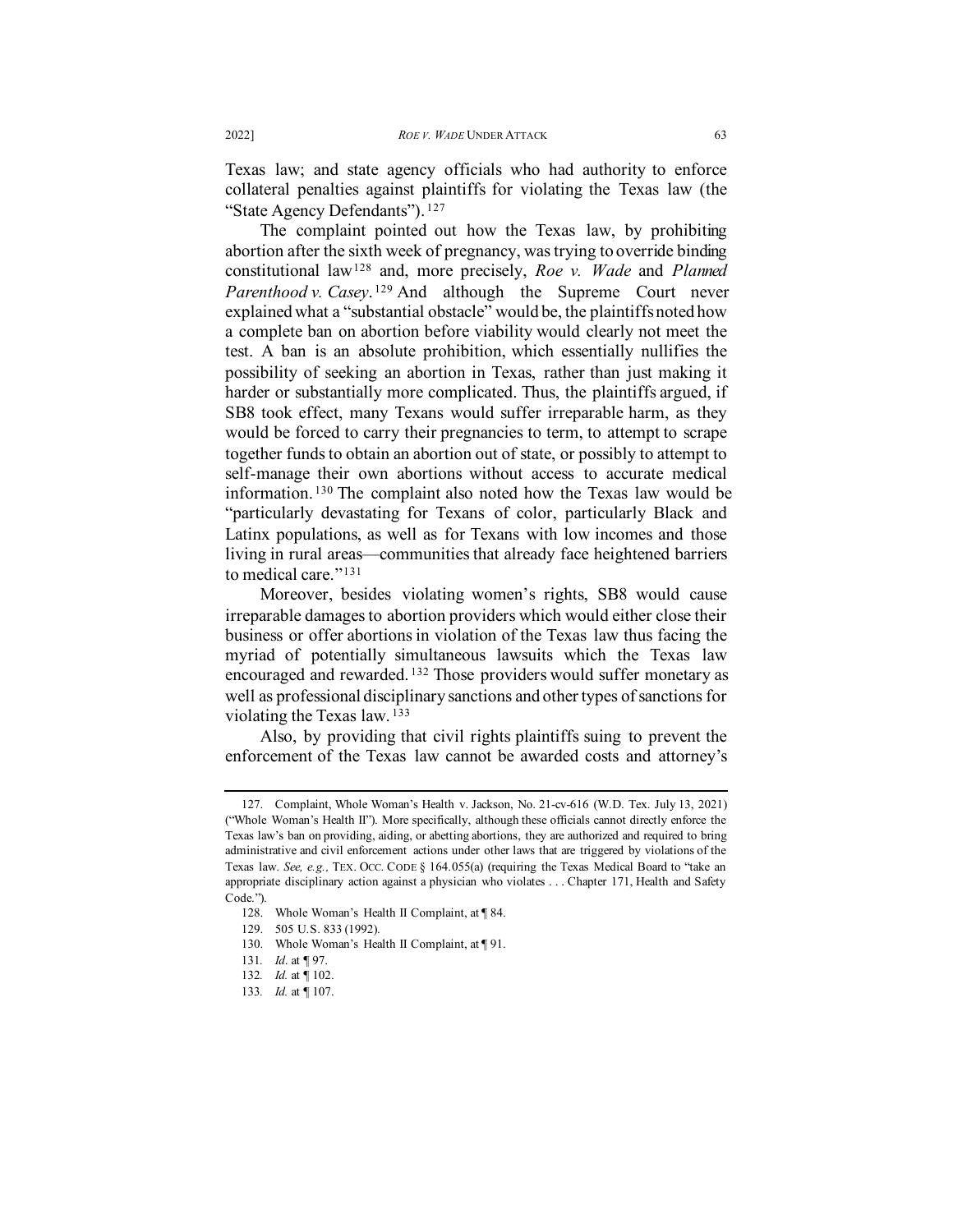fees[134](#page-25-0) and would be "jointly and severally liable to pay the costs and attorney's fees of the prevailing party,"[135](#page-25-1) the Texas law violated Section 1988—providing that civil rights plaintiffs have the right to recover their fees in their Section 1983 action when prevailing on their claims, and are not liable for the fees and costs of a prevailing defendant in the same action unless a district court finds that the plaintiff's action was frivolous, unreasonable, or without foundation.<sup>[136](#page-25-2)</sup>

Thus, among other things, plaintiffs claimed that SB8 violated (i) the Fourteenth Amendment substantive due process rights of women to seek an abortion before viability;<sup>[137](#page-25-3)</sup> and (ii) the Fourteenth Amendment equal protection rights of abortion providers and people who "aid or abet" the right to abortion, by singling them out and, thus, by denying them, within the Texas jurisdiction, the equal protection of the laws. [138](#page-25-4) The plaintiffs also claimed that (iii) the Texas law was void for vagueness under the Fourteenth Amendment, <sup>[139](#page-25-5)</sup> in that it imposed quasi-criminal penalties on persons who provide an abortion or engage in aiding and abetting conduct and by "authoriz[ing] or encourage[ing] arbitrary and discriminatory enforcement, or fail[ing] to provide fair warning of its prohibitions so that ordinary people may conform their conduct accordingly."[140](#page-25-6)

SB8 was also void for vagueness because it "fail[ed] to adequately inform regulated parties and those charged with the law's enforcement of what conduct [was] prohibited and/or [led] to penalties,"<sup>[141](#page-25-7)</sup> which were essentially "standardless."<sup>[142](#page-25-8)</sup> Plaintiffs further claimed that SB8 (iv) violated their First and Fourteenth Amendment rights to freedom of speech and petition, as it prevented them, without adequate justification, to engage in the educational, lobbying, and funding activities in support of the constitutional right to abortion;<sup>[143](#page-25-9)</sup> and that (v) Section 4 of SB8 governing attorney's fees and costs was preempted by federal law, that is, by Section 1988. [144](#page-25-10)

<span id="page-25-0"></span>In addition to seeking certification of a class of judges and of a class of clerks under Rule  $23(b)(1)(A)$  or Rule  $23(b)(2)$ , the plaintiffs sought a

<span id="page-25-3"></span>137. Whole Woman's Health II Complaint, at ¶¶ 131-33.

<sup>134</sup>*. Id*. at ¶ 82.

<sup>135</sup>*. Id.* at ¶¶ 155-58.

<span id="page-25-2"></span><span id="page-25-1"></span><sup>136.</sup> 42 U.S.C. § 1988.

<sup>138</sup>*. Id*. at ¶¶ 134-38.

<span id="page-25-4"></span><sup>139</sup>*. Id*. at ¶¶ 139-45.

<span id="page-25-6"></span><span id="page-25-5"></span><sup>140</sup>*. Id*. at ¶ 141.

<sup>141</sup>*. Id*. at ¶ 143.

<span id="page-25-10"></span><span id="page-25-9"></span><span id="page-25-8"></span><span id="page-25-7"></span><sup>142</sup>*. Id*. at ¶ 142.

<sup>143</sup>*. Id*. at ¶¶ 146-49.

<sup>144</sup>*. Id*. at ¶¶ 155-58.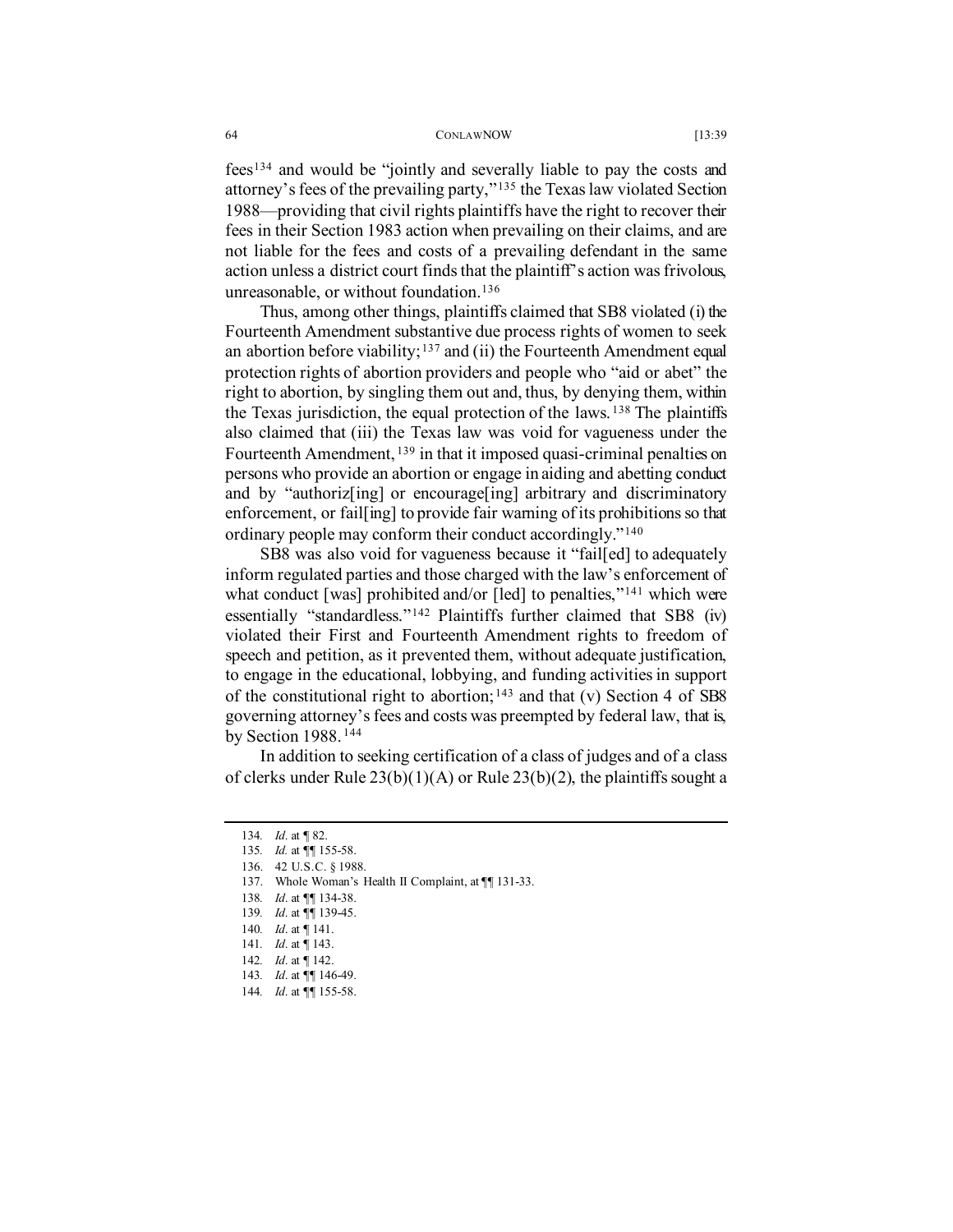declaratory judgment declaring SB8 violative of the First and Fourteenth Amendments to the U.S. Constitution and the Supremacy Clause as well as of Sections 1983 and 1988; a preliminary injunctive relief to restrain defendants from enforcing the Texas law before it went into effect on September 1, 2021; and attorney's fees and costs under Section1988.<sup>[145](#page-26-0)</sup> The defendants filed motions to dismiss the action on various grounds. Most notable were the motions filed by Judge Jackson and Dickson.

Judge Jackson argued that the federal court had no jurisdiction to hear plaintiffs' claims on justiciability and sovereign immunity grounds. [146](#page-26-1) With regard to justiciability, Judge Jackson noted that

the Fifth Circuit explained over forty years ago, [that] "judges do not have a sufficiently 'personal stake in the outcome of the controversy as to assure that concrete adverseness which sharpens the presentation of issues on which the court so largely depends for illumination of difficult constitutional questions.'" As such "[t]he [Article III] requirement of a justiciable controversy is not satisfied where a judge acts in his adjudicatory capacity." [147](#page-26-2)

Judge Jackson explained that "a judge's posture is simply 'not in any sense the posture of an adversary to the contentions made on either side of the case.'"<sup>[148](#page-26-3)</sup> And Section 1983 expressly prohibits injunctive relief against "a judicial officer for an act or omission taken in such officer's judicial capacity" unless "a declaratory decree was violated or declaratory relief was unavailable."[149](#page-26-4)

The lack of jurisdiction, according to Judge Jackson, was then confirmed when running a standing analysis. More precisely, according to Judge Jackson, the injury was not traceable to the conduct of the defendant complained of,  $150$  as it would be the result of third parties' action filed against the plaintiffs in state courts, which parties are not before the court, and over which Judge Jackson would have no control.<sup>151</sup>

The judge also argued that the jurisdiction of the federal court was barred by the sovereign immunity doctrine, as the only way for this action to proceed would be under *Ex parte Young*, [152](#page-26-7) but "the Supreme Court

<sup>145</sup>*. Id*. at 46-47.

<span id="page-26-5"></span><span id="page-26-4"></span><span id="page-26-3"></span><span id="page-26-2"></span><span id="page-26-1"></span><span id="page-26-0"></span><sup>146.</sup> Defendant Judge Jackson's 12(b)(1) Motion to Dismiss, Whole Woman's Health v. Jackson, 2021 WL 5141227, at 2 (W.D. Tex. Aug. 4, 2021).

<sup>147</sup>*. Id*. at 4.

<sup>148</sup>*. Id*. at 5.

<sup>149</sup>*. Id*.

<span id="page-26-6"></span><sup>150</sup>*. Id.*

<sup>151</sup>*. Id*. at 6.

<span id="page-26-7"></span><sup>152.</sup> 209 U.S. 123 (1980).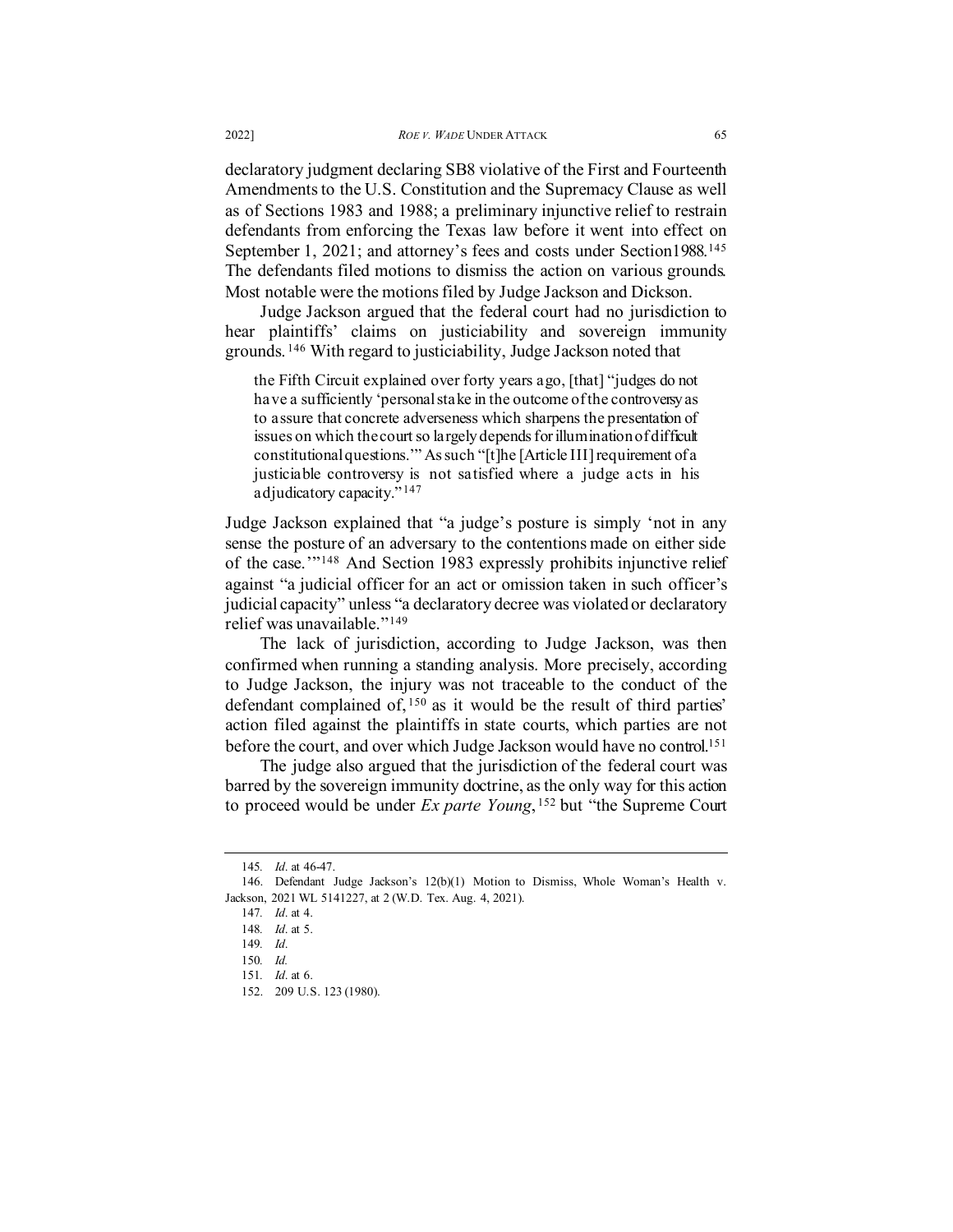Besides supporting and expanding on Judge Jackson's objections as well as the related Clerk's arguments and objections—Dickson's motion to dismiss also claimed lack of plaintiffs' standing as to him. Similarly to Judge Jackson, Dickson argued that the plaintiffs had no injury in fact that could be traced to Dickson, as "Mr. Dickson has no intention of suing anyone under section 3 because he is expecting each of the plaintiffs to comply with the statute rather than expose themselves to private civil-enforcement lawsuits."[154](#page-27-1) Thus, "there is no Article III 'case or controversy' between the plaintiffs and Mr. Dickson."[155](#page-27-2) He further pushed that "[t]he plaintiffs cannot sue Mr. Dickson if they are unwilling to allege that they intend to violate Senate Bill 8, because Mr. Dickson cannot inflict Article III injury on the plaintiffs unless they violate the statute and expose themselves to private civil enforcement lawsuit.["156](#page-27-3) The injury, Dickson argued, must be "certainly impending," while plaintiffs' claimed injury against Dickson is only "conjectural" and "hypothetical" because it only relates to the "possibility that Mr. Dickson might someday sue."<sup>[157](#page-27-4)</sup> Furthermore, according to Dickson, even assuming the federal court would find that the plaintiffs had an injury sufficient to support standing and an Article III case or controversy, that injury is not redressable by the federal court. Even if the federal court enjoined Dickson from suing, there would be countless other suits that would ensue seeking to recover \$10,000 for each illegal abortion the plaintiffs were to perform or assist. [158](#page-27-5) The injury—monetary exposure that the plaintiffs were claiming, was inflicted to them by the statute, not by Dickson, and would not be reduced by an injunction issued against Dickson.<sup>[159](#page-27-6)</sup>

By order dated August 25, 2021, Judge Robert Pitman denied the defendants' motion to dismiss, holding that the plaintiffs had an injury sufficient to support standing, that judges and clerks were sufficiently adverse to the plaintiffs to satisfy the Article III "case or controversy"

<sup>153.</sup> Judge Jackson's Motion to Dismiss, at 7.

<span id="page-27-5"></span><span id="page-27-4"></span><span id="page-27-3"></span><span id="page-27-2"></span><span id="page-27-1"></span><span id="page-27-0"></span><sup>154.</sup> Defendant Mark Lee Dickson's Motion to Dismiss for Lack of Subject-Matter Jurisdiction, Whole Woman's Health v. Jackson, 2021 WL 8014519, at 4 (W.D. Tex. Aug. 5, 2021).

<sup>155</sup>*. Id.* at 5.

<sup>156</sup>*. Id*. at 6.

<sup>157</sup>*. Id*. at 9.

<sup>158</sup>*. Id*. at 7.

<span id="page-27-6"></span><sup>159</sup>*. Id*. at 7-8.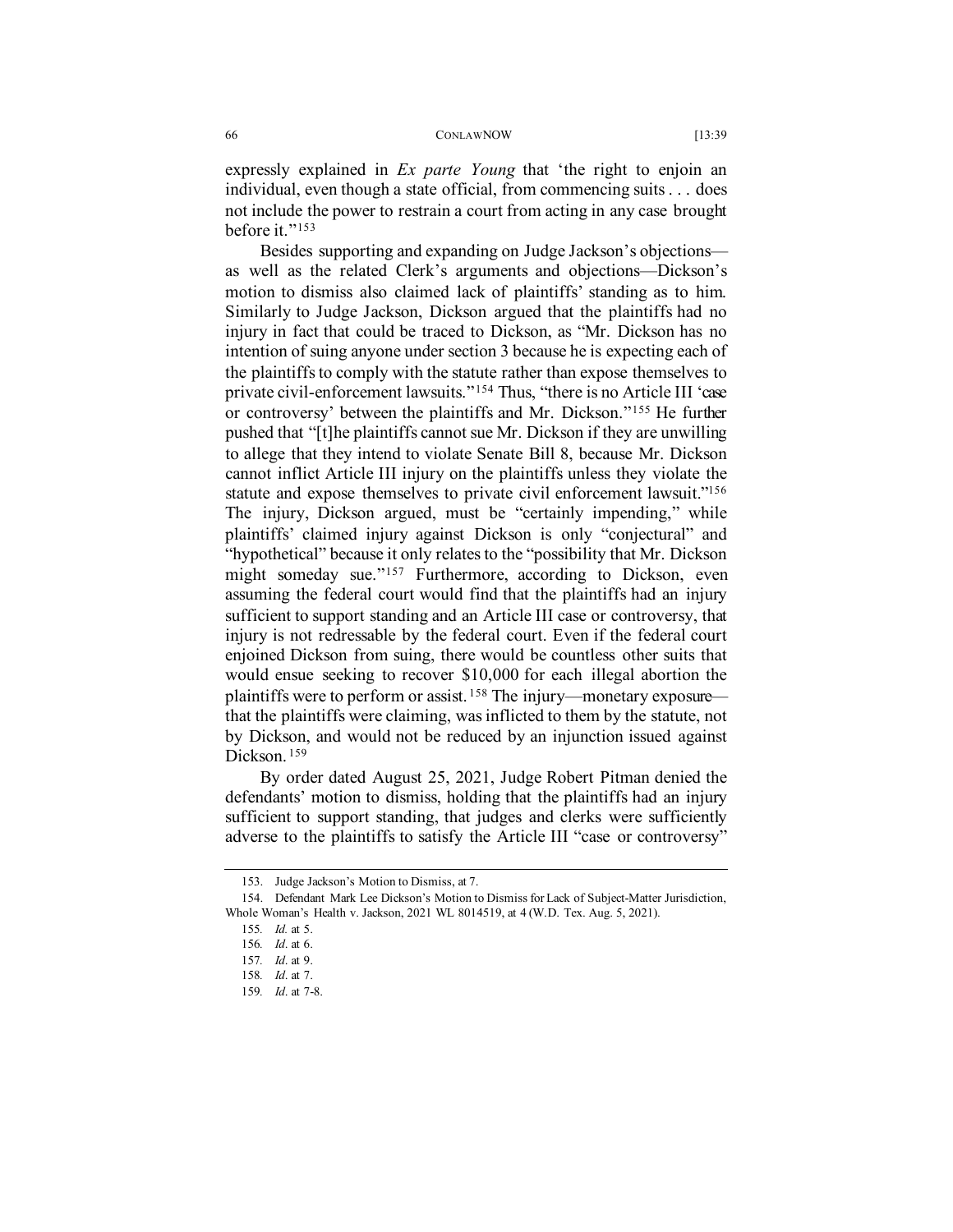requirement, and that their injury was traceable to the conduct of such defendants and redressable. [160](#page-28-0) When describing the law of justiciability, Judge Pitman noted:

To establish Article III standing, a plaintiff must demonstrate that she has "(1) suffered an injury-in-fact, (2) that is fairly traceable to the challenged conduct of the defendant, and (3) that is likely to be redressed by a favorable judicial decision." "For a threatened future injury to satisfy the imminence requirement, there must be at least *a 'substantial risk' that the injury will occur*." *Stringer v. Whitley*, 942 F.3d 715, 721 (5th Cir. 2019) (quoting *Susan B. Anthony List v. Driehaus*, 573 U.S. 149, 158 (2014)). A plaintiff suffers injury-in-fact for purposes of "bring[ing] a preenforcement suit when he has alleged an intention to engage in a course of conduct arguably affected with a constitutional interest, but proscribed by a statute, and there exists a credible threat of prosecution thereunder." *Susan B. Anthony List*, 573 U.S. at 160. A credible threat of enforcement exists when it is not "imaginary or wholly speculative." *Babbitt v. United Farm Workers Nat'l Union*, 442 U.S. 289, 302 (1979).

The purpose of these requirements is to ensure that plaintiffs have "such a personal stake in the outcome of the controversy as to assure that concrete adverseness which sharpens the presentation of issues upon which the court so largely depends for illumination." Further, "[t]he injury alleged as an Article III injury-in-fact need not be substantial; it need not measure more than an identifiable trifle." This is because the injury-in-fact requirement under Article III is qualitative, not quantitative, in nature." [161](#page-28-1)

Thus, Judge Pitman observed:

Initially, the Court notes that Plaintiffs have likely demonstrated that their claims against the Judicial Defendants satisfy Article III's case or controversy requirement because while Judicial Defendants have indicated that they believe they must accept and adjudicate private enforcement actions brought under S.B. 8, Plaintiffs on the other hand claim that any such action would violate their constitutional rights.

Moreover, in contrast to the cases cited by the Judicial Defendants, where the Fifth Circuit found judges to be improper defendants in Section 1983 challenges to state statutes where other government defendants were more properly named, here there are no other

<span id="page-28-1"></span><span id="page-28-0"></span><sup>160.</sup> Whole Woman's Health v. Jackson, 556 F. Supp. 3d 595, 616, 622, 625-26 (W.D. Tex. 2021).

<sup>161</sup>*. Id.* at 609 (emphasis added; some internal citations omitted).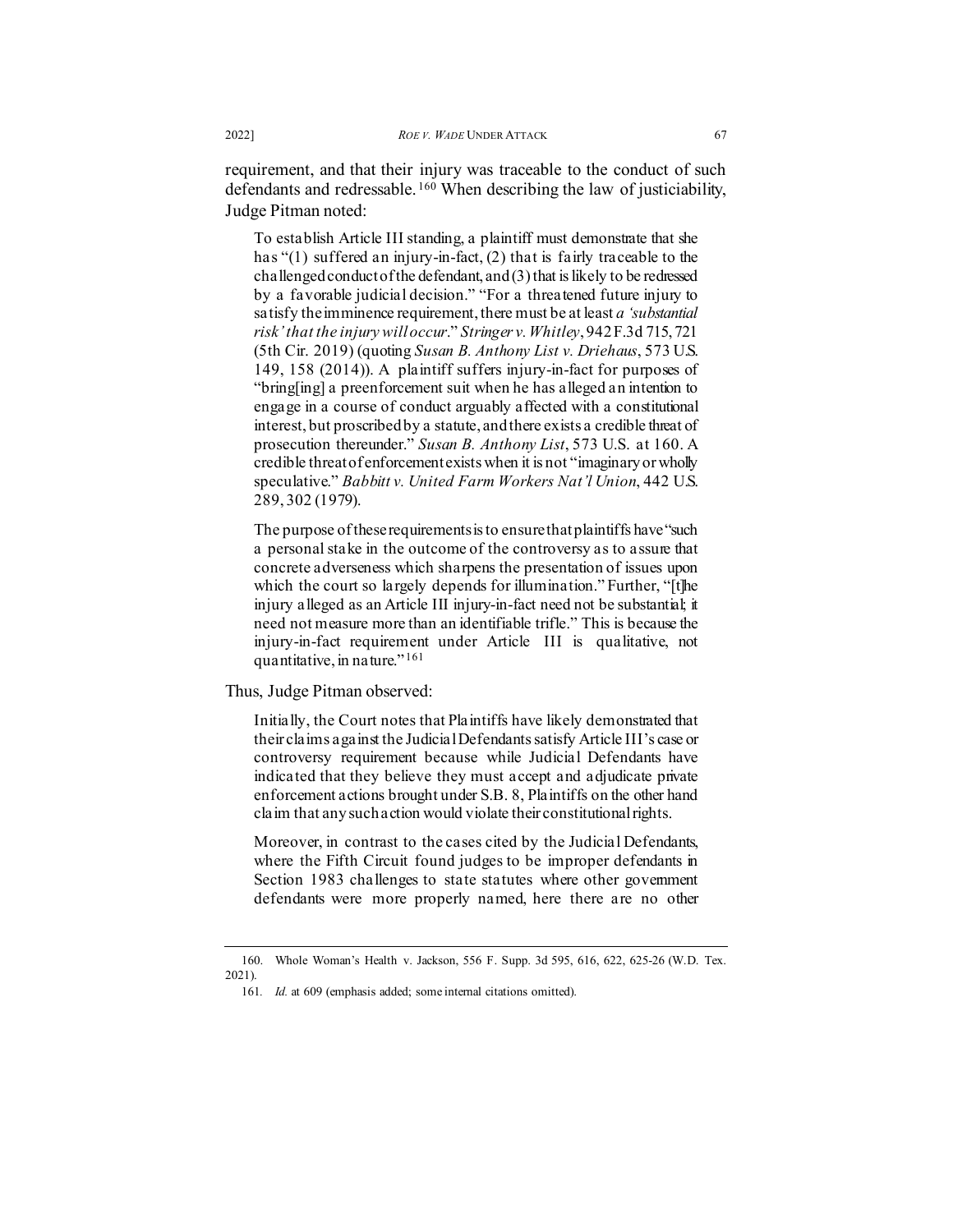government enforcers against whom Plaintiffs may bring a federal suit regarding S.B. 8's constitutionality. . . .

Furthermore, courts have acknowledged that state judges may be proper defendants in constitutional challenges to state statutes where, as here, it is not possible to enjoin any "other parties with the authority to seek relief under the statute." Here, the naming of the Judicial Defendants is "necessary" for Plaintiffs to seek "full relief" for the alleged violations of their constitutional rights that will occur if the Judicial Defendants use their authority to force Plaintiffs to participate in S.B. 8 enforcement actions.[162](#page-29-0)

Addressing the Judicial Defendants' objections, Judge Pitman observed:

Recognizing that their arguments would essentially prohibit Plaintiffs from naming any state official in a federal lawsuit challenging the constitutionality of a state statute structured like S.B. 8, the Judicial Defendants suggest that Plaintiffs should instead wait to be sued in state court, and then raise the defenses available to them under S.B. 8 in such an enforcement action. This argument sidesteps the fact that if this Court were to dismiss the Judicial Defendants for lack of a case or controversy, Plaintiffs would have no avenue to challenge the constitutionality of S.B. 8 outside of an enforcement action brought against them under S.B. 8—an action Plaintiffs allege would violate their constitutional rights in the first place. Even within an enforcement action, Plaintiffs' ability to raise the defense that the law is unconstitutional is severely limited under S.B. 8's private enforcement mechanism.

Although the Judicial Defendants are correct that state courts can consider constitutional issues, the Court finds troubling the Judicial Defendants' suggestion that Plaintiffs should only be allowed to challenge S.B. 8 through the "defenses available to them under the [same] statute" when Plaintiffs' claim is that S.B. 8 cannot be enforced against them at all without violating the Constitution. Because there are no other state officials against whom Plaintiffs might seek relief in federal court for S.B. 8's alleged constitutional violations and state judicial defendants may be properly named in federal suits seeking equitable relief to vindicate federal constitutional rights, the Court finds that the Judicial Defendants are sufficiently adverse to Plaintiffs in S.B. 8 actions to bring this action within Article III's case or controversy requirement.[163](#page-29-1)

<span id="page-29-1"></span><span id="page-29-0"></span><sup>162</sup>*. Id*. at 619-20.

<sup>163</sup>*. Id*. at 620-21.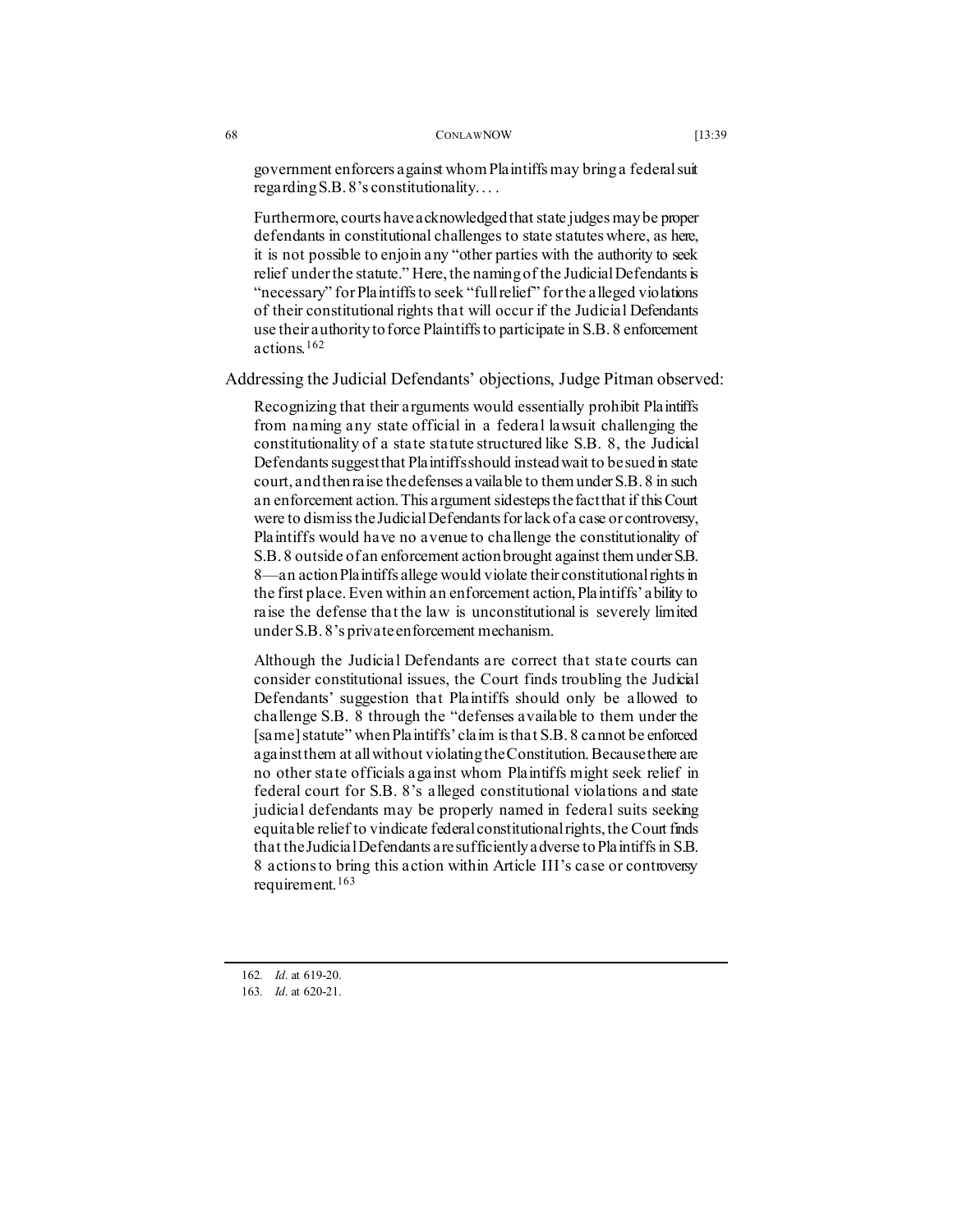Judge Pitman explained how here, judges were not immune from suit, as they were not acting in a pure adjudicative capacity, as SB8 had empowered them to take on an enforcement role in the law's application:

Not only are the Judicial Defendants the only state officials tasked with directly enforcing S.B. 8 against Plaintiffs, but Jackson has even publicly stat[ed] that he is one of "the judges who enforce [S.B. 8] in east Texas." Jackson's statement regarding the enforcement power state courts wield under S.B. 8, coupled with the provisions of S.B. 8 that so obviously skew in favor of claimants, bring this case outside the scope of cases where the Fifth Circuit has found that state judicial officers acted purely in their adjudicatory roles.

For example, while the *Bauer* court found that judges played a purely adjudicatory role in the statute at issue in part because of the "safeguards" built into the statute before a guardianship could be imposed, here S.B. 8 contains no such "safeguards" for defendants in S.B. 8 enforcement actions. In fact, S.B 8 does just the opposite by purporting to dictate how state courts hear S.B. 8 enforcement actions, including by eliminating non-mutual issue preclusion and claim preclusion, modifying federal constitutional defenses, and prohibiting state courts' ability to rely on non-binding precedent or even assess whether a claimant has been injured by a violation of S.B. 8.[164](#page-30-0)

Also, according to Judge Pitman:

Section 1983 was designed to allow individuals to challenge unconstitutional actions by members of state government, whether they be part of the "executive, legislative, or judicial" branches of that state government. In 1996, Congress even amended Section 1983 to make clear that an action brought seeking declaratory relief may be "brought against a judicial officer for an act or omission taken in such officer's judicial capacity," and injunctive relief may be brought against a judicial officer who violates a declaratory decree or against whom declaratory relief is not available. Here, as noted above, the Judicial Defendants' enforcement role in S.B. 8's private enforcement mechanism brings them within the carveouts courts have created to allow Section 1983 challenges to laws to proceed against state court officials under the *Ex parte Young* exception to sovereign immunity. Plaintiffs' claims are thus not barred by sovereign immunity.<sup>[165](#page-30-1)</sup>

<span id="page-30-0"></span>The plaintiffs' claim also satisfied the injury, causation, and redressability elements of standing, as "there need not be a pending

<sup>164</sup>*. Id*. at 621-22 (internal citations omitted).

<span id="page-30-1"></span><sup>165</sup>*. Id*. at 623.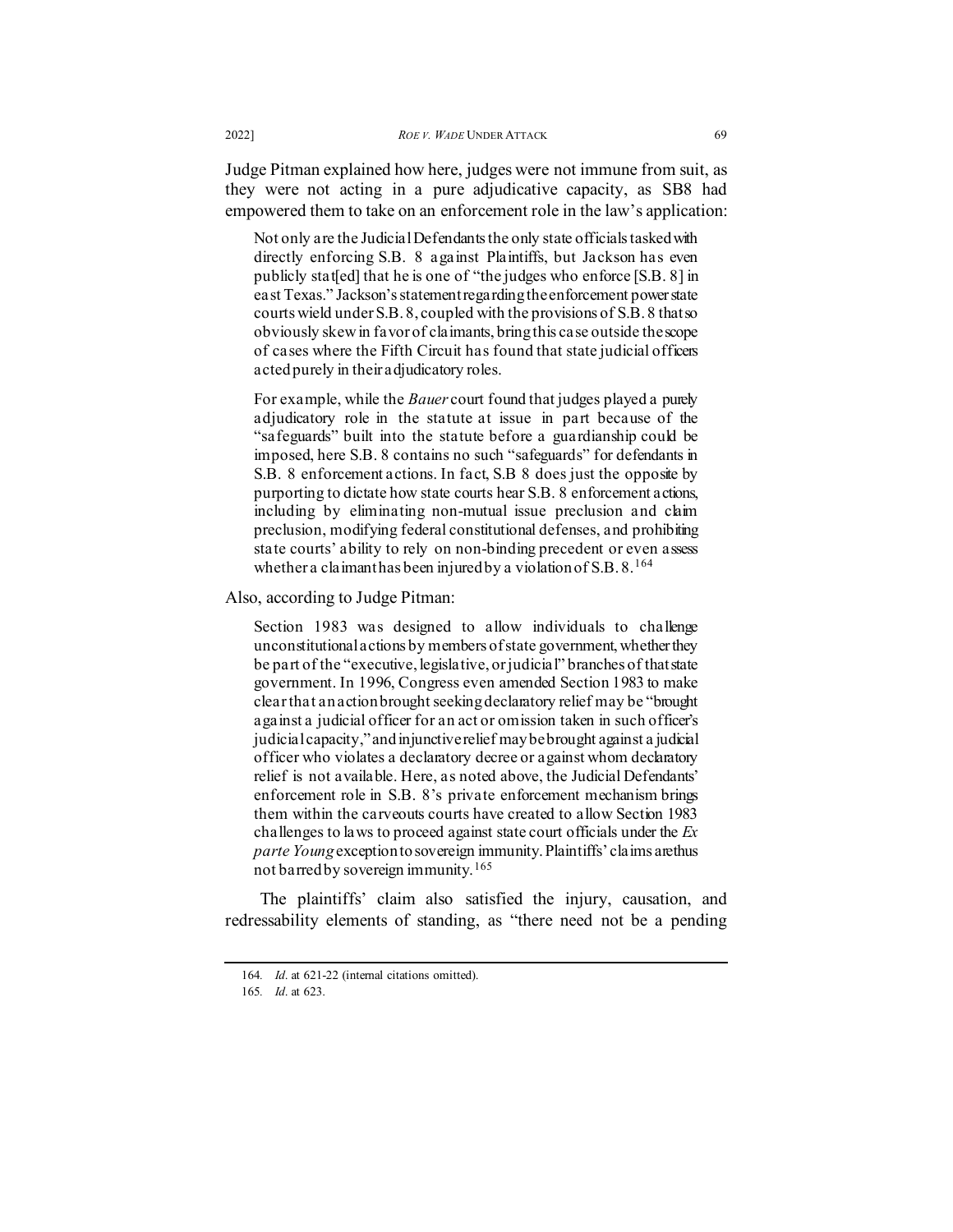enforcement action against Plaintiffs to confer Plaintiffs standing over claims alleging imminent constitutional harm once S.B. 8 takes effect.["166](#page-31-0) And "[e]ven if required to allege an intent to violate S.B. 8, Plaintiffs have stated that they provide abortions that would violate the six-week ban and 'desire to continue to'" provide the medical care and other forms of support banned by S.B. 8."<sup>[167](#page-31-1)</sup> Furthermore, also considering the entire scheme of SB8 which encourages and incentivizes plaintiffs to sue to enforce SB8, Judge Pitman held that plaintiffs had demonstrated a "credible and imminent"<sup>[168](#page-31-2)</sup> threat of enforcement action, and an injury in fact sufficient to support standing. <sup>[169](#page-31-3)</sup> The injury claimed by the plaintiffs was traceable to the conduct of the Judge and Clerk. <sup>[170](#page-31-4)</sup>And the plaintiffs' injury was redressable, as an order declaring SB8 unconstitutional would deter private parties from bringing enforcement actions under the law and presumably preclude the Judicial Defendants from adjudicating lawsuits under the same. [171](#page-31-5)

Plaintiffs' claim against Dickson was also justiciable. The judge noted that "[plaintiffs] need not allege they intend to violate a challenged statute to [have] standing."[172](#page-31-6) Relying on *Susan B. Anthony List*, [173](#page-31-7) the judge noted how "the Supreme Court has repeatedly stated that plaintiffs need not plead that they plan to violate a law to have standing to challenge its constitutionality,"[174](#page-31-8) and that, in any event, Dickson had demonstrated his intent to enforce SB8 if the plaintiffs violated the law. <sup>[175](#page-31-9)</sup> And even if enjoying Dickson from suing the plaintiffs would not prevent the countless actions other parties might file against the plaintiffs when plaintiffs would violate the Texas law in the future, an order of the federal court favorable to the plaintiffs would at least prevent the private penalties and lawsuits by Dickson, and alleviate a discrete injury to plaintiffs. [176](#page-31-10)

While plaintiffs' motion for a temporary restraining order and preliminary injunction barring defendants from enforcing the Texas law prior to the entry of final judgment was still pending before the district court, the defendants filed a notice of appeal of Judge Pitman's order

<span id="page-31-0"></span><sup>166</sup>*. Id*. at 623-24.

<span id="page-31-2"></span><span id="page-31-1"></span><sup>167</sup>*. Id.* at 624.

<sup>168</sup>*. Id*. at 625.

<span id="page-31-3"></span><sup>169</sup>*. Id.*

<sup>170</sup>*. Id*. at 626.

<span id="page-31-5"></span><span id="page-31-4"></span><sup>171</sup>*. Id*. at 627.

<span id="page-31-6"></span><sup>172</sup>*. Id*.

<sup>173.</sup> 573 U.S. 149 (2014).

<span id="page-31-10"></span><span id="page-31-9"></span><span id="page-31-8"></span><span id="page-31-7"></span><sup>174</sup>*. Id.* at 630-31.

<sup>175</sup>*. Id.* at 631.

<sup>176</sup>*. Id*. at 631-32.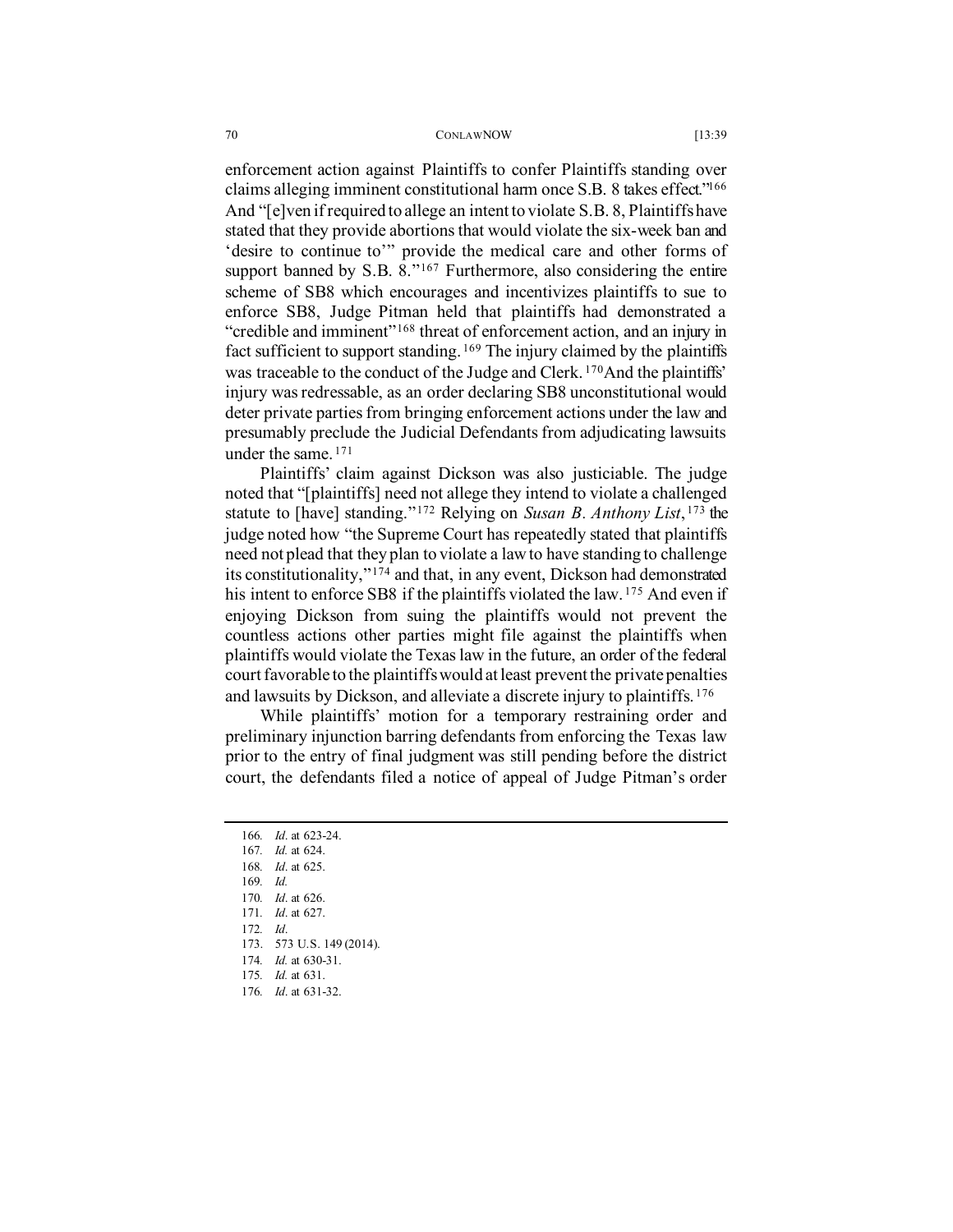denying their Rule 12(b)(1) motion to dismiss with the Fifth Circuit, and a motion to stay proceedings and vacate the preliminary-injunction hearing. The defendants also sought emergency relief from the Court of Appeals, arguing that the filing of the notice of appeal had automatically divested the trial court of jurisdiction of the case.<sup>[177](#page-32-0)</sup> The plaintiffsappellees filed a letter with the Court of Appeals requesting that the Court refrain from resolving the stay motion or entering an administrative stay before they could file an opposition. They then filed opposition to the defendants-appellants' motion<sup>[178](#page-32-1)</sup> arguing that the defendants had failed to meet their burden for the "extraordinary remedy" of a stay pending appeal. The district court granted defendants' motion to stay the proceeding as to the Judicial Defendants and the State Agency Defendants, based on their argument that the interlocutory appeal on sovereign immunity divested the court of jurisdiction, but denied a stay as to defendant Dickson and ordered the preliminary injunction hearing to proceed as scheduled with respect to the claims against the latter.<sup>[179](#page-32-2)</sup> Later that day, plaintiffs filed an opposition to the Fifth Circuit motion to stay, combined with a motion to dismiss Dickson's appeal, as well as an emergency motion to expedite the appeal. [180](#page-32-3) That evening, the court of appeals entered a temporary administrative stay of all district court proceedings, including the preliminary injunction hearing. Although Dickson had asked the court by letter to permit him to respond, the Fifth Circuit denied plaintiffs' motion to expedite the appeal and directed Dickson to file a combined response to plaintiffs' motion to dismiss his appeal and reply to plaintiffs' opposition to his emergency stay motion by 9 a.m. on August 31, the day after the preliminary injunction hearing was scheduled to take place, the day before the Texas law would come into effect. On August 29, 2021, plaintiffs filed emergency motions with the Fifth Circuit asking the court of appeals to (1) issue an injunction pending appeal; (2) vacate its administrative stay of the district court proceeding as to defendant Dickson; (3) vacate the district court's own stay of its proceedings as to

<span id="page-32-0"></span><sup>177.</sup> Defendants-Appellants' Opposed Emergency Motion to Stay Proceedings Pending Appeal and, alternatively, for a Temporary Administrative Stay Pending Consideration of this Motion at 5, Whole Woman's Health v. Jackson (5th Cir. Aug. 26, 2021).

<span id="page-32-1"></span><sup>178</sup>*. See* Plaintiffs-Appellees' Opposed Emergency Motion to Expedite Appeal, Whole Woman's Health v. Jackson (5th Cir. Aug. 27, 2021).

<span id="page-32-2"></span><sup>179.</sup> Order, Whole Woman's Health v. Jackson (W.D. Tex. Aug. 27, 2021) (unreported). *See also*, Motion to Dismiss Defendant-Appellant Mark Lee Dickson's Appeal and Opposition to Emergency Motion to Stay at 5, Whole Woman's Health v. Jackson.

<span id="page-32-3"></span><sup>180</sup>*. See* Plaintiffs'-Appellees Combined Motion to Dismiss Defendant-Appellant Mark Lee Dickson's Appeal and Opposition to Emergency Motion to Stay, Whole Woman's Health v. Jackson (5th Cir. Aug. 27, 2021).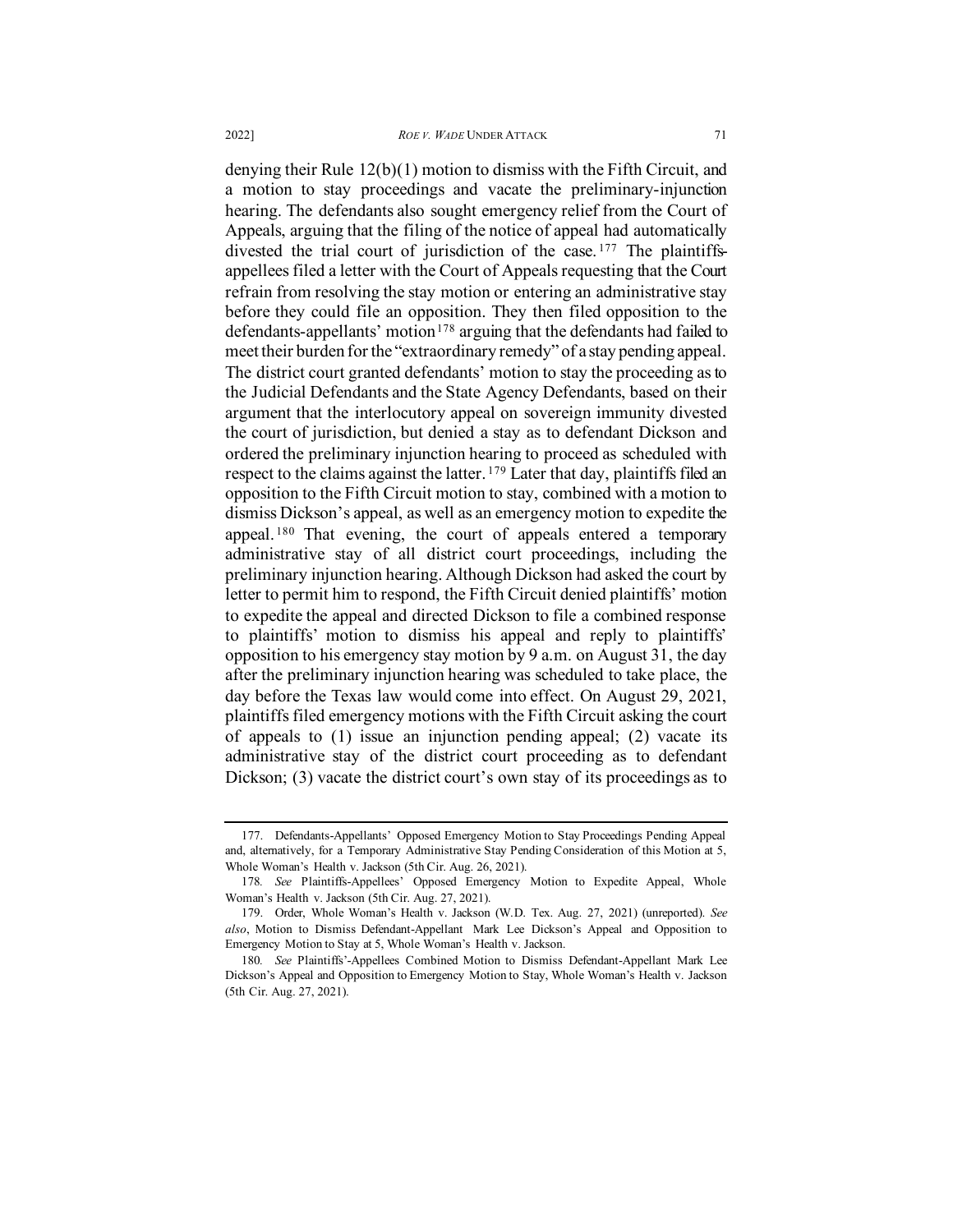## *A. The Plaintiffs' Emergency Application to the U.S. Supreme Court and the Court's Order of September 1, 2021*

On August 30, 2021, plaintiffs-appellees filed an emergency application (the "Application") to the Honorable Samuel A. Alito, Jr., Associate Justice of the Supreme Court and Circuit Justice for the Fifth Circuit, seeking injunctive relief and order vacating the Fifth Circuit's stay of the district court proceeding. [183](#page-33-2) More specifically, plaintiffs requested the Court to

(1)Vacate the Fifth Circuit's administrative stay of the district court proceedings as to Respondent Mark Lee Dickson, who is not a government official, has never claimed sovereign immunity, and has no right to an immediate interlocutory appeal from an order denying sovereign immunity, and (2) vacate the district court's stay of its own proceedings as to the remaining Respondents, who are all government officials with specific authority to enforce compliance with S.B.8, because the district court incorrectly concluded that the notice of appeal necessarily divested it of jurisdiction to issue an order maintaining the status quo and preventing irreparable harm. In lieu of this court, the Court could vacate the district court order denying the motions to dismiss and remand this case to the Fifth Circuit with instructions to dismiss the appeal from that order as moot. Finally, if the Court needs additional time to consider this Application, it should enter appropriate interim relief.[184](#page-33-3)

Under the All Writs Act, the Supreme Court has authority to issue injunctions when the applicant's claims "are likely to prevail," the denial of injunctive relief "would lead to irreparable injury," "granting relief would not harm the public interest," and the injunctive relief would be

<span id="page-33-0"></span><sup>181</sup>*. See* Plaintiffs-Appellees Emergency Motion for an Injunction Pending Appeal, Whole Woman's Health v. Jackson (5th Cir. Aug. 29, 2021).

<sup>182.</sup> Order, Whole Woman's Health v. Jackson (Fifth Cir. Aug. 29, 2021).

<span id="page-33-3"></span><span id="page-33-2"></span><span id="page-33-1"></span><sup>183.</sup> Emergency Application to Justice Alito for Writ of Injunction and, in the alternative, to Vacate Stays of District Court Proceedings (Aug. 30, 2021).

<sup>184</sup>*. Id.* at 3-4.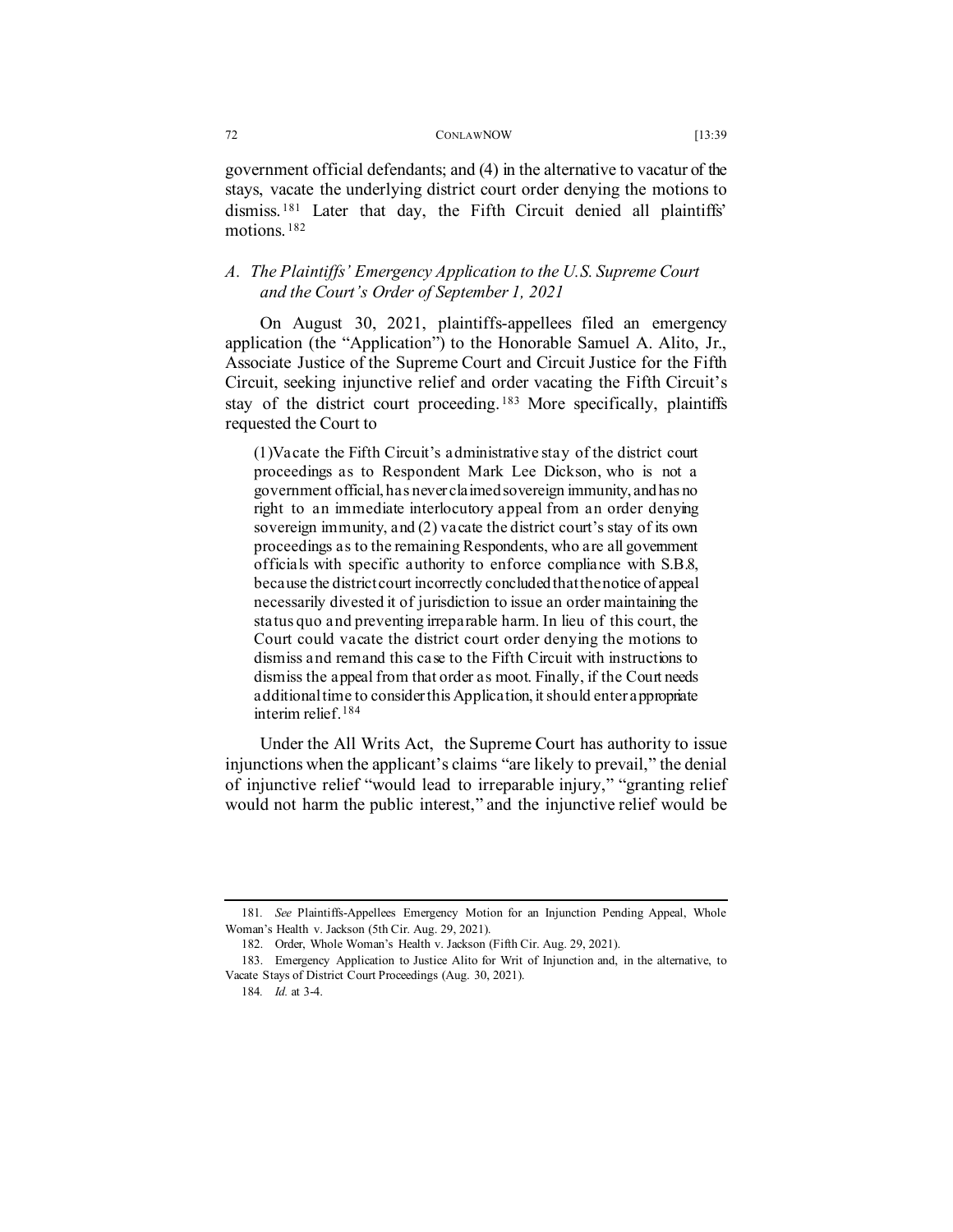appropriate in aid of the Court's jurisdiction. [185](#page-34-0) The order of the Court granting such an application doesn't need to serve as an expression of the Court's views on the merits of the case. [186](#page-34-1)

In their Application, plaintiffs offered arguments in favor of each ground for relief. They pointed out that they were trying to enjoin the enforcement of an unconstitutional law, thus their claim presented "an indisputably clear case for relief;"[187](#page-34-2) the denial of injunctive relief would lead to the irreparable injury to the fundamental constitutional rights of countless Texans, the All Writs Act being plaintiffs' last resort;<sup>[188](#page-34-3)</sup> the balance of equities weighed heavily in favor of the injunction because, while the public would be irreparably harmed by the coming into effect of an unconstitutional law, defendants would face no harm from maintaining the status quo while their appeal proceeded;<sup>[189](#page-34-4)</sup> and the injunctive relief would be in aid of the Court's jurisdiction because, considering the short duration of pregnancy and the typical length of appellate proceedings, the Court would be allowed to protect Texans' constitutional rights in between. [190](#page-34-5) According to the plaintiffs, by maintaining the status quo, the relief requested would protect the constitutional rights of countless Texans, while the defendants would suffer no harm from an injunction pending appeal or vacatur of the stays. [191](#page-34-6)

In the Application, plaintiffs repeated the arguments already raised before the district court and the Fifth Circuit that, with the Texas law, the State of Texas has attempted "to insulate this patently unconstitutional law from federal judicial review prior to enforcement"<sup>[192](#page-34-7)</sup> barring government officials, such as local prosecutors and the health department, from directly enforcing the law. By deputizing private citizens to enforce the law, that is, "by outsourcing to private individuals the authority to enforce an unconstitutional law," the State of Texas had managed to adopt a law that allowed it to do precisely what the Constitution forbids. [193](#page-34-8)

<span id="page-34-0"></span><sup>185</sup>*. See* All Writs Act, 28 U.S.C. § 1651(a); *see also* Roman Cath. Diocese of Brooklyn v. Cuomo, 592 U.S. \_\_\_, 141 S.Ct. 63, 65-66 (2020) (per curiam) (granting emergency injunctive relief to prevent likely constitutional violations from state law).

<span id="page-34-5"></span><span id="page-34-4"></span><span id="page-34-3"></span><span id="page-34-2"></span><span id="page-34-1"></span><sup>186</sup>*. See, e.g.*, Little Sisters of the Poor Home for the Aged v. Sebelius, 571 U.S. 1171, 1171 (2014).

<sup>187.</sup> Application, at 15.

<sup>188</sup>*. Id*. at 16.

<sup>189</sup>*. Id*.

<sup>190</sup>*. Id.*

<sup>191</sup>*. Id.*

<span id="page-34-8"></span><span id="page-34-7"></span><span id="page-34-6"></span><sup>192.</sup> Application, at 2.

<sup>193</sup>*. Id*. at 3.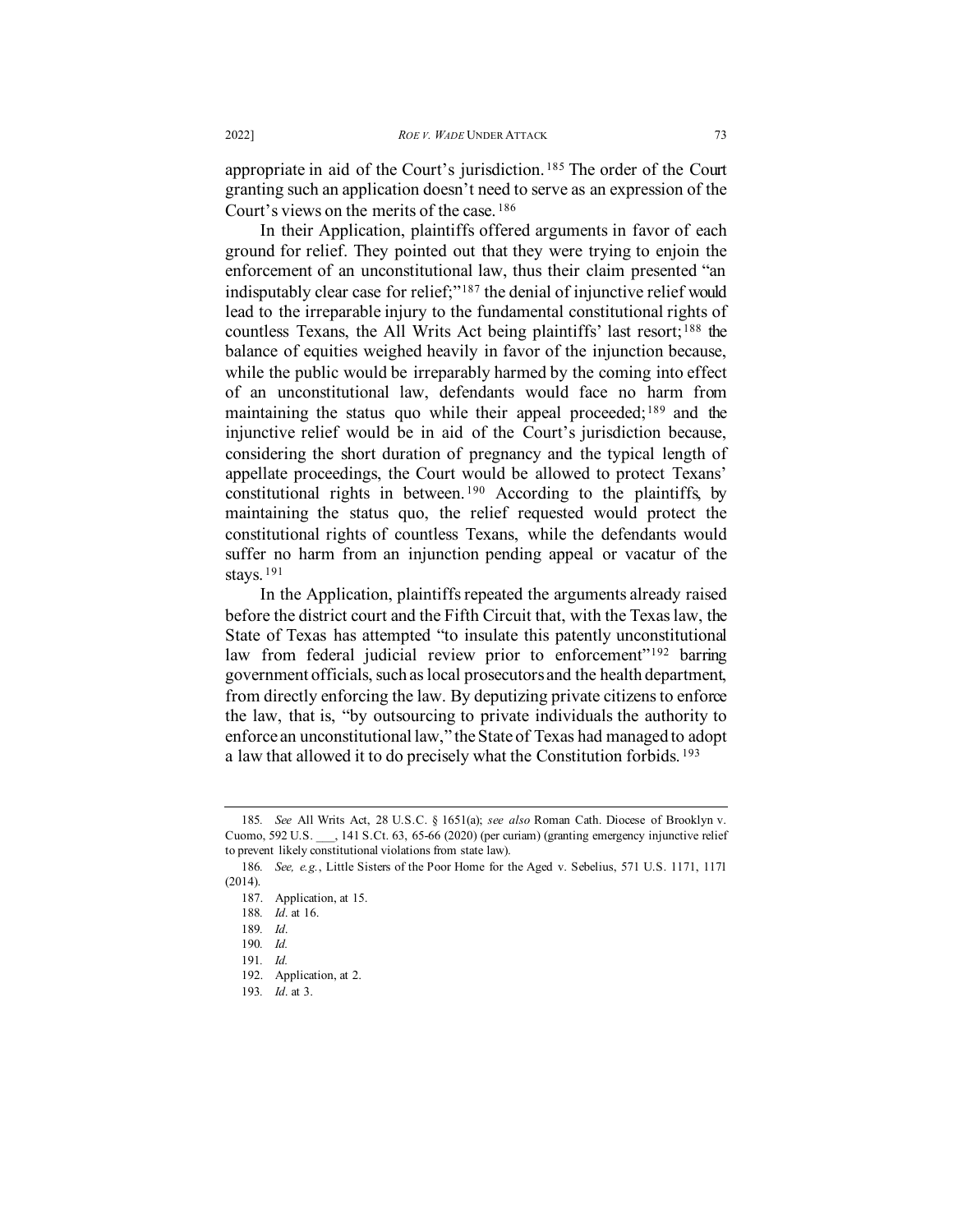The defendants opposed the plaintiffs' Application. Judge Jackson argued that the Application should be rejected because the injunction sought would fail to prevent any of the harm plaintiffs claimed would occur if the Texas law became effective as the Court could not expunge the law itself but only enjoin its enforcement. [194](#page-35-0) Also, Judge Jackson repeated his arguments previously presented in support of his objection that the federal courts lacked jurisdiction over this case for lack of an Article III "case or controversy,"<sup>[195](#page-35-1)</sup> and sovereign immunity barred the claims against the Judicial Defendants. Among other things, Judge Jackson argued<sup>[196](#page-35-2)</sup> that plaintiffs' injury did not meet the *Clapper*<sup>[197](#page-35-3)</sup> "certainly impending" standard, [198](#page-35-4) plaintiffs' claims against the Judicial Defendants lacked standing, <sup>[199](#page-35-5)</sup> and that the doctrine of sovereign immunity<sup>[200](#page-35-6)</sup> and Section1983 barred the action.<sup>[201](#page-35-7)</sup>

By order dated September 1, 2021, the Supreme Court denied the Application. <sup>[202](#page-35-8)</sup> The Court's order opened up with the standard to grant an application for a stay or an injunction, the Court pointing out how, in order to prevail on such application, "an applicant must carry the burden of making a 'strong showing' that it is 'likely to succeed on the merits,' that it will be 'irreparably injured absent a stay,' that the balance of equities favors it, and that a stay is consistent with the public interest."[203](#page-35-9) Without addressing the presence or absence of those requirements, though, the Court merely noted that the applicants had raised "serious questions regarding the constitutionality of the Texas law at issue,"[204](#page-35-10) but their application also presented "complex and novel antecedent procedural questions on which they have not carried their burden."[205](#page-35-11)

The complex and novel antecedent questions, according to the Court, included whether, under the circumstances, plaintiffs were asking the Court to enjoin the law itself rather than its enforcement—which would not be allowed, said the Court;[206](#page-35-12) whether the defendants would seek to

<span id="page-35-12"></span>206*. Id*.

<span id="page-35-0"></span><sup>194.</sup> Judge Jackson's Opposition to the Application, at 1.

<span id="page-35-1"></span><sup>195</sup>*. Id*. at 5.

<span id="page-35-2"></span><sup>196</sup>*. Id*.

<span id="page-35-3"></span><sup>197</sup>*. Clapper v. Amnesty Int'l*, 568 U.S. 398 (2013).

<sup>198</sup>*. Id.* at 409.

<span id="page-35-5"></span><span id="page-35-4"></span><sup>199.</sup> Judge Jackson's Opposition to the Application, at 7.

<sup>200</sup>*. Id*. at 12-16.

<sup>201</sup>*. Id*. at 19-23.

<span id="page-35-9"></span><span id="page-35-8"></span><span id="page-35-7"></span><span id="page-35-6"></span><sup>202.</sup> Whole Woman's Health v. Jackson, 141 S.Ct. 2494 (Sept. 1, 2021).

<span id="page-35-10"></span><sup>203</sup>*. Id*. at 2495.

<sup>204</sup>*. Id*.

<span id="page-35-11"></span><sup>205</sup>*. Id.*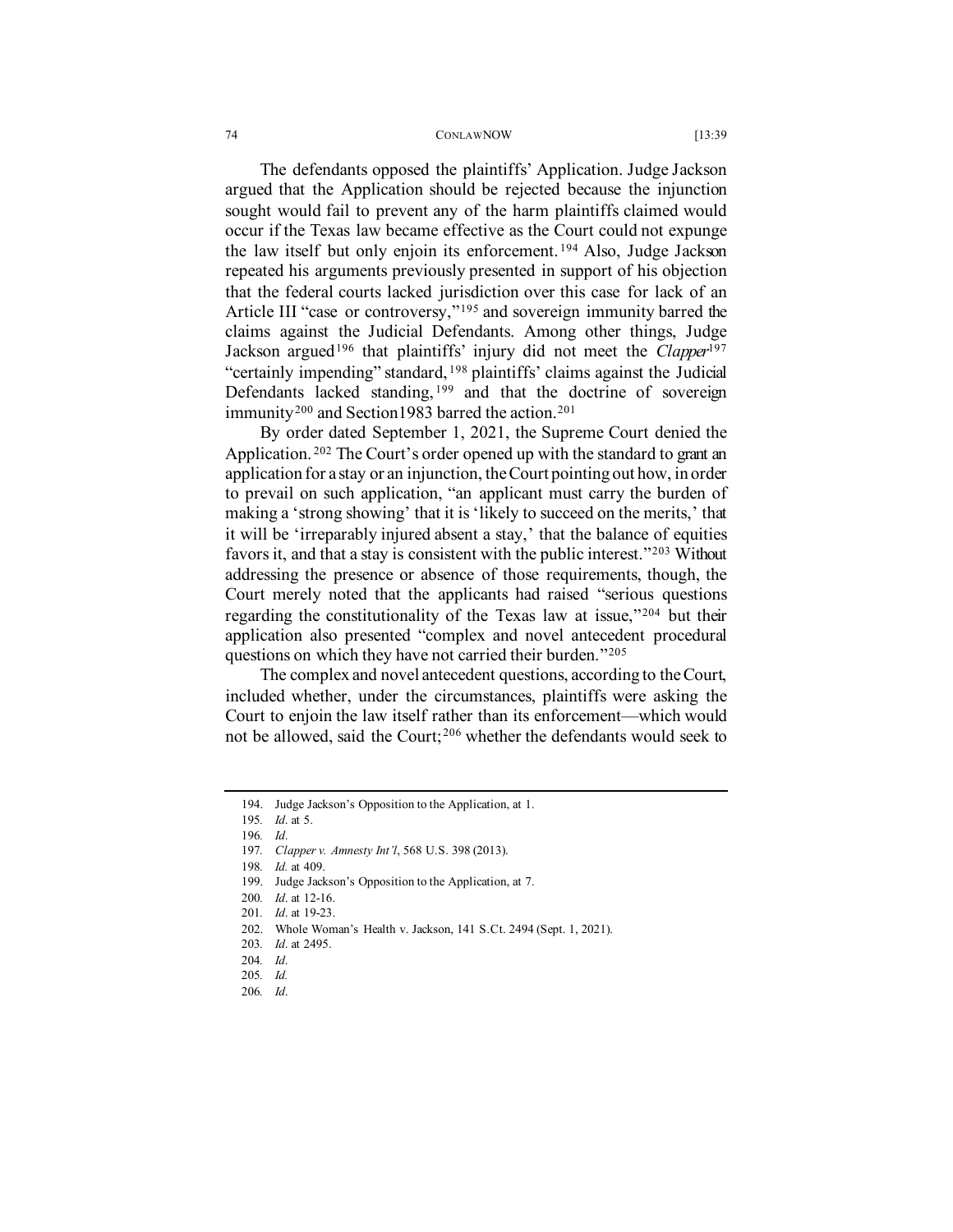enforce the Texas  $law^{207}$  $law^{207}$  $law^{207}$  thus making plaintiffs' injury one that is "certainly impending" under *Clapper*;[208](#page-36-1) and whether the Court could issue an injunction against state judges under *Ex parte Young*. [209](#page-36-2) The Court pointed out, though, that the order did not intend to address the constitutionality of the Texas' law and would not preclude any other proper procedural challenge to it.

Chief Justice Roberts, joined by Justice Breyer and Justice Kagan, dissented. He would have granted preliminary relief to preserve the status quo ante—before the law went into effect—to allow courts to consider whether a state could avoid responsibility of its laws as the Texas legislature did. [210](#page-36-3) While agreeing with the Court that the case presented antecedent novel and complex procedural questions, Chief Justice Roberts would have enjoined enforcement of SB8 to allow the district court and the Fifth Circuit the opportunity to consider such questions and the propriety of a preliminary relief pending consideration of the merits of the plaintiffs' claims. [211](#page-36-4)

Citing *Planned Parenthood of Central Missouri v. Danforth*, [212](#page-36-5) Justice Breyer, joined by Justice Sotomayor and Justice Kagan, dissenting, found state action on the part of Texas. Justice Breyer noted how a state cannot delegate a veto power over the right to obtain an abortion which itself is prohibited from exercising during the first trimester of pregnancy. [213](#page-36-6) Thus, it should be possible "to permit lawsuits against a subset of delegates (say, those particularly likely to exercise the delegated powers),"[214](#page-36-7) or "lawsuits against officials whose actions are necessary to implement the statute's enforcement powers."[215](#page-36-8)

Justice Sotomayor, joined by Justice Breyer and Justice Kagan, dissented as well, calling the Texas law a "flagrantly unconstitutional law engineered to prohibit women from exercising their constitutional rights,"[216](#page-36-9) through a scheme—that uses citizen bounty hunters—designed to make it more complicated for federal courts to review and enjoin the law on a statewide basis.<sup>[217](#page-36-10)</sup> In strong disagreement with the majority's

<span id="page-36-1"></span><span id="page-36-0"></span><sup>207</sup>*. Id.*

<sup>208.</sup> 568 U.S. 398, 409 (2013).

<sup>209.</sup> 209 U.S. 123, 163 (1908); *See also Whole Woman's Health II*, 141 S.Ct. at 2495.

<sup>210</sup>*. Whole Woman's Health II*, 141 S.Ct. at 2496 (Roberts, C.J., dissenting).

<span id="page-36-3"></span><span id="page-36-2"></span><sup>211</sup>*. Id.*

<sup>212.</sup> 428 U.S. 52, 69 (1976).

<span id="page-36-7"></span><span id="page-36-6"></span><span id="page-36-5"></span><span id="page-36-4"></span><sup>213</sup>*. Whole Woman's Health II*, at 2496-97 (Breyer, J., dissenting).

<sup>214</sup>*. Id.*

<span id="page-36-8"></span><sup>215</sup>*. Id*. at 2497.

<span id="page-36-10"></span><span id="page-36-9"></span><sup>216</sup>*. Whole Woman's Health II*, 141 S.Ct. at 2498 (Sotomayor, J., dissenting).

<sup>217</sup>*. Id.*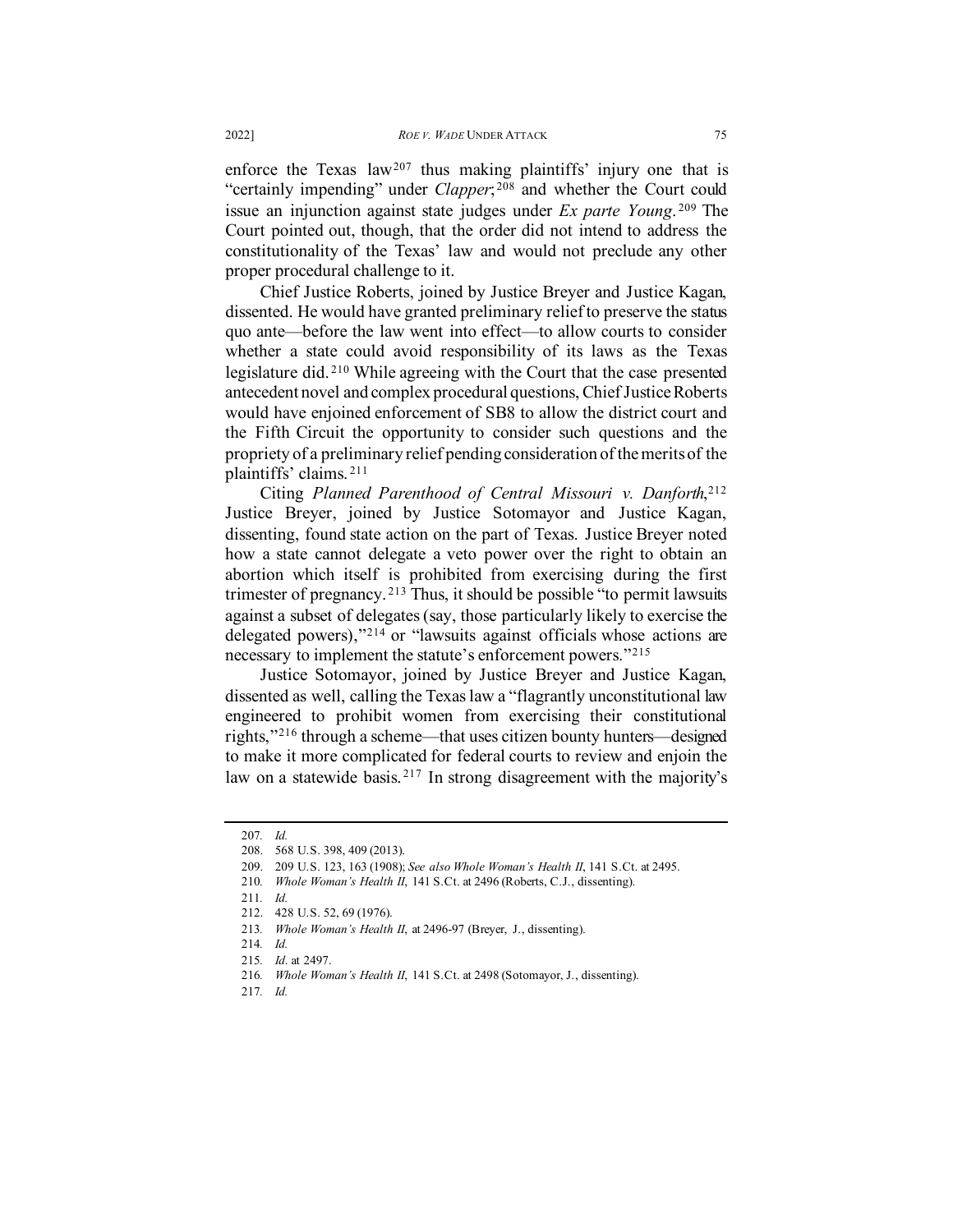opinion, Sotomayor pointed her fingers to the Court whom "[today] finally tells the Nation that it declined to act because, in short, the State's gambit worked."[218](#page-37-0)

Finally, Justice Kagan, joined by Justice Breyer and Justice Sotomayor, dissented, observing how the Court's order rewarded Texas's scheme to insulate its law from judicial review by using the bounty hunters scheme.<sup>[219](#page-37-1)</sup> Justice Kagan also criticized the use of the "shadowdocket" procedure, [220](#page-37-2) and concluded by noting how "[t]he Court should not be so content to ignore its constitutional obligations to protect not only the rights of women, but also the sanctity of its precedents and the rule of law."[221](#page-37-3)

## *B. The Department of Justice's Response Suit Against the State of Texas*

On September 9, 2021, the United States filed an action against the State of Texas before the United States District Court for the Western District of Texas, Austin Division.<sup>[222](#page-37-4)</sup> The United States sought a declaratory judgment declaring the Texas law invalid, and a preliminary and permanent injunction against the State of Texas—including its officers, employees and agents, and private parties who would enforce the Texas law—prohibiting enforcement of the law. [223](#page-37-5) The federal government premised the legitimacy of the action on its "authority and responsibility to ensure that Texas cannot evade its obligations under the Constitution and deprive individuals of their constitutional rights by adopting a statutory scheme designed specifically to evade traditional mechanisms of federal judicial review."[224](#page-37-6) The Texas law, the United States argued, conflicts with federal law by "purporting to prohibit federal agencies from carrying out their responsibilities under federal law related to abortion services"<sup>[225](#page-37-7)</sup> and to subject federal employees and

<sup>218</sup>*. Id*. at 2499.

<sup>219</sup>*. Whole Woman's Health II*, 141 S.Ct. at 2500 (Kagan, J., dissenting).

<span id="page-37-2"></span><span id="page-37-1"></span><span id="page-37-0"></span><sup>220. &</sup>quot;Shadow docket" procedure refers to the thousands of decisions that the Supreme Court hands down each term that "defy its normal procedural regularity." Unlike the 60-70 cases the Justices hear on the "merits" docket, where the Court receives full briefings, hears oral arguments, and delivers lengthy, signed opinions, cases decided by way of the "shadow docket" lack such public deliberation and transparency. William Baude, *Foreword: The Supreme Court's Shadow Docket*, 9 N.Y.U. L. & LIBERTY J. 1 (2015).

<span id="page-37-3"></span><sup>221</sup>*. Whole Woman's Health II*, 141 S.Ct. at 2500 (Kagan, J., dissenting).

<sup>222</sup>*. See* Complaint, United States v. Texas, No. 1:21-cv-00796 (W.D. Tex. Sept. 9, 2021).

<sup>223</sup>*. Id.* at 26.

<span id="page-37-6"></span><span id="page-37-5"></span><span id="page-37-4"></span><sup>224</sup>*. Id.* at ¶ 2.

<span id="page-37-7"></span><sup>225</sup>*. Id.* at ¶ 5.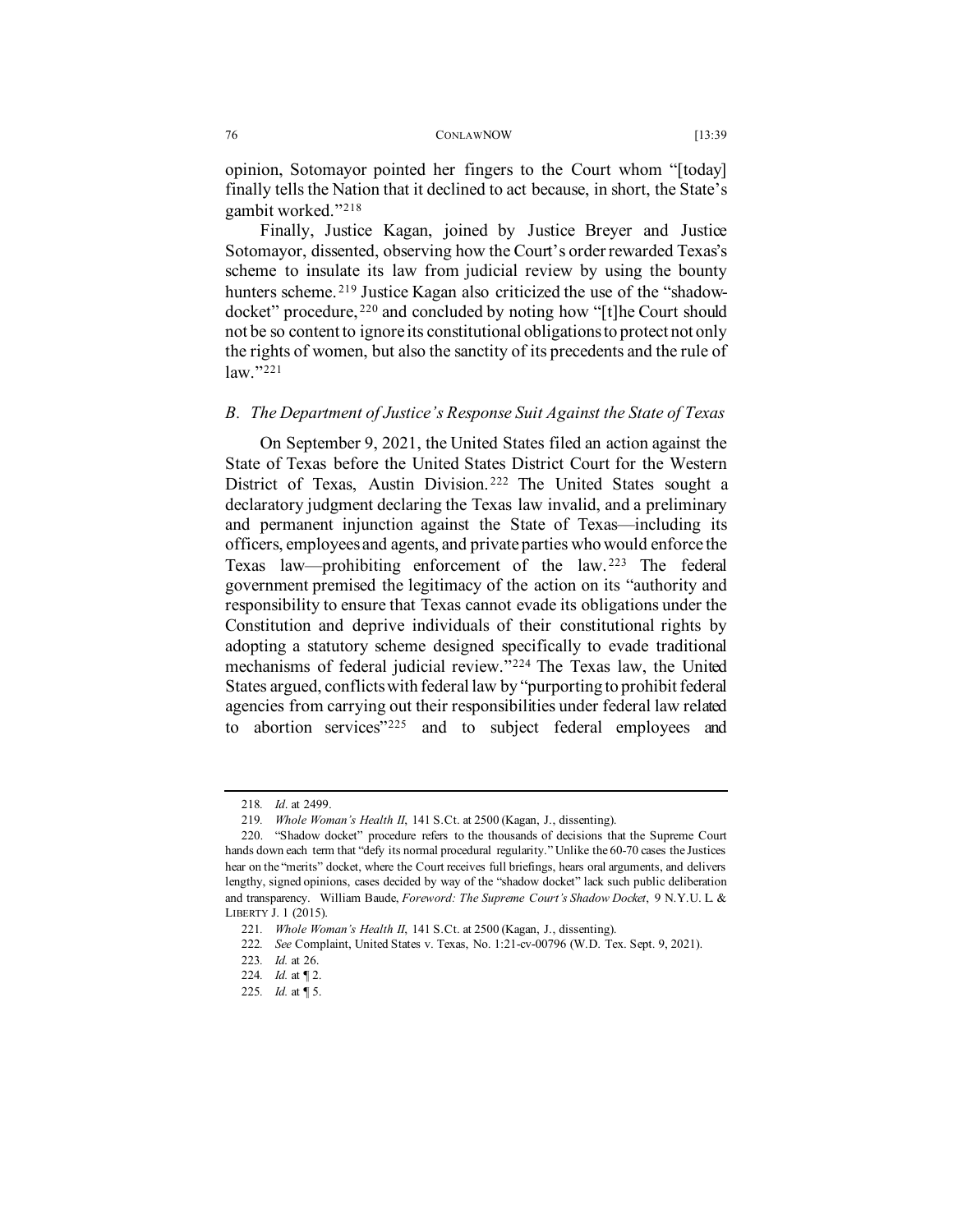nongovernmental partners who perform their services under federal law<sup>226</sup> to civil liabilities and penalties.

More specifically, citing *In re Debs*, <sup>[227](#page-38-1)</sup> the United States posed that the federal government could sue to challenge constitutional violations that affect the public at large, [228](#page-38-2) and that such authority included the authority to seek injunctive and declaratory relief<sup>[229](#page-38-3)</sup> against a state that infringes on such rights. [230](#page-38-4)

By prohibiting abortion prior to viability, SB8 is "inconsistent with an 'unbroken line' of Supreme Court cases that prevent states from prohibiting abortion prior to viability without regard to the undue burden test."[231](#page-38-5) But even if the undue-burden test were the appropriate framework, the Texas law limited range of available affirmative defense, including the limited scope of the evidence a defendant may rely on to prove undue burden,  $232$  thus distorting that test.  $233$  Furthermore, by excluding public enforcement of the law and by assigning enforcement exclusively to private citizens incentivized to do so by the statutory damages bounty and attorney's fees and cost, the Texas law "was specifically designed to evade ordinary constitutional review,"<sup>[234](#page-38-8)</sup> and it required state courts to grant injunctive relief and statutory damages to bar constitutionally protected activity. [235](#page-38-9) Deputizing private citizens, though, could not eliminate state action under the circumstances:

"It is doubtless true that a State may act through different agencies" including "its legislative, its executive, or its judicial authorities; and the prohibitions of the amendment extend to all actions of the State denying equal protection of the laws, whether it be action by one of these agencies or by another." *Virginia v. Rives*, 100 U.S. 313, 318 (1879). Awarding the monetary relief that S.B.8 authorizes—to plaintiffs who need not demonstrate any injury or other connection to the underlying abortion procedure—constitutes state activity designed to violate the Fourteenth Amendment rights of women in Texas. "That the action of state courts and of judicial officers in their official capacities is to be regarded as action of the State within the meaning of the Fourteenth Amendment, is a proposition which has long been established by

- 232*. Id.*
- 233*. Id*. at ¶ 25.
- 234*. Id*. at ¶ 28.
- <span id="page-38-9"></span><span id="page-38-8"></span><span id="page-38-7"></span>235*. Id.*

<sup>226</sup>*. Id*.

<span id="page-38-2"></span><span id="page-38-1"></span><span id="page-38-0"></span><sup>227.</sup> 158 U.S. 564, 583-85 (1895).

<sup>228.</sup> Texas Complaint, at ¶ 13.

<sup>229</sup>*. Id.* at ¶ 14.

<sup>230</sup>*. Id*. at ¶ 15.

<span id="page-38-6"></span><span id="page-38-5"></span><span id="page-38-4"></span><span id="page-38-3"></span><sup>231</sup>*. Id*. at ¶ 25.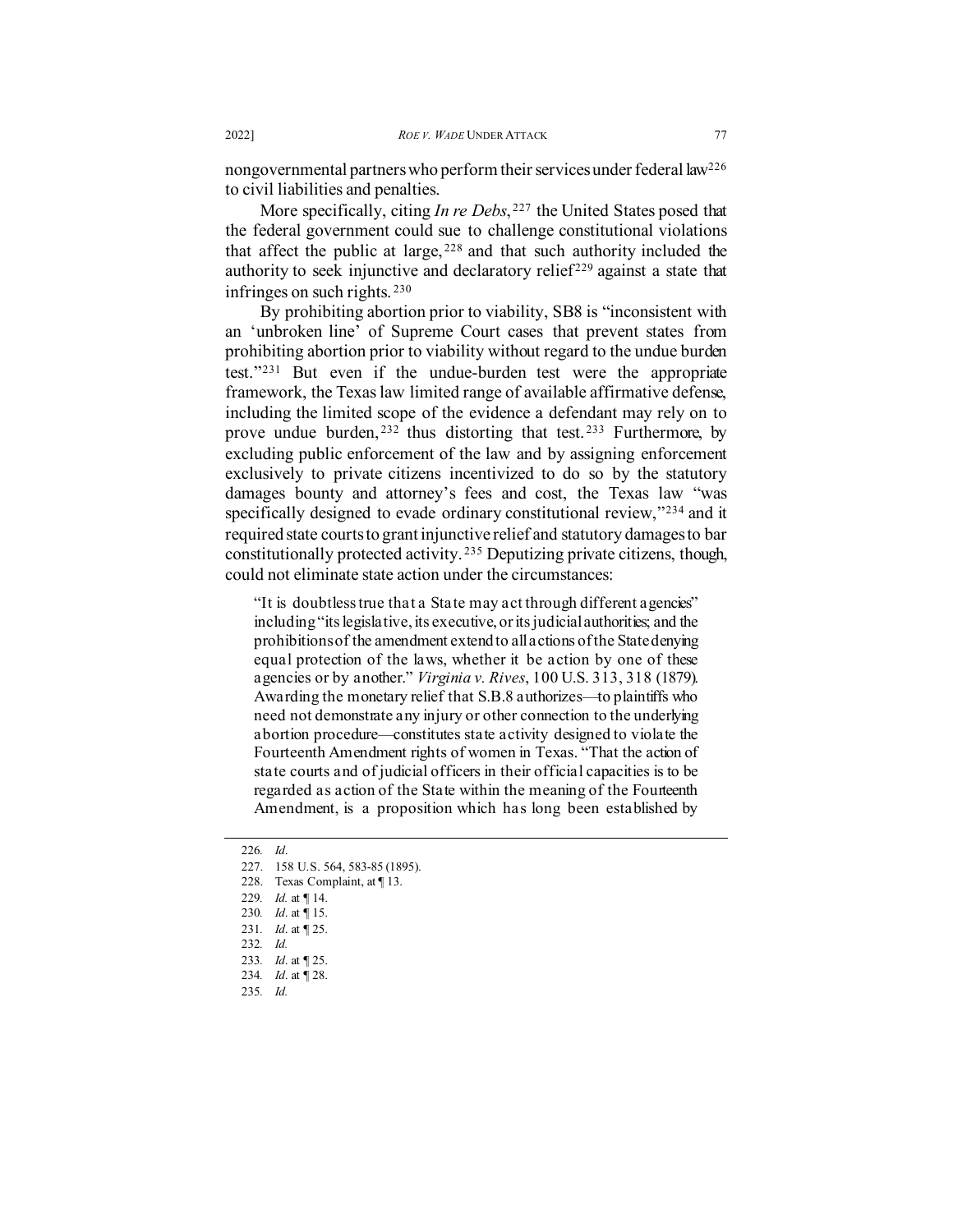decisions of th[e] [Supreme] Court." *Shelley v. Kraemer*, 334 U.S. 1, 14 (1948). Thus, while Texas has gone to unprecedented lengths to cloak its attack on constitutionally protected rights behind a nominally private cause of action, it nonetheless has compelled its judicial branch to serve an enforcer's role. "State action," as that phrase is understood for the purposes of the Fourteenth Amendment, refers to exertions of state power in all forms.[236](#page-39-0)

Thus, by exercising "powers traditionally exclusively reserved to the State,"<sup>[237](#page-39-1)</sup> the deputized private individuals were state actors engaged in conduct that would be unconstitutional if engaged in by the State or if Texas had sanctioned their conduct. [238](#page-39-2)

According to the federal government, SB8 also violated the Commerce Clause, as the law forced women wishing to obtain an abortion to travel out of Texas to other states in order to exercise their constitutional rights, thus hindering businesses and non-profits engaged in this commercial activity. [239](#page-39-3) Also, SB8 prohibited certain interstate commercial transactions involving Texas, as it applied to monetary transfers into the State of Texas if they might facilitate abortion. SB8 might apply to insurance companies throughout the United States that cover abortion services provided in violation of the statute, as well as banks facilitating transfers of funds to reimburse women receiving restricted abortions. And the law might also apply to medical device transactions involving out-of-state sellers, including, for example, the sale of medical equipment that could be used to perform abortions outlawed under the Texas law. [240](#page-39-4)

Because of all the above, the United States claimed to be injured by SB8 in several respects: the law (i) deprived women in Texas of their constitutional rights while seeking to prevent them from vindicating those rights in federal courts;<sup>[241](#page-39-5)</sup> (ii) it sought to prevent judicial review;<sup>242</sup> and (iii) it restricted the operations of the federal government and conflicted with federal law. [243](#page-39-7)

<span id="page-39-0"></span><sup>236</sup>*. Id*. at ¶ 32.

<span id="page-39-1"></span><sup>237.</sup> Manhattan Cmty. Access Corp. v. Halleck, 587 U.S. \_\_\_, 139 S.Ct. 1921, 1928-29 (2019).

<sup>238.</sup> Texas Complaint, at ¶ 35.

<span id="page-39-3"></span><span id="page-39-2"></span><sup>239</sup>*. Id*. at ¶ 36.

<span id="page-39-4"></span><sup>240</sup>*. Id*. at ¶ 40.

<sup>241</sup>*. Id*. at ¶¶ 41-44.

<span id="page-39-7"></span><span id="page-39-6"></span><span id="page-39-5"></span><sup>242</sup>*. Id*. at ¶ 45.

<sup>243</sup>*. Id*. at ¶¶ 46-79.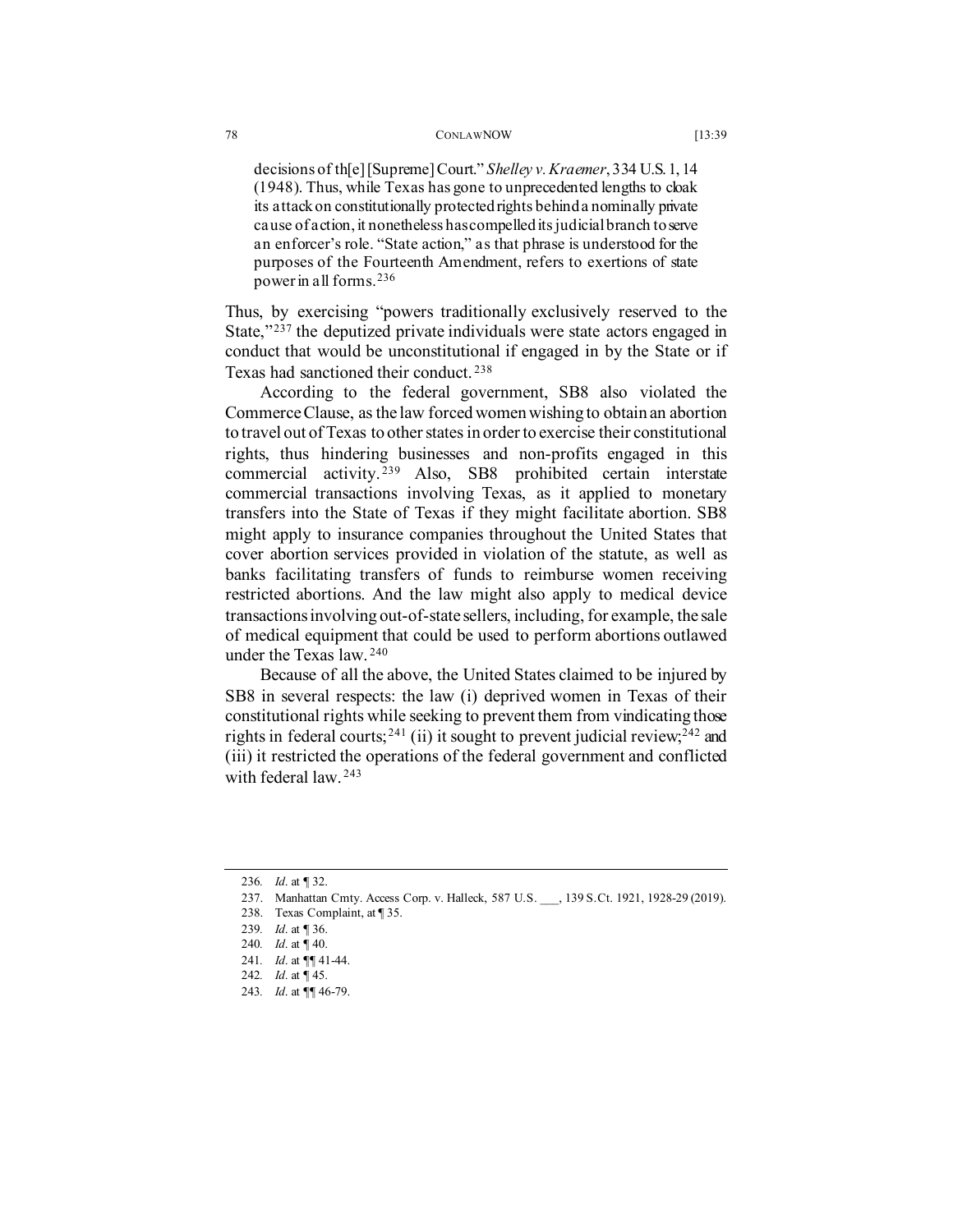The State of Texas responded to the lawsuit by filing, among others, a motion to dismiss the action, [244](#page-40-0) because "Article III does not permit courts to hear 'a proceeding against the government in its sovereign capacity' when 'the only judgment required is to settle the doubtful character of the legislation in question.'"[245](#page-40-1) Also, according to the State of Texas, it was not true that SB8 evaded judicial review, as the law "can be reviewed in the same way that virtually all of state tort law is: Statecourt defendants raise constitutional defenses before neutral judges sworn to follow the U.S. Constitution and, if necessary, appeal to the U.S. Supreme Court."[246](#page-40-2)

Furthermore, both injunctions that the federal government was seeking—one against private individuals who might enforce SB8, and another against state courts that might adjudicate those actions—were foreclosed by the precedent, as a court "cannot decide that absent third parties are subject to an injunction without letting them be heard."<sup>[247](#page-40-3)</sup> Also, an injunction against a state court would be "a violation of the whole scheme of our government under *Ex parte Young*[248](#page-40-4) and it would lack the required adversity of legal interests, which, as required by *Bauer v. Texas*, [249](#page-40-5) would be missing when judges act in their adjudicatory capacity as "disinterested neutrals lacking a personal interest in the outcome of the controversy."

Furthermore, given that the federal government irreparable injury "flow[ed] from the mere prospect of future liability—a preliminary injunction would not help"<sup>[250](#page-40-6)</sup> and the government's injury was not "certainly impending."[251](#page-40-7) This was because "[w]hether any given state court will find the defendant liable is a matter of pure speculation. If a state-court defendant presented a meritorious constitutional defense, then the state judge would be duty-bound to dismiss the case. But the federal government presented no evidence suggesting that state judges will fail to do so."[252](#page-40-8)

<span id="page-40-1"></span><span id="page-40-0"></span><sup>244.</sup> Defendant's Motion to Dismiss, Response to Plaintiff's Motion for a Preliminary Injunction, and Motion for Stay Pending Appeal, United States v. Texas (W.D. Tex. Sept. 29, 2021).

<sup>245</sup>*. Id.* at 1 (citing Muskarat v. United States, 219 U.S. 346, 361-62 (1991))

<sup>246</sup>*. Id*. at 1 (citations omitted).

<sup>247</sup>*. Id*. at 2.

<sup>248</sup>*. Id.*

<span id="page-40-8"></span><span id="page-40-7"></span><span id="page-40-6"></span><span id="page-40-5"></span><span id="page-40-4"></span><span id="page-40-3"></span><span id="page-40-2"></span><sup>249.</sup> 341 F. 3d 352, 359 (5th Cir. 2003); *see also* Defendant's Motion to Dismiss at 10, United States v. Texas.

<sup>250.</sup> Texas Defendant's Motion to Dismiss, at 2.

<sup>251</sup>*. Id*. at 11.

<sup>252</sup>*. Id.*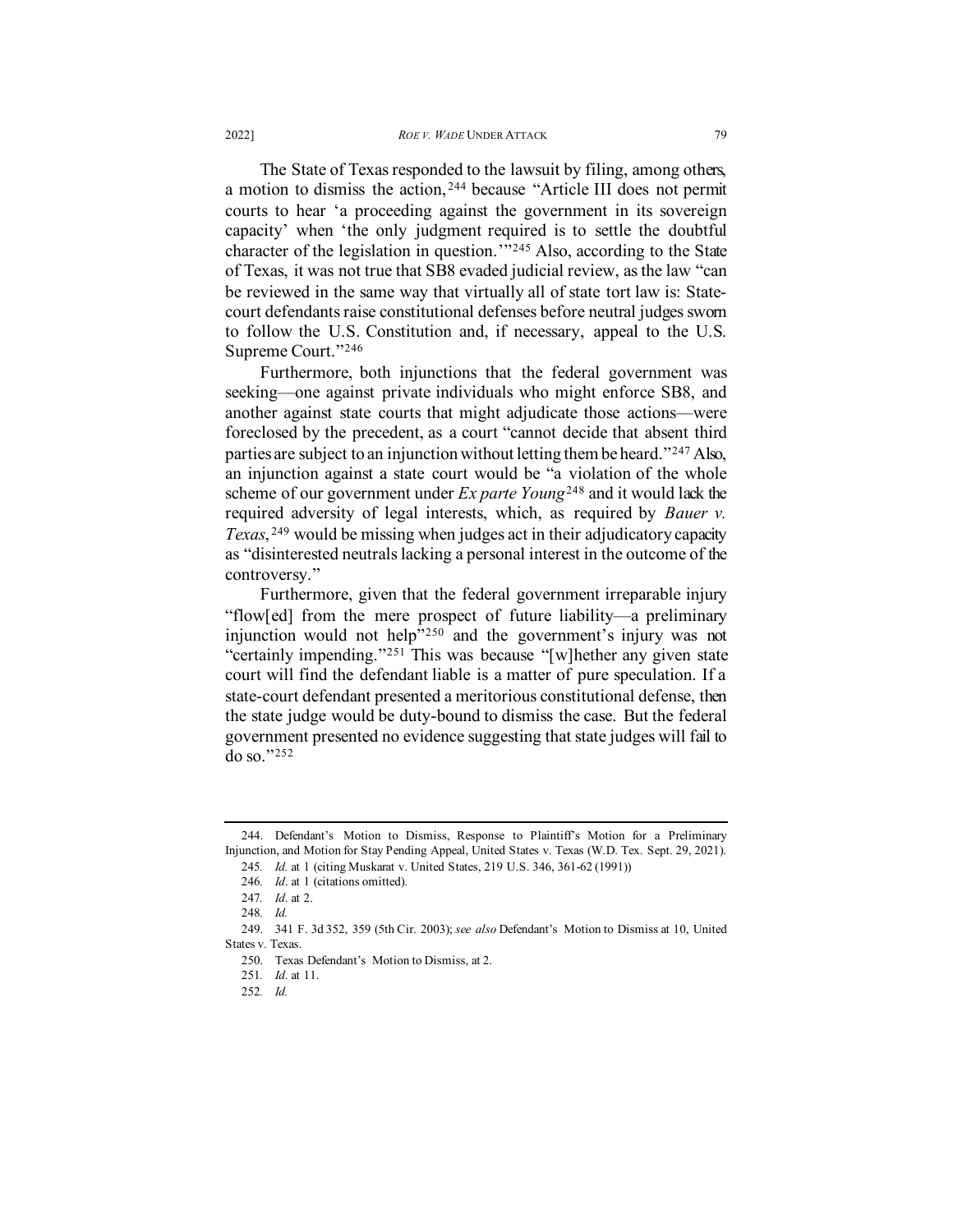Also, the State of Texas argued, there was no Article III case or controversy here, because the State of Texas did not have the power to enforce SB8 and the complaint merely sought to settle the character of the Texas law. [253](#page-41-0) With reference to the federal government's Commerce Clause claim, the State of Texas argued that the government had not offered any actual evidence that SB8 burdened interstate commerce, but rather that it stimulated it, by stimulating interstate travel.<sup>[254](#page-41-1)</sup>

Section 5 of the Fourteenth Amendment to the U.S. Constitution, posed the State of Texas, gives Congress, and not the other branches of the government, the "power to enforce, by appropriate legislation," the Fourteenth Amendment, and Congress had exercised that power by passing Section 1983, which creates a private cause of action for private individuals to sue local government as well as local and state officials to vindicate almost all federal rights. Congress has also passed 18 U.S.C. §§ 241-42, an analogous criminal statute empowering the federal government to bring criminal prosecutions. But Congress had not provided a similarly broad civil cause of action for the federal government against the states,<sup>[255](#page-41-2)</sup> only limited causes of actions for violation of constitutional rights in limited circumstances, [256](#page-41-3) and various statutory rights, including statutory rights related to abortion, as in 18 U.S.C.  $\S 248(c)(2)(A),<sup>257</sup>$  $\S 248(c)(2)(A),<sup>257</sup>$  $\S 248(c)(2)(A),<sup>257</sup>$  and 42 U.S.C.  $\S § 2000a-5(a), 2000e-5(f)(1).<sup>258</sup>$  $\S § 2000a-5(a), 2000e-5(f)(1).<sup>258</sup>$  $\S § 2000a-5(a), 2000e-5(f)(1).<sup>258</sup>$ 

### *C. Judge Pitman's Order in* United States v. Texas

On October 6, 2021, with a 113-page order, the federal district court granted the federal government's request for a preliminary injunction against the state, state actors, and private individuals,  $259$  as well as the government's request for a stay of all state court proceedings brought under the Texas law.<sup>[260](#page-41-7)</sup> Judge Pitman observed that, "[b]y imposing

<sup>253</sup>*. Id*. at 5-6.

<sup>254</sup>*. Id*. at 29.

<sup>255</sup>*. Id*. at 31.

<sup>256</sup>*. Id.* at 31-32.

<span id="page-41-4"></span><span id="page-41-3"></span><span id="page-41-2"></span><span id="page-41-1"></span><span id="page-41-0"></span><sup>257.</sup> 18 U.S.C. §248(c)(2)(A) provides that "[i]f the Attorney General of the United States has reasonable cause to believe that any person or group of persons is being, has been, or may be injured by conduct constituting a violation of [the Freedom of Access to Clinic Entrances Act], the Attorney General may commence a civil action in any appropriate United States District Court." *Id*.

<sup>258.</sup> Texas Defendant's Motion to Dismiss, at 32.

<sup>259.</sup> United States v. Texas, 2021 WL 4593319 (W.D. Tex. Oct. 6, 2021).

<span id="page-41-7"></span><span id="page-41-6"></span><span id="page-41-5"></span><sup>260</sup>*. Id.* at \*30. With reference to such stay, Judge Pitman observed how, while the Anti-Injunction Act, 28 U.S.C. §2283, generally prohibits federal courts from enjoying state court proceedings, per *In re Grand Jury Subpoena*, 866 F.3d 231, 244 (5th Cir. 2017), that restriction does not apply when the United States seeks the injunction.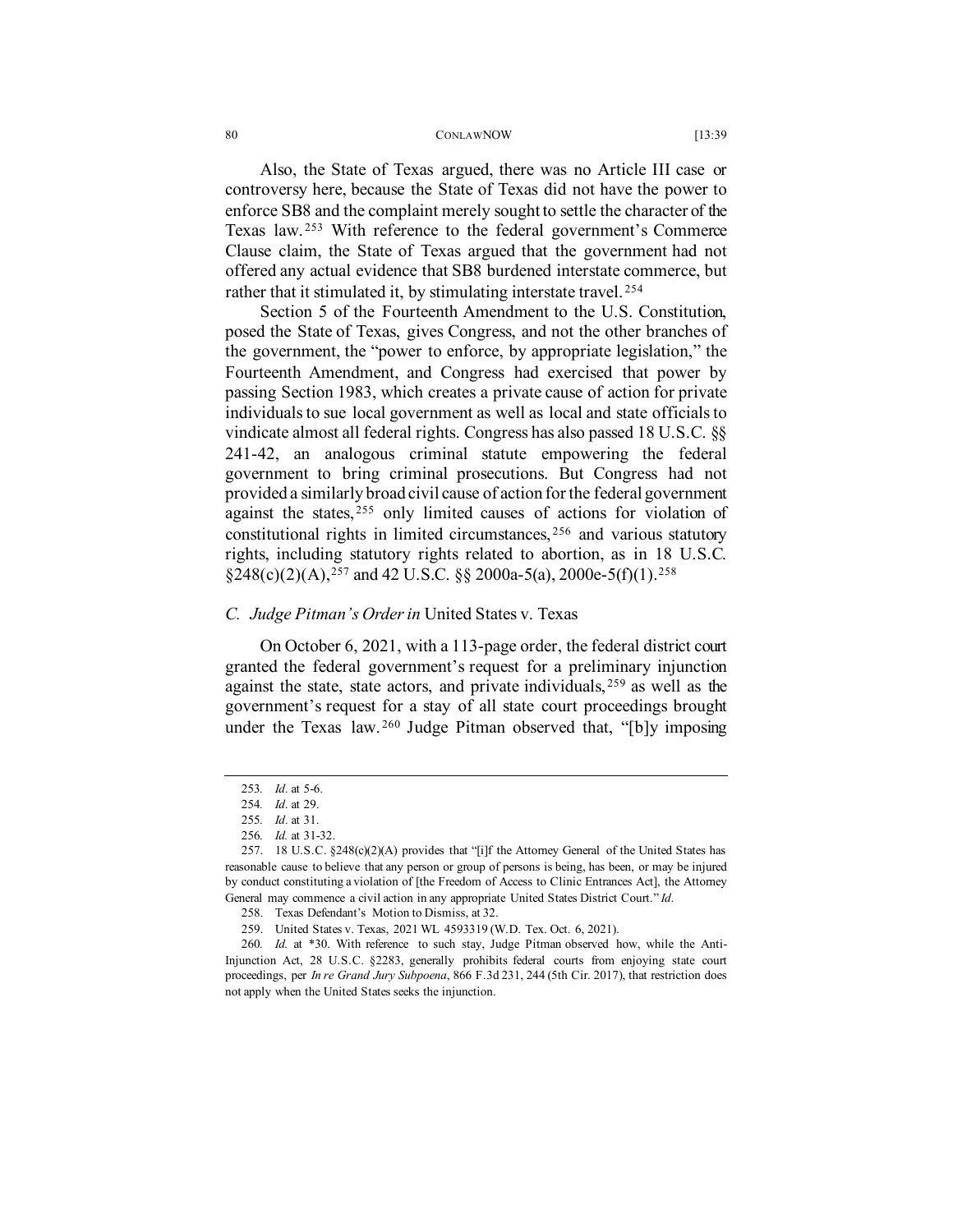damages liability of \$10,000 or more on any person performing, inducing, aiding, or abetting an abortion, S.B.8 exposes the federal government, its employees, and its contractors to monetary injury,"<sup>[261](#page-42-0)</sup>and that "[u]nder S.B.8, these employees and contractors must choose between facing this civil liability and damages or violating federal regulations, statutes, or case law."<sup>[262](#page-42-1)</sup> The injury was "particularized" as the impacted agencies were agencies of the federal government, and the harm was "actual" as SB8 was now in effect. [263](#page-42-2)

With reference to the United States' "sovereign interest" in ensuring that the states are not able to enact laws in plain violation of the Constitution, Judge Pitman held that "there is no doubt that harms to the exercise of Constitutional rights is a concrete harm for Article III purposes,"<sup>[264](#page-42-3)</sup> which is actual,  $^{265}$  $^{265}$  $^{265}$  and the federal government, like the state government, had standing to file suits as *parens patriae* for probable violations of its citizens' constitutional rights,<sup>[266](#page-42-5)</sup> its particularized interest laying in its quasi-sovereign interest identified by that "set of interests that the State has in the well-being of its populace,"[267](#page-42-6) and in its sovereign interest in preventing the harm that a state might inflict on its citizens by depriving them of their constitutional rights. [268](#page-42-7) And, in the alternative, said Judge Pitman, the federal government had standing under *In Re Debs*, [269](#page-42-8) in view of the obligations which the federal government is under to promote the interest of all, and to prevent the wrongdoing resulting in injury to the general welfare, which is often sufficient to give it standing in court. [270](#page-42-9)

The federal judge also noted that the Texas law burdened interstate commerce "[b]y extending liability to persons anywhere in the country,"[271](#page-42-10) as "S.B.8's structure all but ensures that it will implicate commerce across state lines—whether through insurance companies reimbursing Texas abortions, banks processing payments, medical suppliers outfitting providers, or persons transporting patients to their appointments."[272](#page-42-11) Also, the judge observed, SB8 was pushing individuals

<span id="page-42-2"></span><span id="page-42-1"></span>262*. Id.*

<span id="page-42-0"></span><sup>261</sup>*. Texas*, 2021 WL 4593319, at \*13.

<sup>263</sup>*. Id.*

<span id="page-42-3"></span><sup>264</sup>*. Id*. at \*14.

<sup>265</sup>*. Id.*

<sup>266</sup>*. Id*. at \*15.

<span id="page-42-6"></span><span id="page-42-5"></span><span id="page-42-4"></span><sup>267</sup>*. Id.*

<sup>268</sup>*. Id*. at \*16.

<span id="page-42-7"></span><sup>269.</sup> 158 U.S. 564 (1895).

<span id="page-42-10"></span><span id="page-42-9"></span><span id="page-42-8"></span><sup>270</sup>*. Id*. at 584.

<span id="page-42-11"></span><sup>271.</sup> *Texas*, 2021 WL 4593319, at \*18.

<sup>272</sup>*. Id*.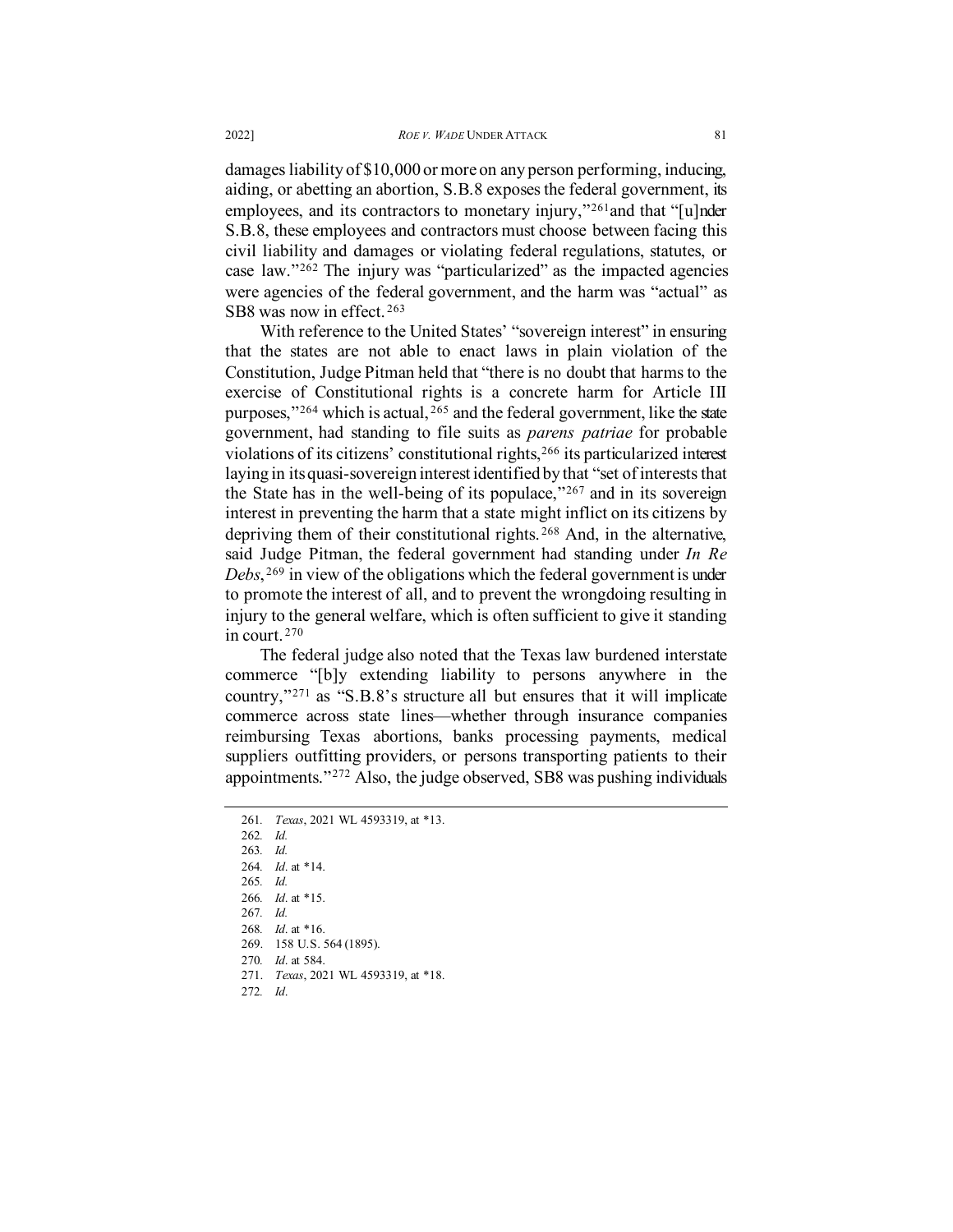seeking abortions into other states, and this stream across state lines burdened clinics in nearby states, impeding pregnant individuals in surrounding states from accessing, all of which was sufficient to support the United States' rights to sue in this case. [273](#page-43-0) The injuries the federal government claimed were directly related to the State of Texas and the Texas law, [274](#page-43-1) and the unavailability of redress is what made "an injunction the proper remedy—indeed, the only remedy for this clear constitutional violation."[275](#page-43-2)

The judge also clarified that, to allow the government action to proceed, there was no need for a cause of action created by Congress as "traditional principles of equity allow the United States to seek an injunction to protect its sovereign rights, and the fundamental rights of its citizens under the circumstances present here,"[276](#page-43-3) and "equitable remedies need not be rooted in an act of Congress either."[277](#page-43-4) The judge added,

this case strikes at the core function of the equitable cause of action, as, "[w]hether acting through its judiciary or through its Legislature, a state may not deprive a person of all existing remedies for the enforcement of a right, which the state has no power to destroy, unless there is, or was, afforded to him some real opportunity to protect it." The American legal system cannot abide a situation where constitutional rights are only as good as the states allow—"[t]o impose on [the United States] the necessity of resorting to means which it cannot control, which another government may furnish or withhold, would render its course precarious, the result of its measures uncertain, and create a dependence on other governments, which might disappoint its most important designs. . . . . "*M'Culloch v. Maryland*, 17 U.S. 316, 424 (1819).<sup>[278](#page-43-5)</sup>

The United States, Judge Pitman explained, is a proper plaintiff in equity, as "the Constitution contemplates suits among the members of the federal system" including those "commenced and prosecuted against a State in

- <span id="page-43-1"></span><span id="page-43-0"></span>273*. Id.* 274*. Id*. at \*18-19.
- <span id="page-43-3"></span><span id="page-43-2"></span>275*. Id*. at \*20.
- <span id="page-43-4"></span>276*. Id.*
- 277*. Id*. at \*26-28.
- <span id="page-43-5"></span>278*. Id.*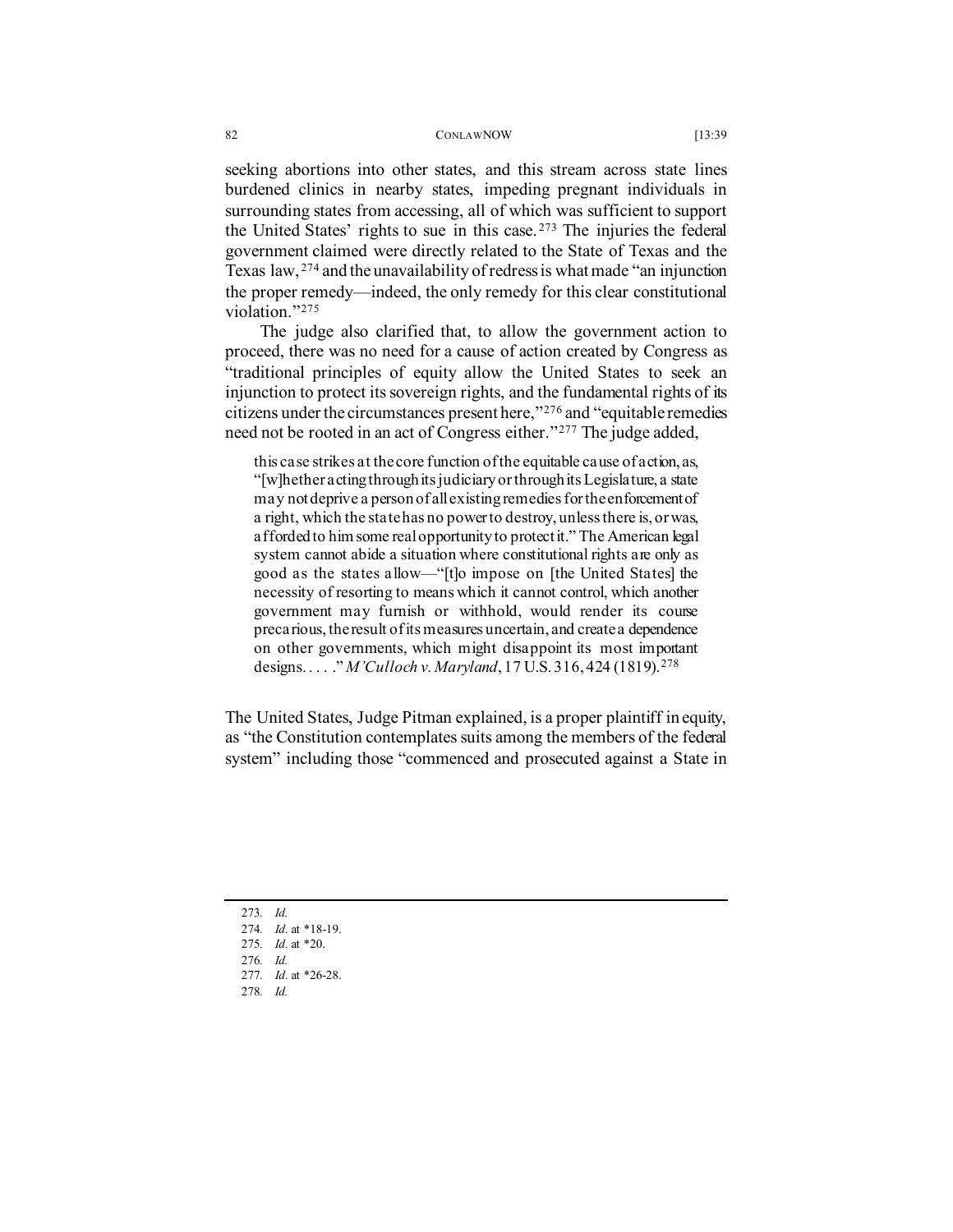the name of the United States."<sup>279</sup> And the State, <sup>[280](#page-44-1)</sup> state actors,<sup>281</sup> and private citizens, as state actors, are not immune from such lawsuit. [282](#page-44-3)

The judge finally found that the government had shown the existence of the requirements for the granting of the preliminary injunction, i.e., likelihood of success on the merits of its claim—given the patent unconstitutionality of the Texas law,  $283$  irreparable harm,  $284$  and the balance of equities and public interest weighing in favor of granting the injunction.<sup>[285](#page-44-6)</sup>

On October 6, 2021, the State of Texas appealed Judge Pitman's order before the Fifth Circuit. The states of Massachusetts, California, Colorado, Connecticut, Delaware, Hawai'i, Illinois, Maryland, Michigan, Minnesota, Nevada, New Jersey, New Mexico, New York, Oregon, Pennsylvania, Rhode Island, Vermont, Virginia, Washington, the District of Columbia, and the Attorney General of North Carolina filed an amicus brief in support of the federal government's motion for a temporary restraining order and preliminary injunction. [286](#page-44-7) Meanwhile, Erick Graham, Jeff Tuley, and Mistie Sharp, Texas residents interested in suing those who violate the Texas law, sought and were granted right to intervene in the action. [287](#page-44-8)

With a per curiam opinion dated October 14, 2021, the Fifth Circuit granted the emergency motions to stay the preliminary injunction issued by Judge Pitman, pending appeal. [288](#page-44-9)

## *D. The Two Petitions for Writ before the U.S. Supreme Court*

In *Whole Woman's Health v. Jackson*, on September 23, 2021, plaintiffs petitioned the U.S. Supreme Court before judgment that would

<span id="page-44-9"></span><span id="page-44-8"></span>287*. See* Motion to Intervene, United States v. Texas (W.D. Tex. Sept. 22, 2021) (motion of intervenors Erick Graham, Jeff Tuley, and Mistie Sharp).

<sup>279.</sup> Alden v. Maine, 527 U.S. 706, 755-56 (1999); *Texas*, 2021 WL 4593319, at \*22.

<span id="page-44-3"></span><span id="page-44-2"></span><span id="page-44-1"></span><span id="page-44-0"></span><sup>280.</sup> The state doesn't enjoy sovereign immunity when sued by the federal government. *Texas*, 2021 WL 4593319, at \*28-30.

<sup>281</sup>*. Id.* at \*31-33.

<sup>282</sup>*. Id*. at \*33-35.

<sup>283</sup>*. Id*. at \*35-49.

<sup>284</sup>*. Id*. at \*49-50.

<sup>285</sup>*. Id*. at \*50-51.

<span id="page-44-7"></span><span id="page-44-6"></span><span id="page-44-5"></span><span id="page-44-4"></span><sup>286</sup>*. See* [Proposed] Amici Curiae Brief of Massachusetts, California, Colorado, Connecticut, Delaware, the District of Columbia, Hawai'i, Illinois, Maryland, Michigan, Minnesota, Nevada, New Jersey, New Mexico, New York, Oregon, Pennsylvania, Rhode Island, Vermont, Virginia, Washington, the District of Columbia, and the Attorney General of North Carolina in support of Plaintiff United States of America's Motion for a Temporary Restraining Order and Preliminary Injunction, United States v. Texas.

<sup>288.</sup> United States v. Texas, 2021 WL 4786458 (5th Cir. 2021).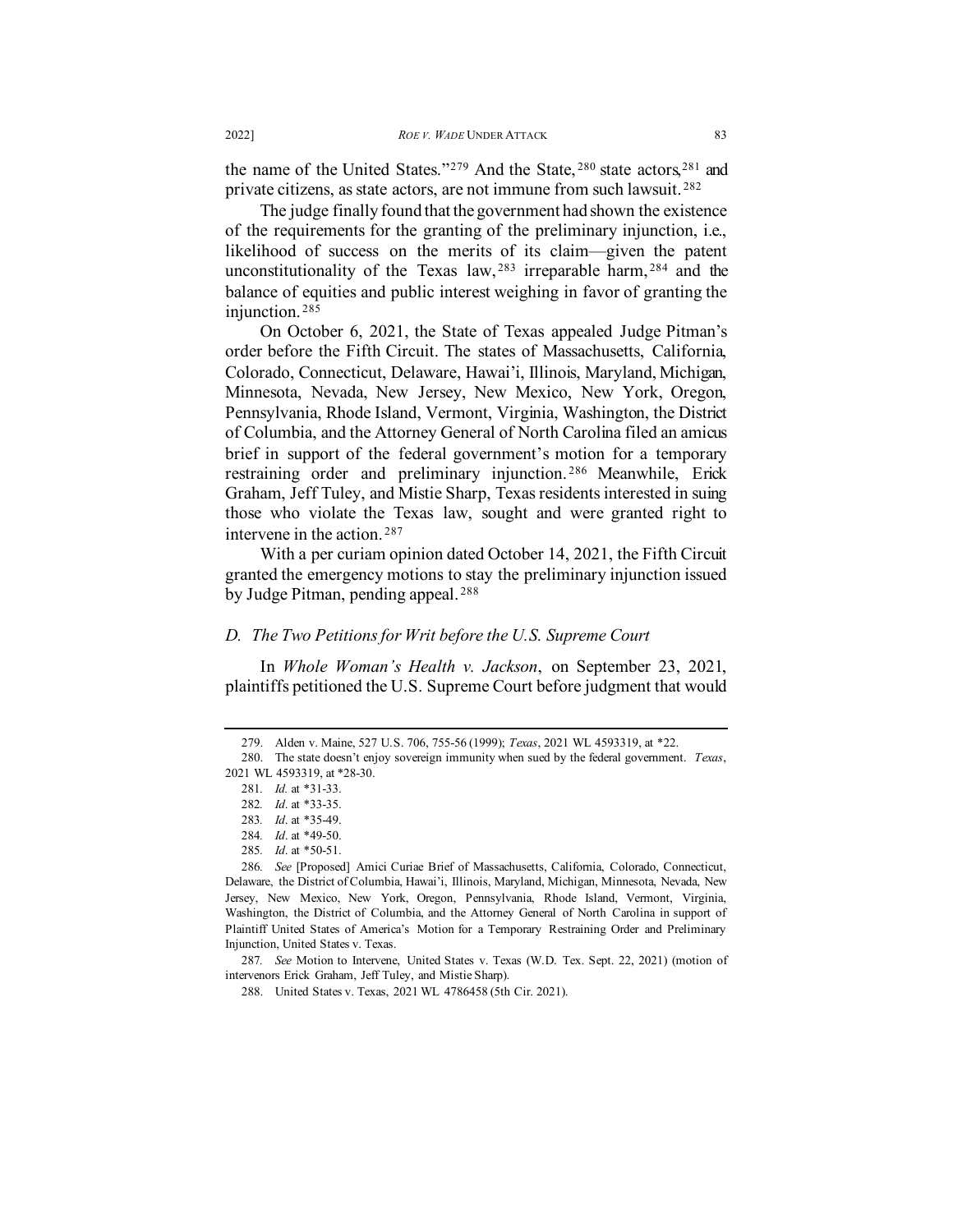be rendered by the Fifth Circuit in the case pending against Judge Jackson and others, asking the Court to answer the question of "whether a State can insulate from federal court-review a law that prohibits the exercise of a constitutional right by delegating to the general public the authority to enforce that prohibition through civil actions."[289](#page-45-0) On October 22, 2021, the Court granted the plaintiffs' petition<sup>[290](#page-45-1)</sup> and set the case for oral arguments on November 1, 2021. [291](#page-45-2)

In the case *United States v. Texas*, repeating the same arguments raised in the proceeding below, the federal government filed an application to the U.S. Supreme Court to vacate the Fifth Circuit's stay of the federal district court's injunction, [292](#page-45-3) asking the Court to construe the application as petition for writ of certiorari to be set for briefing and argument for this Term.<sup>[293](#page-45-4)</sup> The Court denied the request to vacate or stay application, but granted the petition for writ limited to the question of whether the United States "may bring suit in federal court and obtain injunctive or declaratory relief against the State, state court judges, state court clerks, other state officials, or all private parties to prohibit S.B.8 from being enforced."[294](#page-45-5) The petition was also set for oral arguments on November 1, 2021. Again, Justice Sotomayor voiced her (partial dissent), noting how

[f]or the second time, the Court is presented with an application to enjoin a statute enacted in open disregard of the constitutional rights of women seeking abortion care in Texas. For the second time, the Court declines to act immediately to protect these women from grave and irreparable harm. The Court is right to calendar this application for argument and to grant certiorari before judgment in both this case and *Whole Woman's Health v. Jackson*, in recognition of the public importance of the issues these cases raise. The promise of future adjudication offers cold comfort, however, for Texas women seeking abortion care, who are entitled to relief now. These women will suffer personal harm from delaying their medical care, and as their pregnancies progress, they may even be unable to obtain abortion care altogether. Because every day the Court fails to grant relief is devastating, both for individual women and for our

<sup>289</sup>*. See* Petition for Writ of Certiorari, Whole Woman's Health v. Jackson.

<sup>290</sup>*. Id.*

<span id="page-45-2"></span><span id="page-45-1"></span><span id="page-45-0"></span><sup>291</sup>*. See* Order, Whole Woman's Health v. Jackson (granting plaintiffs' petition for writ of certiorari).

<span id="page-45-3"></span><sup>292</sup>*. See* United States v. Texas, United States' Application to Vacate Stay of Preliminary Injunction Issued by the United States Court of Appeals for the Fifth Circuit.

<sup>293</sup>*. Id*. at 38-39.

<span id="page-45-5"></span><span id="page-45-4"></span><sup>294.</sup> Order at \*1, United States v. Texas, 2021 WL 4928618 (granting U.S's petition for writ of certiorari).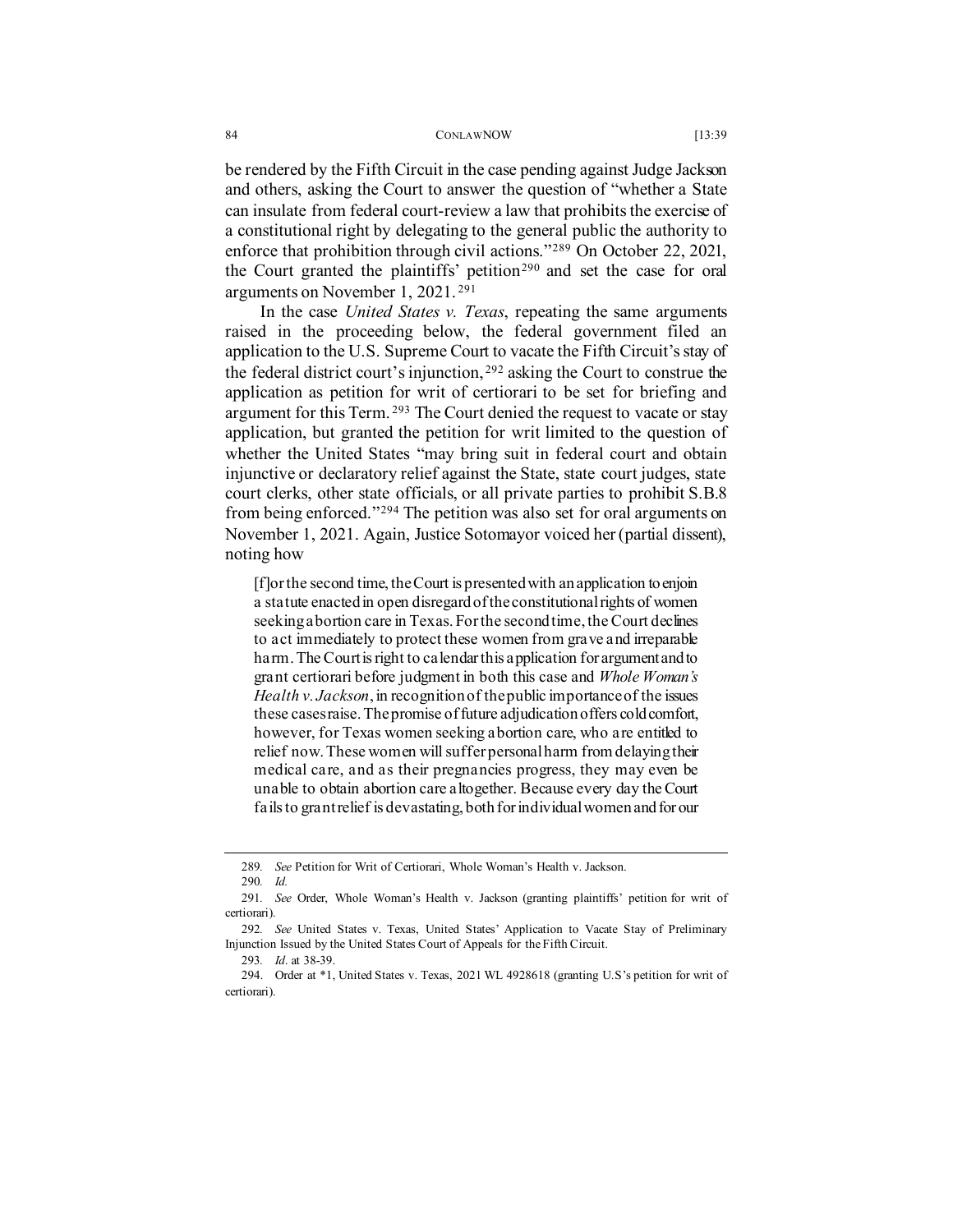constitutional system as a whole, I dissent from the Court's refusal to stay administratively the Fifth Circuit's order.[295](#page-46-0)

She also observed how the Court's delay in deciding on the constitutionality of the Texas law "enables continued and irreparable harm to women seeking abortion care and providers of such care in Texas,"[296](#page-46-1) and every day that this law remains in effect is a day in which Texas' "patently unconstitutional"[297](#page-46-2) legislative "tactics are rewarded,["298](#page-46-3) and every day the scheme succeeds increases the likelihood that it will be adapted to attack other federal constitutional rights."[299](#page-46-4)

Blanca Telephone Company "in support of neither party["300](#page-46-5) filed an amicus brief in *United States v. Texas*, denouncing Texas's use of private citizens to enforce laws applicable to it, which it is litigating in a separate action;[301](#page-46-6) and the Firearms Policy Coalition filed an amicus curiae in support of the federal government in *Whole Woman's Health v. Jackson*, [302](#page-46-7) as it was concerned that "the approach used by Texas to avoid pre-enforcement review of its restriction on abortion and its delegation of enforcement to private litigants could just as easily be used by other States to restrict First and Second Amendment rights or, indeed, virtually any settled or debated constitutional right."<sup>[303](#page-46-8)</sup>

<span id="page-46-0"></span>On November 1, 2021, the Court held oral arguments in *Whole Woman's Health v. Jackson* and *United States v. Texas*, [304](#page-46-9) and on

<span id="page-46-9"></span><span id="page-46-8"></span><span id="page-46-7"></span><span id="page-46-6"></span><span id="page-46-5"></span><span id="page-46-4"></span>304. Oral argument in *Dobbs v. Jackson Women's Health Organization*, No. 19-1392, was held on December 1, 2021. There, the questions presented were: "1. Whether all pre-viability prohibitions on elective abortions are unconstitutional. 2. Whether the validity of a pre-viability law that protects women's health, the dignity of unborn children, and the integrity of the medical profession and society should be analyzed under Casey's "undue burden" standard or Hellerstedt's balancing of benefits and burdens. 3. Whether abortion providers have third-party standing to invalidate a law that protects women's health from the dangers of late-term abortions." The law under review is the 2018 Mississippi Gestational Age Act that prohibits abortions after 15 weeks' gestational age only in medical emergencies or for severe fetal abnormality. *See* Petition for Writ of Certiorari, Dobbs v. Jackson Women's Health Org., at 1-2. Also, on September 27, 2021, a three judge panel of the Eleventh Circuit decided to stay its decision as to whether overrule the district court opinion that had permanently enjoined the enforcement of a 2019 Georgia law that would have banned most abortions after a "detectable human heartbeat," which is, after six weeks into a pregnancy, like the Texas law, waiting to see what the U.S. Supreme Court decides in *Dobbs* and *Whole Woman's Health*. *See SisterSong Women of Color Rep. v. Gov. of the State of Georgia*, No. 20-13024 (11th Cir. Aug 11,

<sup>295</sup>*. Id.*

<span id="page-46-3"></span><span id="page-46-2"></span><span id="page-46-1"></span><sup>296</sup>*. Id*. at \*2 (Sotomayor, J., concurring in part and dissenting in part).

<sup>297</sup>*. Id*. at \*1.

<sup>298</sup>*. Id*. at \*3.

<sup>299</sup>*. Id.*

<sup>300</sup>*. See* Amicus Brief for Blanca Telephone Company, United States v. Texas.

<sup>301</sup>*. Id.* at 3.

<sup>302.</sup> Amicus Brief for Firearms Policy Coalition, Whole Woman's Health v. Jackson.

<sup>303.</sup> Firearms Policy Coalition Brief, at 1.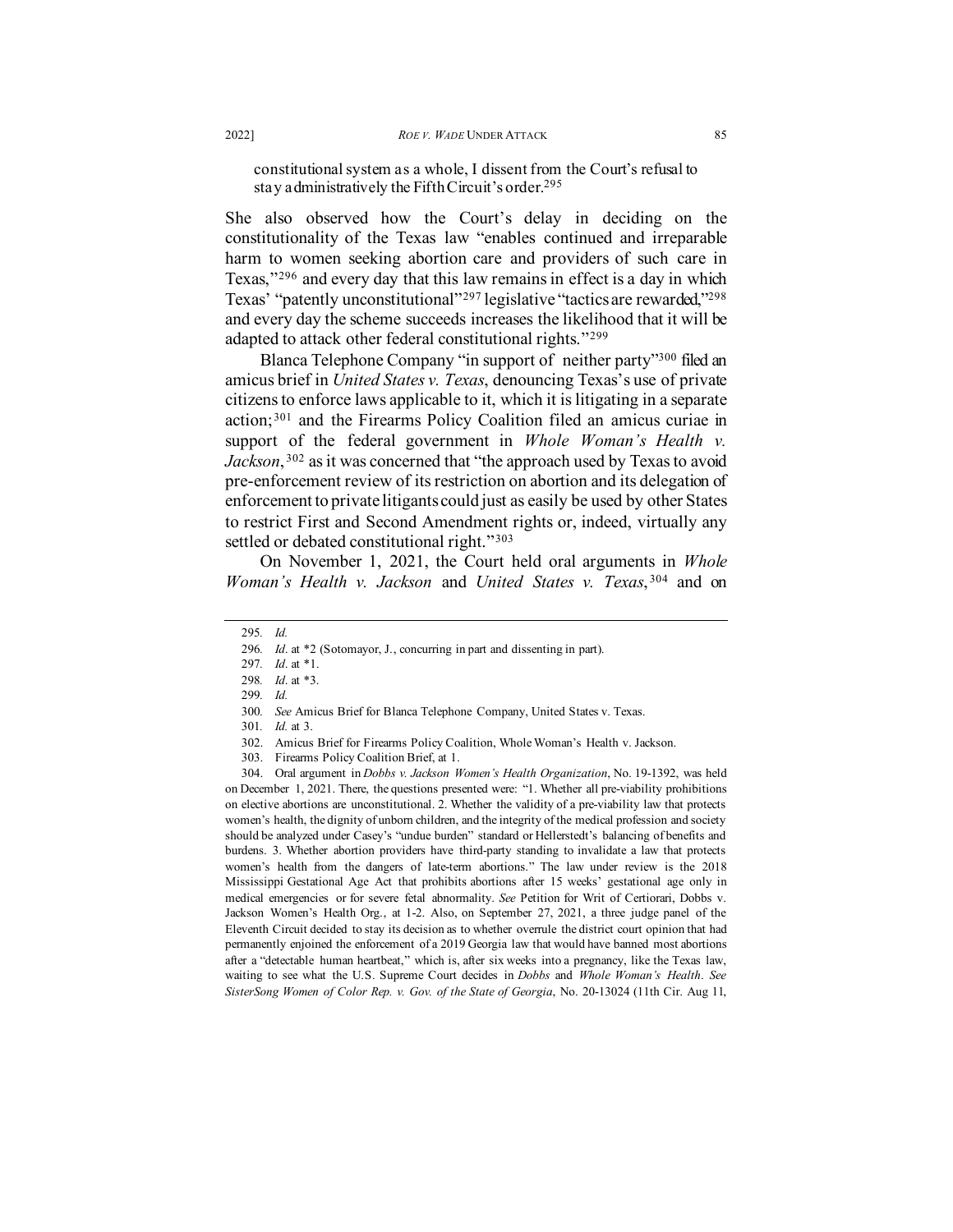December 10, 2021, the Court decided *Whole Woman's Health v.*  Jackson<sup>[305](#page-47-0)</sup> and denied, as improvidently granted, the petition originally granted in *United States v. Texas*. [306](#page-47-1)

In *Whole Woman's Health v. Jackson*, an opinion authored by Justice Gorsuch except as to Part II-C, the Court, answering the question of "whether certain abortion providers can pursue a pre-enforcement challenge"[307](#page-47-2) to SB8, concluded that "such an action is permissible against some of the named defendants but not others."[308](#page-47-3) And because "[i]n this preliminary posture, the ultimate merits question—whether S.B.8 is consistent with the Federal Constitution—[was] not before the Court,"[309](#page-47-4) the Court turned to the matter before it, that is, the sovereign immunity objection raised by the state-court judge, Austin Jackson, and the state-court clerk, Penny Clarkston. [310](#page-47-5)

The plaintiffs were seeking an order enjoining all state-court clerks from docketing SB8 cases and all state court-judges from hearing them, but the Court, relying on *Alden v. Maine*[311](#page-47-6) noted that "[a]lmost immediately . . . petitioners' theory confronts a difficulty. Generally, States are immune from suit under the terms of the Eleventh Amendment and the doctrine of sovereign immunity."[312](#page-47-7) The Court continued,

To be sure, in *Ex parte Young*, this Court recognized a narrow exception grounded in traditional equity practice—one that allows certain private parties to seek judicial orders in federal court preventing state executive officials from enforcing state laws that are contrary to federal law. But as *Ex parte Young* explained, this traditional exception does not normally permit federal courts to issue injunctions against state court judges or clerks. Usually, those individuals do not enforce state laws as executive officials might; instead, they work to resolve disputes between parties. If a state court errs in its rulings, too, the traditional remedy has been some form of appeal, including to this Court, not the entry of an *ex ante* injunction preventing the state court from hearing cases. As *Ex* 

<span id="page-47-0"></span><sup>2020).</sup> Meanwhile, at least six other states—North Dakota, Mississippi, Indiana, Florida, South Dakota, and Arkansas—seem to be considering emulating the Texas law. *See*, *e.g.*, https://abcnews.go.com/Politics/states-lawmakers-copy-texas-abortion-law/story?id=79818701/; https://www.theguardian.com/world/2021/sep/03/texas-abortion-republicans-six-states-arkansas [florida-indiana-mississippi-north-south-dakota/](https://www.theguardian.com/world/2021/sep/03/texas-abortion-republicans-six-states-arkansas-florida-indiana-mississippi-north-south-dakota/)

<span id="page-47-1"></span><sup>305.</sup> 142 S.Ct. 522 (2021).

<sup>306.</sup> 142 S.Ct. 522 (2021) (cert. dismissed as improvidently granted).

<span id="page-47-2"></span><sup>307</sup>*. Whole Woman's Health II*, 142 S.Ct. 529 (2021).

<span id="page-47-4"></span><span id="page-47-3"></span><sup>308</sup>*. Id*. at 530.

<sup>309</sup>*. Id*. at 531.

<sup>310</sup>*. Id*. at 532.

<sup>311.</sup> 527 U.S. 706, 713 (1999).

<span id="page-47-7"></span><span id="page-47-6"></span><span id="page-47-5"></span><sup>312</sup>*. Whole Woman's Health II*, 142 S.Ct. at 531-32.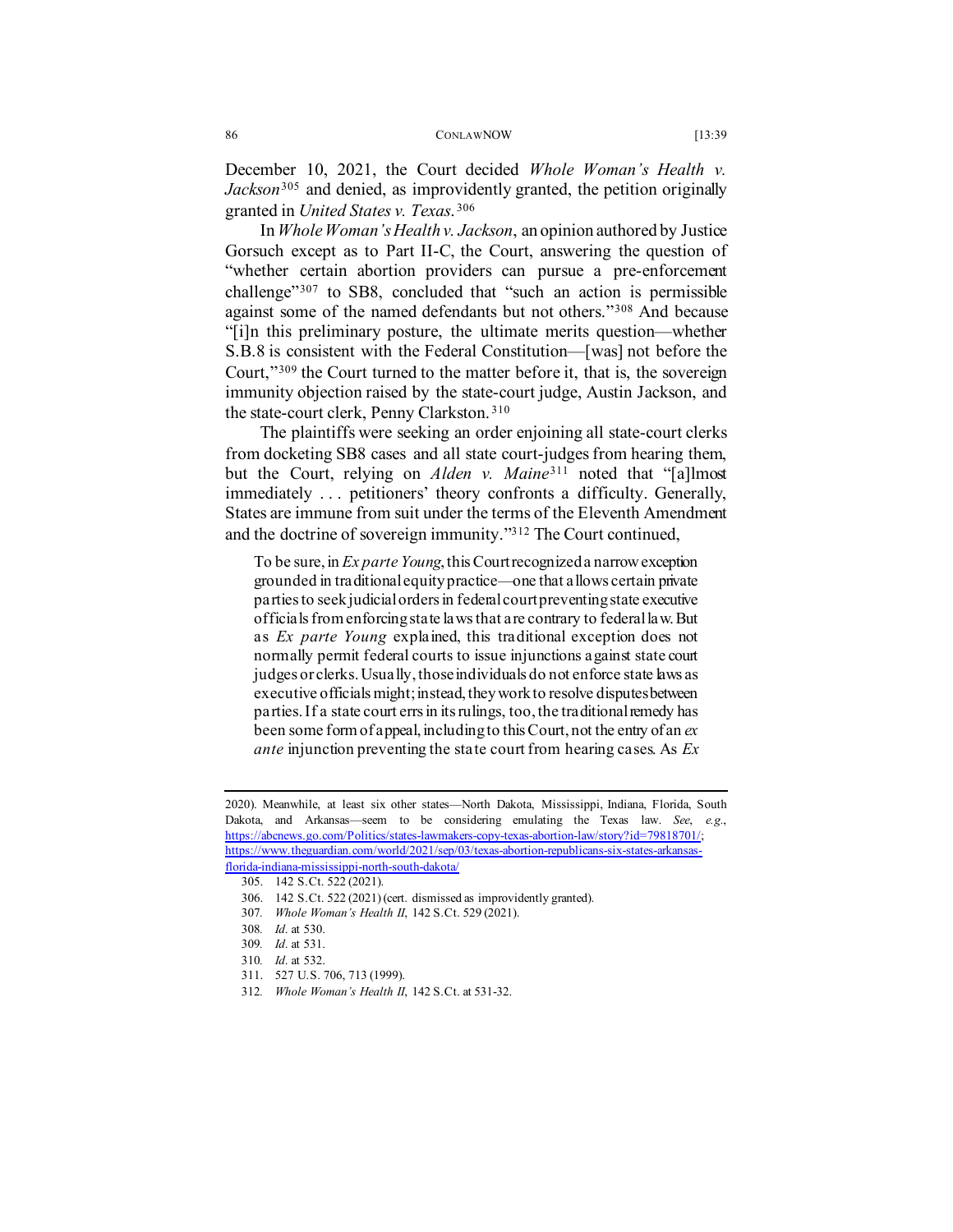*Parte Young put it, "an injunction against a state court" or its* "machinery" "would be a violation of the whole scheme of our Government."<sup>[313](#page-48-0)</sup>

And the necessary adversity required by the "case or controversy" requirement of Article III, section 2 of the Constitution would be missing too:

Article III of the Constitution affords federal courts the power to resolve only "actual controversies arising between adverse litigants." Private parties who seek to bring S. B. 8 suits in state court may be litigants adverse to the petitioners. But the state-court clerks who docket those disputes and the state-court judges who decide them generally are not. Clerks serve to file cases as they arrive, not to participate as adversaries in those disputes. Judges exist to resolve controversies about a law's meaning or its conformance to the Federal and State Constitutions, not to wage battle as contestants in the parties' litigation. As this Court has explained, "no case or controversy" exists "between a judge who adjudicates claims under a statute and a litigant who attacks the constitutionality of the statute."[314](#page-48-1)

And then, observed the Court, the remedy plaintiffs were seeking was problematic, as it would require clerks to consider the substance of the filings they docket before deciding whether they can file them, and it would confer federal judges "the power to supervise 'the operations of government' and reimagine from the ground up the job description of Texas state-court clerks."[315](#page-48-2) And, the Court observed, plaintiffs had not offered any limiting principle to their theory. If federal judges could enjoin state courts and clerks from entertaining disputes between private parties under SB8, they could also prohibit state courts and clerks from hearing and docketing disputes between private parties under other state laws. [316](#page-48-3)

The Court stressed how *Ex Parte Young* doesn't allow actions against judges, and *Shelley v. Kraemer*[317](#page-48-4) is not to the contrary, noted the Court, because "it did not even involve a pre-enforcement challenge against any state-official defendant," and there the defendants brought a constitutional defense against private parties seeking to enforce a restrictive covenant, like plaintiffs would do in this case in any SB8 enforcement action brought against them. Also, the jurisprudence cited by the parties and by

<span id="page-48-0"></span><sup>313</sup>*. Id.* at 532 (internal citations omitted).

<span id="page-48-1"></span><sup>314</sup>*. Id.* (internal citations omitted).

<sup>315</sup>*. Id.*

<span id="page-48-4"></span><span id="page-48-3"></span><span id="page-48-2"></span><sup>316</sup>*. Id*. at 532-33.

<sup>317.</sup> 334 U.S. 1 (1948).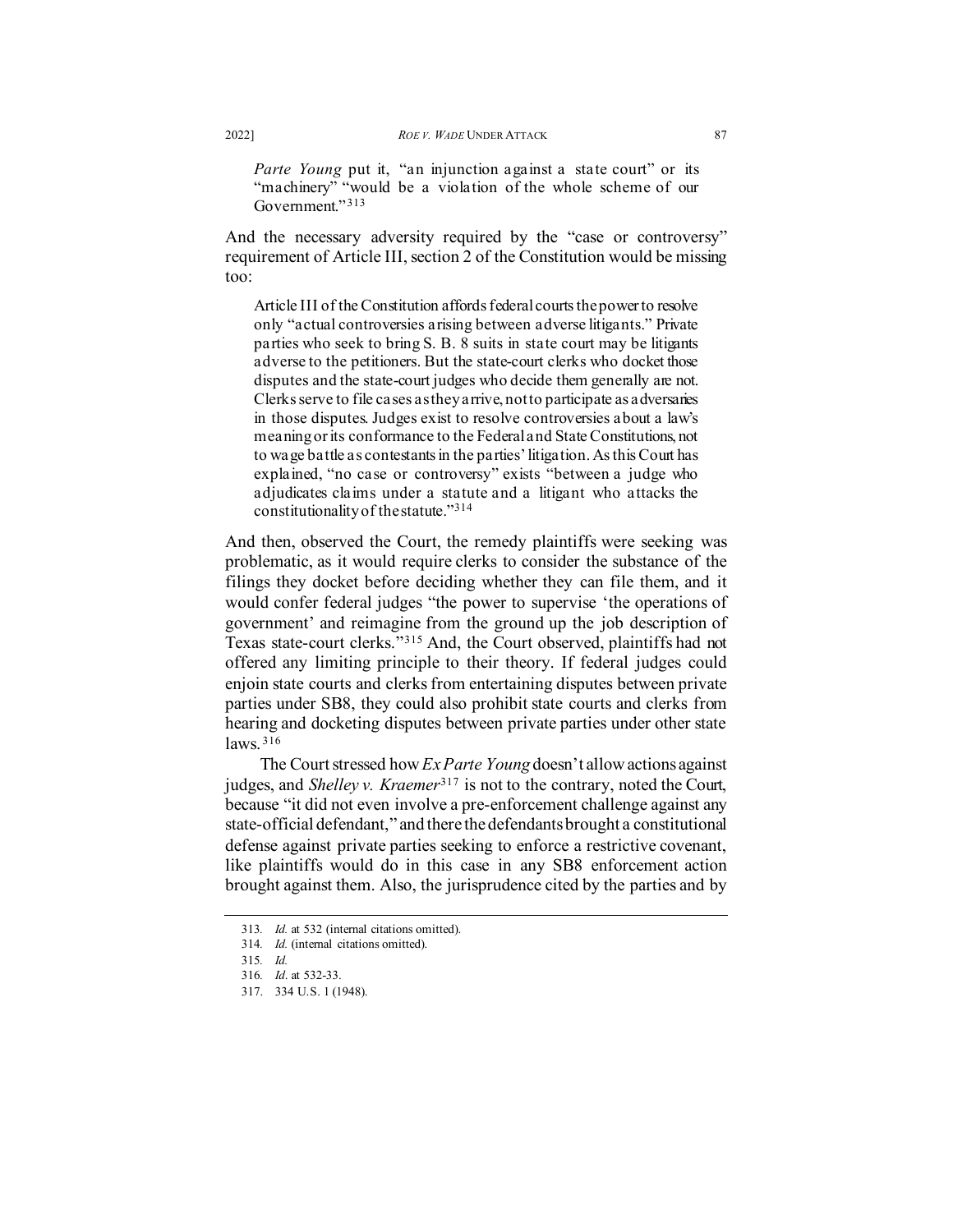The Court continued and observed how the plaintiffs' request of an injunction against the Texas Attorney General fared no better, as the Attorney General had no enforcement authority under SB8. [319](#page-49-1) But even "[s]upposing the attorney general did have some enforcement authority under S.B.8., the petitioners have identified nothing that might allow a federal court to parlay that authority, or any defendant's enforcement authority into an injunction against any and all unnamed private persons who might seek to bring their own S.B.8 suits,"<sup>[320](#page-49-2)</sup> as federal courts exercising their equitable authority may only enjoin named defendants from taking specified unlawful actions, they many not "'lawfully enjoin the world at large,' or purport to enjoin challenged 'laws themselves.'["321](#page-49-3)

There were, however, according to the Court, some individual defendants, executive licensing officials, with authority or duty to take some enforcement actions against plaintiffs under SB8, and sovereign immunity would not bar an action against them.<sup>[322](#page-49-4)</sup>

The Court finally held that plaintiffs had no standing to support their claim against Dickson, as Dickson had supplied sworn declarations that he had no intention to file an SB8 action against plaintiffs, and plaintiffs had not contested his testimony nor asked the Court to disregard it. [323](#page-49-5)

In closing, to the concerns expressed by Justice Sotomayor that other states, like Texas, could pass unconstitutional laws engineered to avoid judicial review modeled after SB8, Justice Gorsuch observed that that possibility would not justify "throwing aside our traditional rules."[324](#page-49-6)

Chief Justice Roberts, concurring in the judgment in part and dissenting in part, would find that the Attorney General had authority to enforce SB8, as he could institute actions for civil penalties if a physician violates a rule or order of the Medical Board. [325](#page-49-7) Thus, the Attorney General could be sued. And he would also find that the clerk, Penny Clarkston, could be sued. As he pointed out, although clerks do not usually enforce state laws, "by design, the mere threat of even

<span id="page-49-7"></span><span id="page-49-6"></span><span id="page-49-5"></span><span id="page-49-4"></span><span id="page-49-3"></span><span id="page-49-2"></span>325*. Whole Woman's Health II*, 142 S.Ct. at 544 (Roberts, C.J., concurring in part in the judgment and dissenting in part).

<sup>318</sup>*. Whole Woman's Health II*, 142 S.Ct. at 534.

<span id="page-49-1"></span><span id="page-49-0"></span><sup>319</sup>*. Id*.

<sup>320</sup>*. Id.* at 535.

<sup>321</sup>*. Id.*

<sup>322</sup>*. Id*. at 535-36.

<sup>323</sup>*. Id.* at 537.

<sup>324</sup>*. Id.* at 538.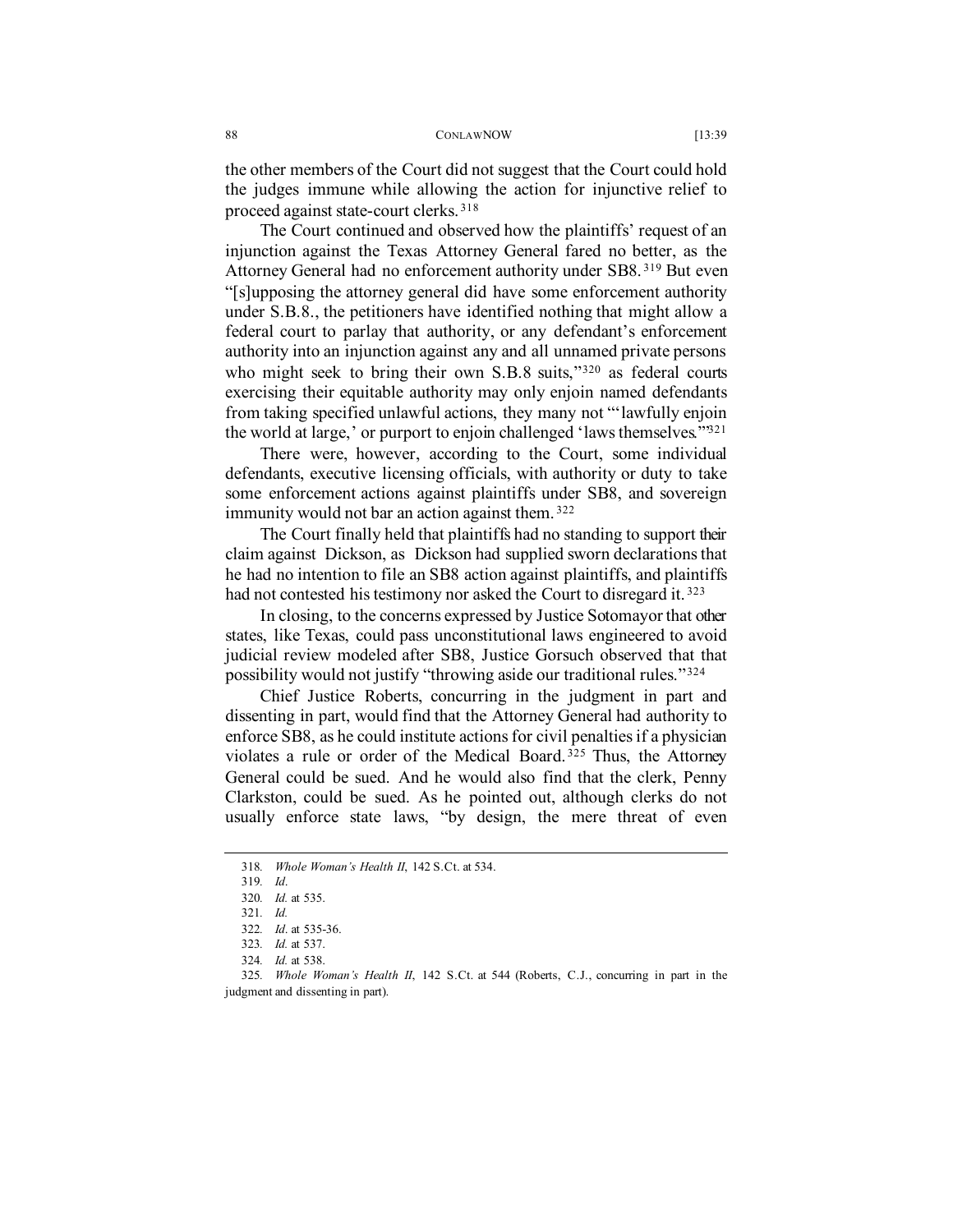unsuccessful suits brought under S.B.8 chills constitutionally protected conduct, given the peculiar rules that the State has imposed."[326](#page-50-0) Indeed, "the court clerks who issue citations and docket S.B.8 cases are unavoidably enlisted in the scheme to enforce S.B.8's constitutional provisions, and thus are sufficiently 'connect[ed]' to such enforcement to be proper defendants. The role that clerks play with respect to S.B.8 is distinct from that of the judges. Judges are in no sense adverse to the parties subject to the burdens of S.B.8. But as a practical matter clerks are—to the extent they 'set[] in motion the machinery' that imposes these burdens on those sued under S.B.8."[327](#page-50-1) On whether state judges would be immune under *Ex Parte Young*, [328](#page-50-2) Chief Justice Roberts pointed out how cases like *Mitchum v. Foster*, [329](#page-50-3) and *Pulliam v. Allen*[330](#page-50-4) recognize that suits to enjoin state court proceedings may be proper, and how "just like in *Young*, those sued under S.B.8 will be 'harass[ed]. . . with a multiplicity of suits or litigation generally in an endeavor to enforce penalties under an unconstitutional enactment.' Under these circumstances, where the mere 'commencement of a suit,' and in fact just the threat of it, is the 'actionable injury to another,' the principles underlying *Young* authorize relief against the court officials who play an essential role in that scheme. Any novelty in this remedy is a direct result of the novelty of Texas's scheme."[331](#page-50-5)

In her opinion, concurring in part and dissenting in part in the judgment, Justice Sotomayor, observed how, by restricting constitutional rights or defenses that the precedents recognized, or by imposing retroactive liability for constitutionally protected conduct, state courts enforcing SB8 would be violating the Supremacy Clause.<sup>[332](#page-50-6)</sup> But "[u]nenforceable though S.B.8 may be . . . the threat of [the law's] punitive measures creates a chilling effect that advances the State's unconstitutional goals."[333](#page-50-7) In the past, she observed, the Court "unequivocally rejected" this type of engineered state laws intended to preclude judicial review[334](#page-50-8) and "[o]ver the years, 'the *Young* doctrine has been accepted as necessary to permit the federal courts to vindicate federal

<sup>326</sup>*. Id*. at 544.

<sup>327</sup>*. Id*.

<sup>328.</sup> 209 U.S. 123 (1908).

<sup>329.</sup> 407 U.S. 522 (1984).

<sup>330.</sup> 466 U.S. 522 (1984).

<span id="page-50-8"></span><span id="page-50-7"></span><span id="page-50-6"></span><span id="page-50-5"></span><span id="page-50-4"></span><span id="page-50-3"></span><span id="page-50-2"></span><span id="page-50-1"></span><span id="page-50-0"></span><sup>331</sup>*. Whole Woman's Health II*, 142 S.Ct. at 544-45 (Sotomayor, J., concurring in part in the judgment and dissenting in part).

<sup>332</sup>*. Id*. at 547.

<sup>333</sup>*. Id.*

<sup>334</sup>*. Ex Parte Young*, 209 U.S. at 146, 156.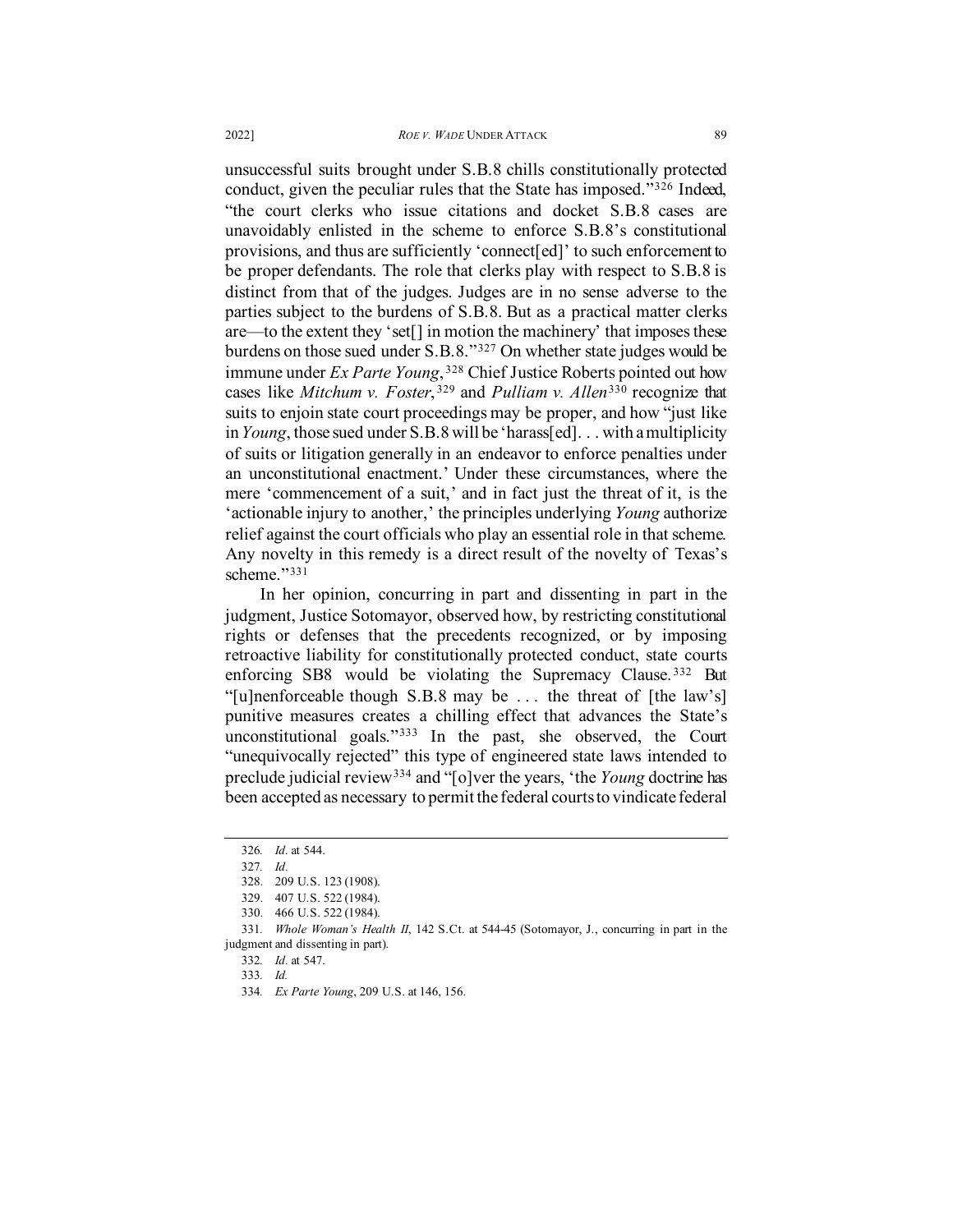rights and hold state officials responsible to 'the supreme authority of the United States.'"[335](#page-51-0) But here, like in *Young*, "the practical effect of [SB8] is 'to foreclose all access to the courts,' 'a constitutionally intolerable choice.'"[336](#page-51-1) And like in *Ex Parte Young*, here "[i]t would be an injury to [a] complainant to harass it with a multiplicity of suits or litigation generally in an endeavor to enforce penalties under an unconstitutional enactment, and to prevent it ought to be within the jurisdiction of a court of equity.'"[337](#page-51-2) This case, though, continues Justice Sotomayor, presents a stronger case for pre-enforcement relief than *Ex Parte Young*, "given how S.B.8 not only threatens a multiplicity of suits, but also turns state-court procedures against providers to ensure they cannot effectively defend their rights in a suit. $\frac{1}{2}$ <sup>[338](#page-51-3)</sup>

In agreement with Chief Justice Roberts, but relying on *Shelley v. Kraemer*, [339](#page-51-4) Justice Sotomayor would consider the state-court clerks as proper defendants in this action. In *Shelley*, Justice Sotomayor underlined, "these ostensibly private covenants involved state action because 'but for the active intervention of the state courts, supported by the full panoply of state power,' the covenants would be unenforceable."<sup>[340](#page-51-5)</sup> And "[b]ecause these state actors are necessary components of that chilling effect and play a clear role in the enforcement of S.B.8, they are proper defendants.["341](#page-51-6) By designing the state court system as a "weapon," $342$  that system now appears nothing like "neutral," so the parties, including the clerks, are sufficiently adverse, and docketing doesn't appear like a neutral action.<sup>343</sup>

Also in agreement with Chief Justice Roberts, also relying on *Mitchum v. Foster* and *Pulliam v. Allen*, Justice Sotomayor pointed out how suits against state-court judges may be proper, and if the phrases from *Ex Parte Young* the Court relies on—"the right to enjoin an individual . . . does not include the power to restrain a court from acting in any case brought before it" and "an injunction against a state court would be a violation of the whole scheme of our Government"[344](#page-51-9)—posed an absolute bar to injunctive relief against state court proceedings and officials, then

<span id="page-51-4"></span><span id="page-51-3"></span><span id="page-51-2"></span><span id="page-51-1"></span><span id="page-51-0"></span><sup>335</sup>*. Whole Woman's Health II*, 142 S.Ct. at 547 (Sotomayor, J., concurring in part in the judgment and dissenting in part) (citing *Pennhurst*, 465 U.S. 89 at 105 (1984)).

<sup>336</sup>*. Id.* at 548.

<sup>337</sup>*. Id*. (citing *Ex Parte Young*, 209 U.S. at 160).

<sup>338</sup>*. Id.*

<sup>339.</sup> 334 U.S. 1 (1948).

<span id="page-51-5"></span><sup>340</sup>*. Id*. at 548.

<sup>341</sup>*. Id*.

<span id="page-51-8"></span><span id="page-51-7"></span><span id="page-51-6"></span><sup>342</sup>*. Id.*

<sup>343</sup>*. Id.*

<span id="page-51-9"></span><sup>344</sup>*. Ex Parte Young*, 209 US at 163.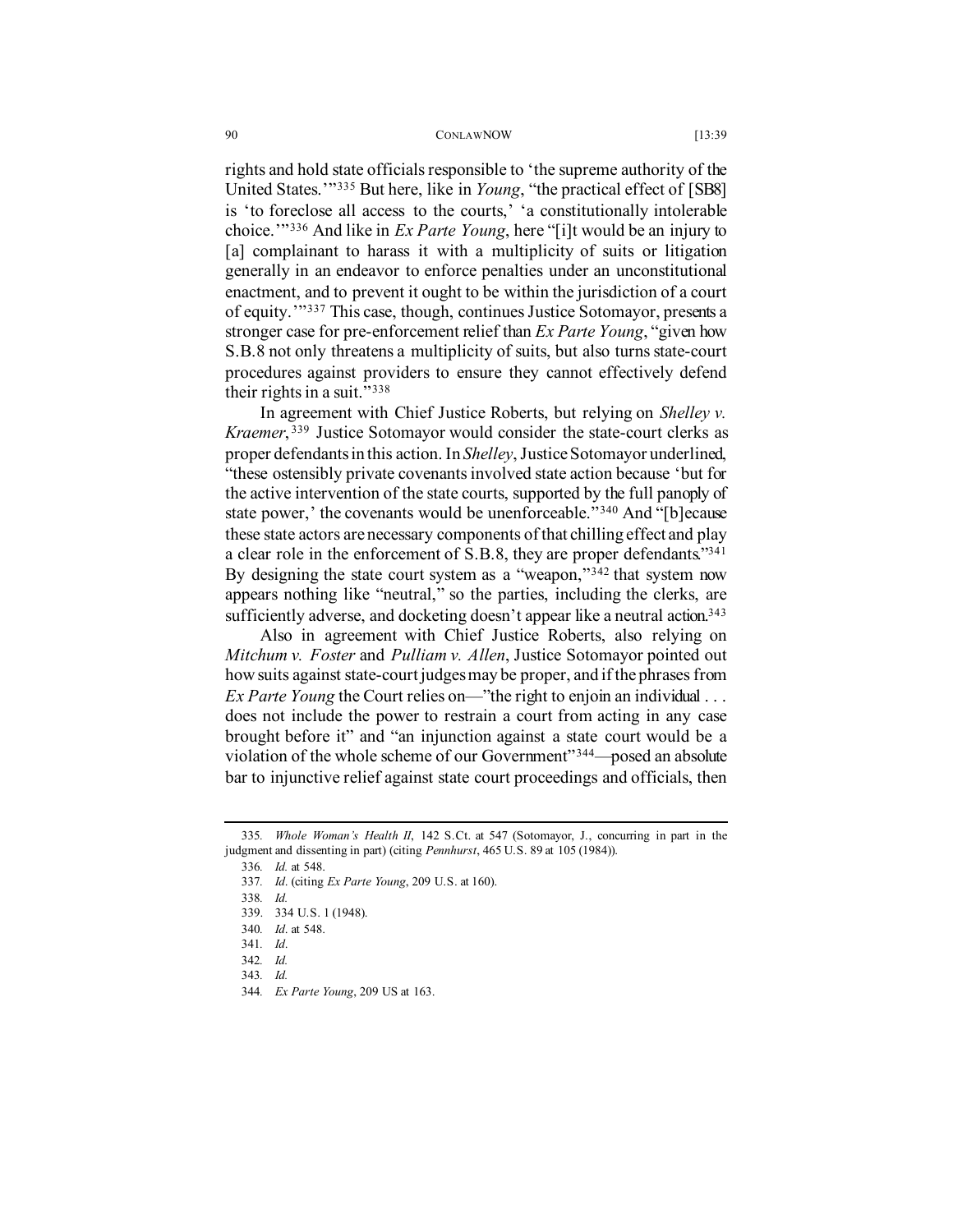*Mitchum* and *Pulliam* would simply be advisory opinions. [345](#page-52-0) Justice Sotomayor also observed that in *Virginia Office for Protection and Advocacy v. Stewart*, [346](#page-52-1) the Court explained how *Ex Parte Young* can extend to new circumstances, "novelty notwithstanding."[347](#page-52-2) Because "S.B.8's architects designed this scheme to evade *Young* as historically applied, it is especially perverse for the Court to shield it from scrutiny based on its novelty."[348](#page-52-3)

## V. THE POTENTIAL EFFECTS OF THE SUPREME COURT'S OPINION ON THE STABILITY OF THE U.S. CONSTITUTIONAL SYSTEM AND THE PROTECTION OF FUNDAMENTAL CONSTITUTIONAL RIGHTS

The decision of the Supreme Court on abortion rights will have significant consequences on the stability of the American constitutional system, continuously threatened by the tension between the federal government and the states. The Court's opinion will affect fundamental constitutional rights, the development of procedural and constitutional doctrines like standing, sovereign immunity, stare decisis, and preemption. Such doctrines, very much like the Texas law, if not properly applied, also threaten the stability of our constitutional system, for they can be turned into weapons used to nullify constitutional rights. And the Court's opinion will also affect business and the growth of our society at large.

## *A. Standing: The Irony of Clapper and The Bounty Hunters*

The doctrine of standing governs the power of federal courts to hear "cases and controversies" under Article III, section 2 of the Constitution. The Court described the key elements of the doctrine in *Lujan v. Defenders of Wildlife*:

Over the years, our cases have established that the irreducible constitutional minimum of standing contains three elements. First, the plaintiff must have suffered an "injury in fact"—an invasion of a legally protected interest which is (a) concrete and particularized; and (b) "actual or imminent, not 'conjectural' or 'hypothetical.'" Second, there must be a causal connection between the injury and the conduct complained of—the injury has to be "fairly . . . traceable to the

<span id="page-52-3"></span><span id="page-52-2"></span><span id="page-52-1"></span><span id="page-52-0"></span><sup>345</sup>*. Whole Woman's Health II*, 142 S.Ct. at 549 (Sotomayor, J., concurring in part in the judgment and dissenting in part).

<sup>346.</sup> 563 U.S. 247 (2011).

<sup>347</sup>*. Id*. at 549 (citing *Stewart*, 563 U.S. at 261).

<sup>348</sup>*. Id*.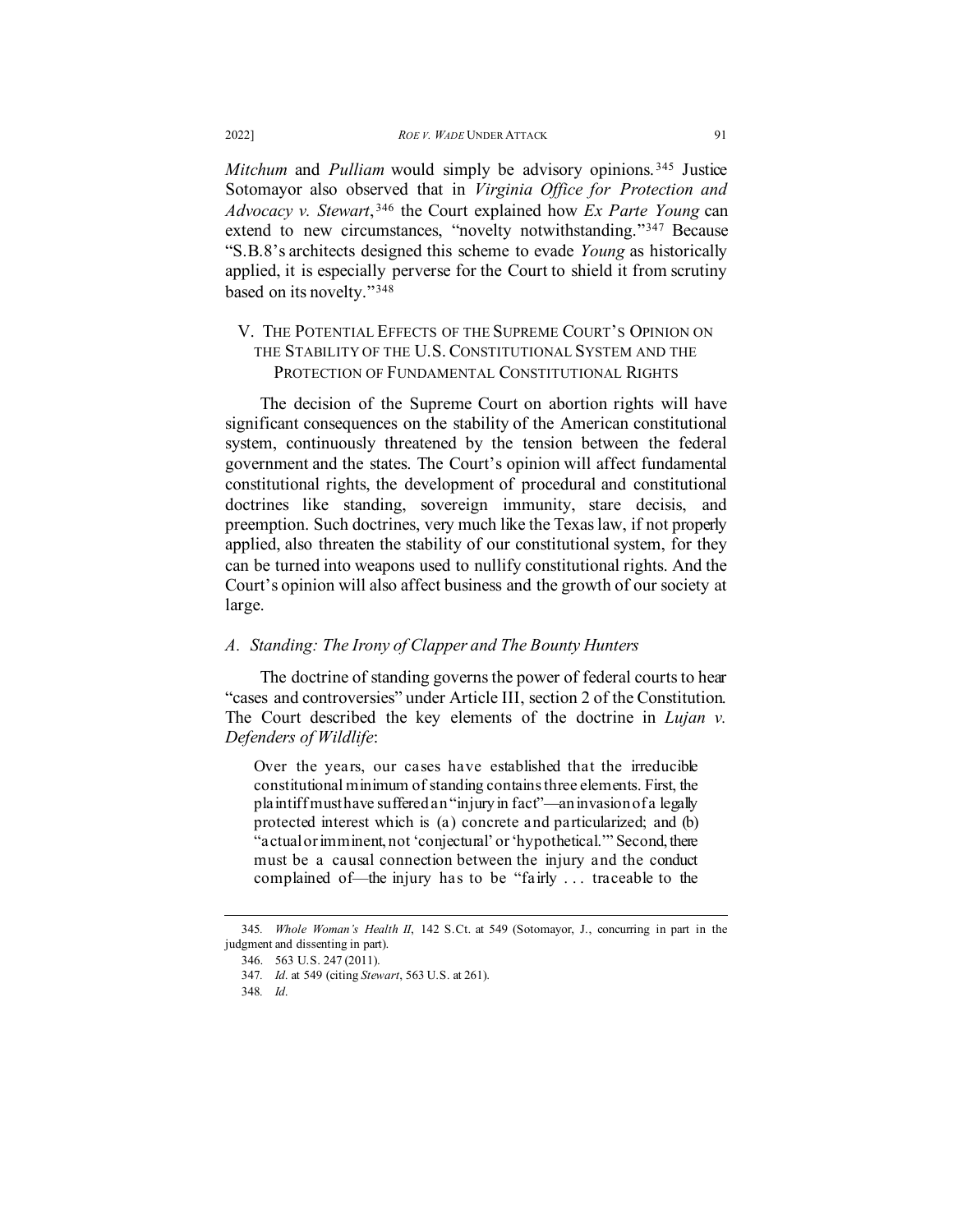challenged action of the defendant, and not . . . the result of the independent action of some third party not before the court." Third, it must be "likely," as opposed to merely "speculative," that the injury will be "redressed by a favorable decision.["349](#page-53-0)

The granular nature of the doctrine described by the *Lujan* Court provides ample opportunities to defeat a plaintiff's efforts to establish standing. Decisions applying the doctrine are notoriously serpentine, opaque, and poorly reasoned. And like the judicially imposed requirement of adversity, this doctrine finds no support in the text or original understanding of Article III. Also, if we examine the basic elements of standing—injury, causation, and redressability—we see that they do no more than describe the generic elements of a claim, as "a group of operative facts giving rise to one or more rights of action."

And yet it is not as simple as it seems, especially as far as the requirement of "injury" is concerned. In part, this follows from the Court's admonition that standing must be resolved on a case-by-case basis, albeit against the background of accepted general principles. This means that there will be cases that do not seem to follow from a traditional doctrinal analysis. *Clapper v. Amnesty International* [350](#page-53-1) is certainly one of them.

There, plaintiffs sought a declaratory judgment that the Foreign Intelligence Surveillance Act (FISA) was unconstitutional. FISA allowed the federal government to obtain secret court approval for the surveillance of electronic communications between persons within the United States and certain persons thought to be in foreign territories. Plaintiffs in the case included lawyers who represented individuals imprisoned in Guantanamo Bay, Cuba, or who had been subject to CIA rendition, and whose communications with their lawyers might be intercepted under FISA. The suit was filed on the day FISA became law. The district court dismissed it for lack of standing because plaintiffs had not yet suffered any injury. The Court of Appeals reversed, concluding that plaintiffs had alleged a sufficient threatened injury, i.e., an "objectively reasonable likelihood" their communications with foreign contacts would be intercepted at some point in the future. The Supreme Court reversed in a 5 to 4 decision, holding that for a "threatened injury" to qualify for standing, it is not enough that there be an "objectively reasonable likelihood" of a harm occurring. Instead, plaintiffs must "demonstrate that

<span id="page-53-0"></span><sup>349.</sup> 504 U.S. 555, 560 (1992) (internal citations omitted).

<span id="page-53-1"></span><sup>350.</sup> 568 U.S. 398 (2013).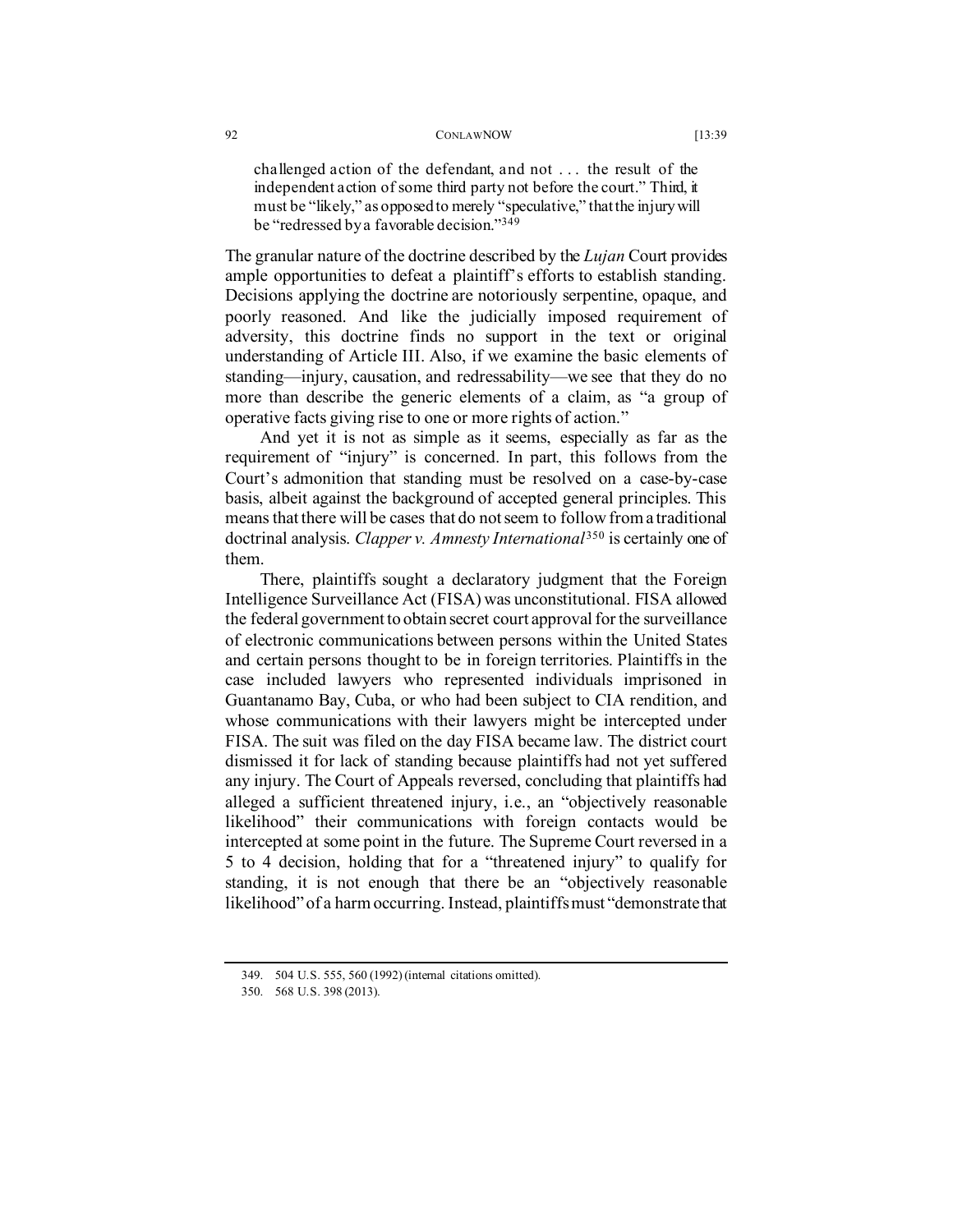the threatened injury is *certainly impending*"[351](#page-54-0) Here, there was no such certainty that the harms alleged by these particular plaintiffs would ever come to pass. While this "certainly impending" phrase had appeared in earlier opinions, it was not necessarily synonymous with "impending with certainty." Instead, the word "certainly" might simply mean "definitely" or "at least." Or, as the dissent suggested, "certainly" might be simply mean "reasonable probability,"[352](#page-54-1) a standard that plaintiffs clearly met in this case.

In any event, the "certainly impending" standard was significantly relaxed in *Susan B. Anthony List v. Driehaus*,[353](#page-54-2) where the Court held that "[a]n allegation of future injury may suffice if the threatened injury is 'certainly impending,' *or* there is a 'substantial risk' that the harm will occur."[354](#page-54-3) If a court deemed the chances of such injury ever occurring were too speculative or remote, the injury-in-fact requirement for prospective relief would not be satisfied. Thus, differently from the more demanding *Clapper*standing standard, *Susan B. Anthony* provided a more relaxed standard, one that would most likely allow to find standing even when standing would be missing under *Clapper.* 

Regardless of the choice between the *Clapper* or *Susan B. Anthony List* standard, which left the Court no specific or clearly identifiable criteria, the Court's insistence on a concrete and particularized injury to support standing has shown how dear this requirement is to the doctrine of justiciability and Article III, section 2 of the Constitution. That insistence, though, is hard to square with the bounty hunters or "qui-tam"

<sup>351</sup>*. Id*. at 401 (emphasis added).

<sup>352</sup>*. Id*. at 431-33 (Breyer, J., dissenting).

<span id="page-54-2"></span><span id="page-54-1"></span><span id="page-54-0"></span><sup>353.</sup> 573 U.S. 149 (2014). In *Susan B. Anthony List*, an Ohio statute criminalized the publication of "false statements" about political candidates. In connection with the 2010 congressional elections, Susan B. Anthony List (the List), a pro-life advocacy organization, issued a press release accusing Steven Driehaus, a member of Congress then running for reelection, of having voted for publicly funded abortions by virtue of his support for the Patient Protection and Affordable Care Act (ACA). Driehaus filed a complaint against the List with the Ohio Election Commission (OEC). An OEC panel found probable cause that the List had published a false statement against him and referred the matter to the full OEC for a hearing. If that hearing resulted in a finding of probable cause, the matter would be referred to the appropriate prosecutorial authorities. The OEC postponed its hearing until after the November 2010 election. When Driehaus then lost the election, he withdrew his complaint and the OEC proceedings were terminated. In the meantime, however, the List filed suit against the OEC in federal court, alleging that the false-statement statute violated the First Amendment. Its complaint asserted that there were several other members of Ohio's congressional delegation who also voted for the ACA and against whom it planned to make similar public accusations in the next election cycle. The defendant moved to dismiss on the ground that the List failed to assert a sufficiently imminent injury to warrant Article III standing. The Court denied the motion finding that the injury was sufficient to support standing.

<span id="page-54-3"></span><sup>354</sup>*. Id*. at 158 (internal citations omitted) (emphasis added).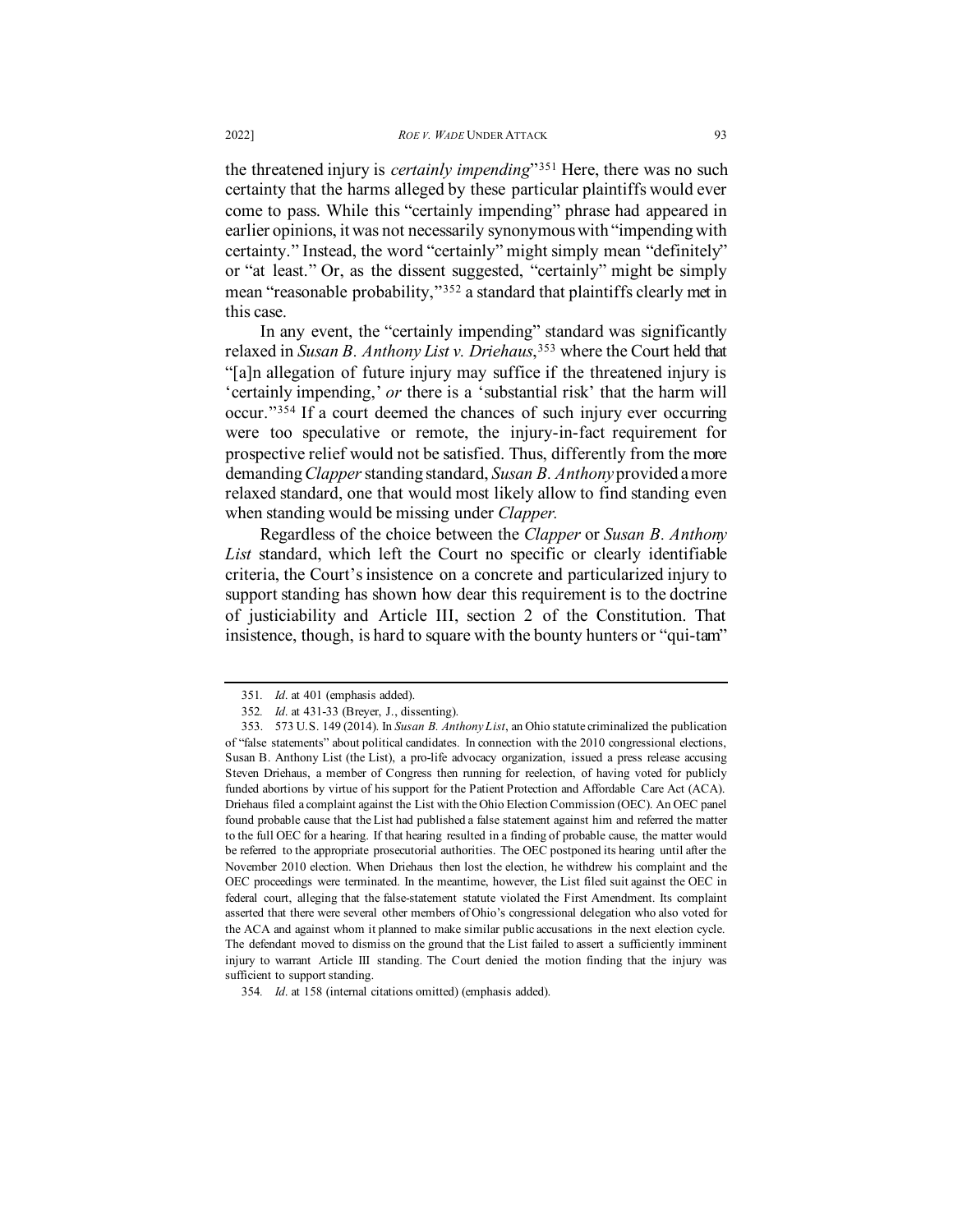practice, by which Congress (or a state legislature) may deputize private citizens to bring actions on its behalf by rewarding them with a "bounty" or with the promise of a share of any monies recovered servicing as incentive, [355](#page-55-0) which artificially gives them a particularized injury that would otherwise be missing.

When describing several exceptions to the ordinary tripartite standing inquiry, the Court in *Lujan* noted that Article III standing would exist in "the unusual case in which Congress has created a concrete private interest in the outcome of a suit against a private party for the government's benefit, by providing a cash bounty for the victorious plaintiff."[356](#page-55-1) The Court explicitly reaffirmed this reasoning in *Vermont Agency of Natural Resources v. U.S. ex rel. Stevens*, [357](#page-55-2) holding that an individual who brings suit under a structured "bounty" statute like the False Claim Act's qui tam provision, has Article III standing. [358](#page-55-3) The *Stevens* Court reasoned that the government suffers a cognizable injury when it is defrauded, and that the False Claims Act's qui tam provision may be construed as a partial assignment of the government's claim to damages.<sup>[359](#page-55-4)</sup> Thus, the Court, through a "representational standing" analysis, found the plaintiffs' injury sufficient to support standing. But while the presence of a cash bounty may signal the existence of an interest, does it also prove the existence of an injury? And does it do so when the action is not a qui tam one by a private party, i.e., the individual is claimed to be acting only on his own behalf? In other words, can statutory damages alone be the basis for injury in private actions? Isn't the cash bounty just the prospect of a reward, the possibility of not getting what never belonged to the plaintiff in the first place, something having no connection to any present or threatened injury to the plaintiff? If so, how can the prospect of

<span id="page-55-0"></span><sup>355</sup>*. See, e.g.,* False Claim Act (FCA), 31 U.S.C.S. Sec. 3730(b). The phrase "qui tam" is an abbreviation for "qui tam pro domino rege quam pro se ipso in hac parte sequitur," which means, "who brings the action for the King as well as for himself." While "qui tam" actions developed in thirteenth-century England, the concept was first used in the United States by the First Congress who included "qui tam" provisions in ten of the first fourteen American statutes imposing penalties. *See* John C. Kunich, *Qui Tam*: *White Knight or Trojan Horse*, 33 A.F.L. REV. 31 (1990).

<sup>356.</sup> 504 U.S. at 572-73.

<sup>357.</sup> 529 U.S. 765, 773-74 (2000).

<sup>358</sup>*. Id*.

<span id="page-55-4"></span><span id="page-55-3"></span><span id="page-55-2"></span><span id="page-55-1"></span><sup>359. &</sup>quot;We believe, however, that adequate basis for the relator's suit for his bounty is to be found in the doctrine that the assignee of a claim has standing to assert the injury in fact suffered by the assignor. The [False Claims Act] can reasonably be regarded as effecting a partial assignment of the Government's damages claim.... We conclude, therefore, that the United States' injury in fact suffices to confer standing on [the qui tam relator]." *Id. See also*, *Bauer v. Marmara*, 942 F.Supp.2d 31, 35-37 (2013).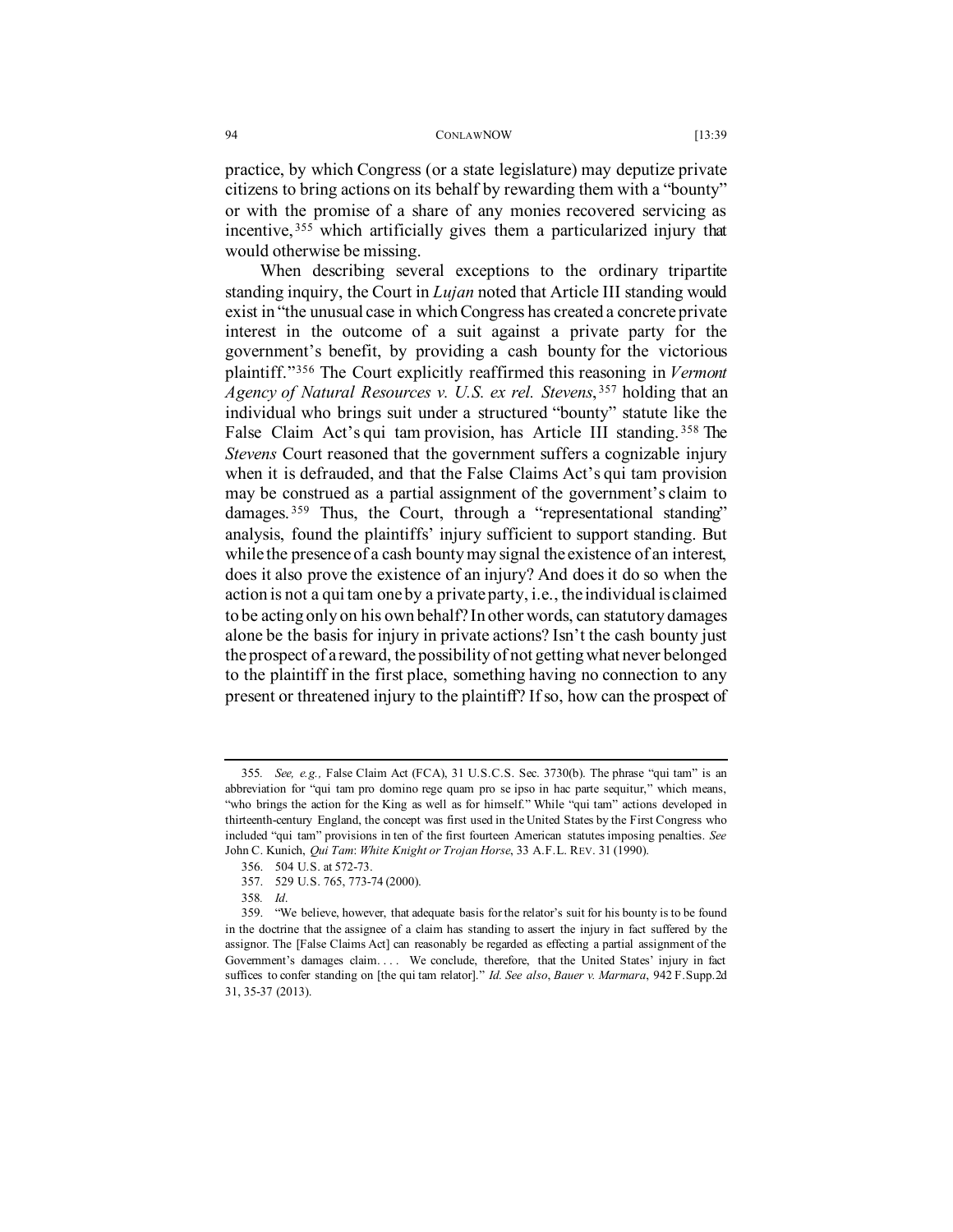a remedy/reward support the existence of a case or controversy for purposes of Article III?

In *Stevens*, the Court noted:

There is no doubt, of course, that as to this portion of the recovery—the bounty he will receive if the suit is successful—a *qui tam*relator has a "concrete private interest in the outcome of [the] suit." [360](#page-56-0) But the same might be said of someone who has placed a wager upon the outcome. An interest unrelated to injury in fact is insufficient to give a plaintiff standing.The interest must consist of obtaining compensation for, or preventing, the violation of a legally protected right. A *qui tam*relator has suffered no such invasion—indeed, the "right" he seeks to vindicate does not even fully materialize until the litigation is completed and the relator prevails. This is not to suggest that Congress cannot define new legal rights, which in turn will confer standing to vindicate an injury caused to the claimant. As we have held in another context, however, an interest that is merely a "byproduct" of the suit itself cannot give rise to a cognizable injury in fact for Article III standing purposes[.361](#page-56-1)

Also, in *Steele Co. v. Citizens for a Better Environment,* [362](#page-56-2) the Court held that "a plaintiff cannot achieve standing to litigate a substantive issue by bringing suit for the cost of bringing suit."[363](#page-56-3)

Thus, it seems logical to conclude that Congress or a state legislature may not satisfy Article III standing by imposing a duty and conferring a cause of action with statutory damages, as it's only a particularized injury, personal to the individual, one that distinguishes that individual from the citizens at large, that can confer standing.

In *Warth v. Seldin*[364](#page-56-4) the Court held that Congress can "define new legal rights, which in turn will confer standing,"[365](#page-56-5) but "an interest that is merely a 'byproduct' of the suit itself cannot give rise to a cognizable injury in fact."[366](#page-56-6)

Thus, the prospect of a cash bounty cannot be a substitute for the injury in federal courts, and it's quite interesting to see how the Court may approve of the cash bounty situation as an exception to the traditional tripartite standing test,  $367$  and yet find that the "objectively reasonable

367*. Lujan*, 504 U.S. at 572-73.

<sup>360</sup>*. Lujan*, 504 U.S. at 573.

<span id="page-56-2"></span><span id="page-56-1"></span><span id="page-56-0"></span><sup>361</sup>*. Stevens*, 529 U.S. at 773.

<sup>362.</sup> 523 U.S. 83 (1998).

<span id="page-56-3"></span><sup>363</sup>*. Id*. at 107.

<sup>364.</sup> 422 U.S. 490 (1975).

<span id="page-56-7"></span><span id="page-56-6"></span><span id="page-56-5"></span><span id="page-56-4"></span><sup>365</sup>*. Id.* at 500.

<sup>366</sup>*. Id.*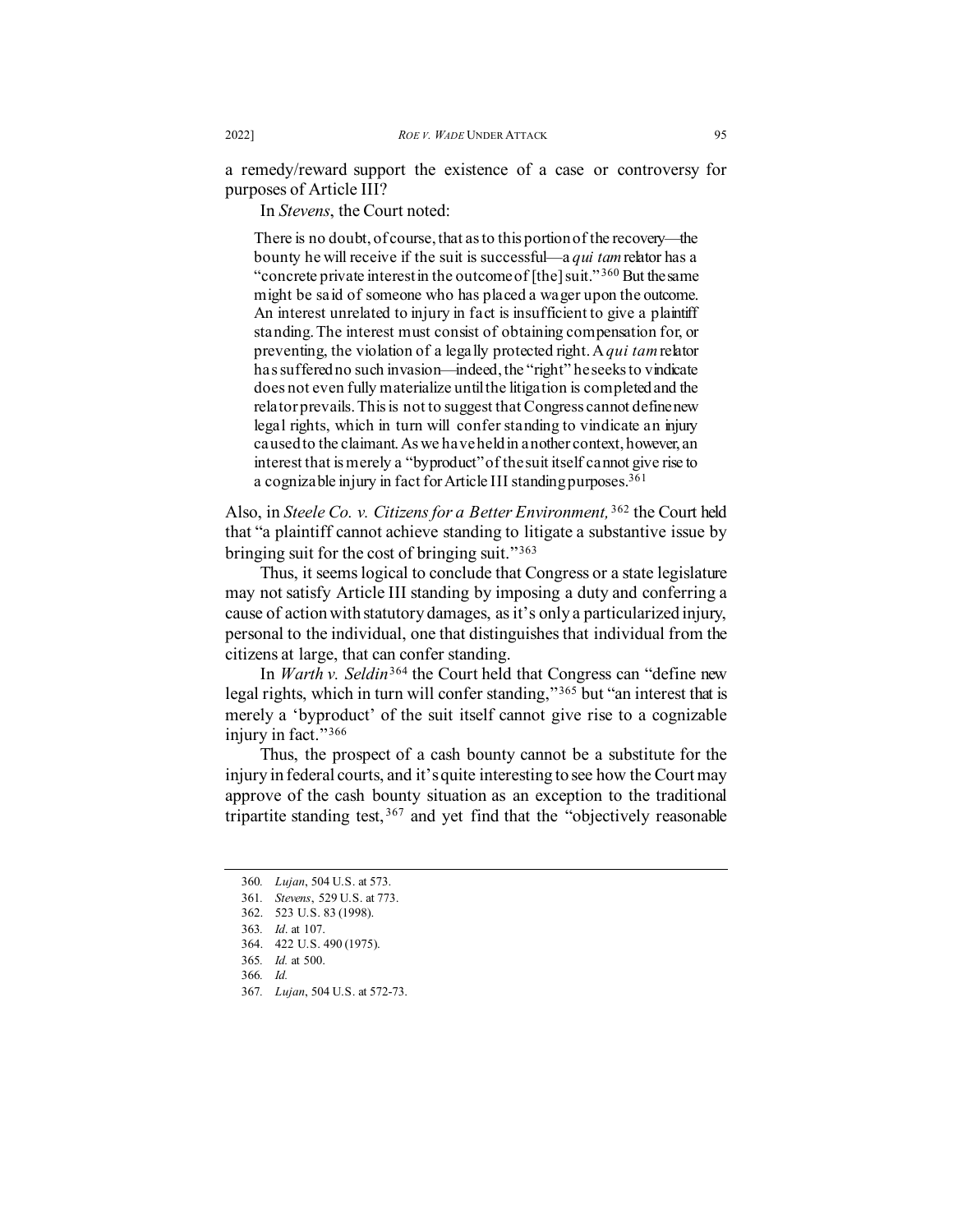likelihood" of injury standard<sup>[368](#page-57-0)</sup>—allowing plaintiffs "to establish standing by asserting that they suffer present [injury] based on a fear of [wrongful conduct], so long as that fear is not fanciful, paranoid, otherwise unreasonable"[369](#page-57-1)—"improperly waters down the fundamental requirements of Article III."[370](#page-57-2)

In *United States ex. rel. Marcus v. Hess*, [371](#page-57-3) the Court "confessed" that, in the context of the False Claims Act and qui tam actions, "one of the means of preventing frauds on the Treasury is to make the perpetrators of them liable to actions by private persons acting, if you please, under the strong stimulus of personal ill will or the hope of gain."[372](#page-57-4) And, in *United States v. Windsor*, <sup>[373](#page-57-5)</sup> the Court lowered the standing standard from "certainly impending" (injury) to "stake"[374](#page-57-6) because "[w]ere this Court to hold that [these] rules require it to dismiss the case, and, in consequence, that the Court of Appeals erred in failing to dismiss it as well, extensive litigation would ensue. The district courts in 94 districts throughout the Nation would be without precedential guidance not only in tax refund suits but also in cases involving the whole of DOMA's sweep involving over 1,000 federal statutes and a myriad of federal regulations."<sup>[375](#page-57-7)</sup>

If considerations of practicality and necessity, though, can justify artificially relaxing or creating standing, wouldn't the need to protect fundamental constitutional rights even more justify returning the doctrine of standing to the true purpose and idea of Article III, section 2 and reading *Ex Parte Young* and the Eleventh Amendment jurisprudence to make sure it is conducive to the ideas behind the Eleventh Amendment and effective means for the enforcement of fundamental constitutional rights?

## *B. Sovereign Immunity of State Judges and Clerks*

To make the doctrine of sovereign immunity protective of the state's sovereignty but also not a disservice to the system and to fundamental individual rights, *Ex parte Young* should be interpreted as applying to state

<span id="page-57-0"></span><sup>368</sup>*. Clapper*, 568 U.S. at 407.

<sup>369</sup>*. Id*. at 416.

<sup>370</sup>*. Id.*

<sup>371.</sup> 317 U.S. 57 (1943).

<sup>372</sup>*. Id.* at 541n.5.

<sup>373.</sup> 570 U.S. 744 (2013).

<span id="page-57-7"></span><span id="page-57-6"></span><span id="page-57-5"></span><span id="page-57-4"></span><span id="page-57-3"></span><span id="page-57-2"></span><span id="page-57-1"></span><sup>374</sup>*. Id*. at 559 ("In an appropriate case, appeal may be permitted . . . at the behest of the party who has prevailed on the merits, so long as that party retains a stake in the appeal satisfying the requirements of Art. III.")

<sup>375</sup>*. Id*. at 761.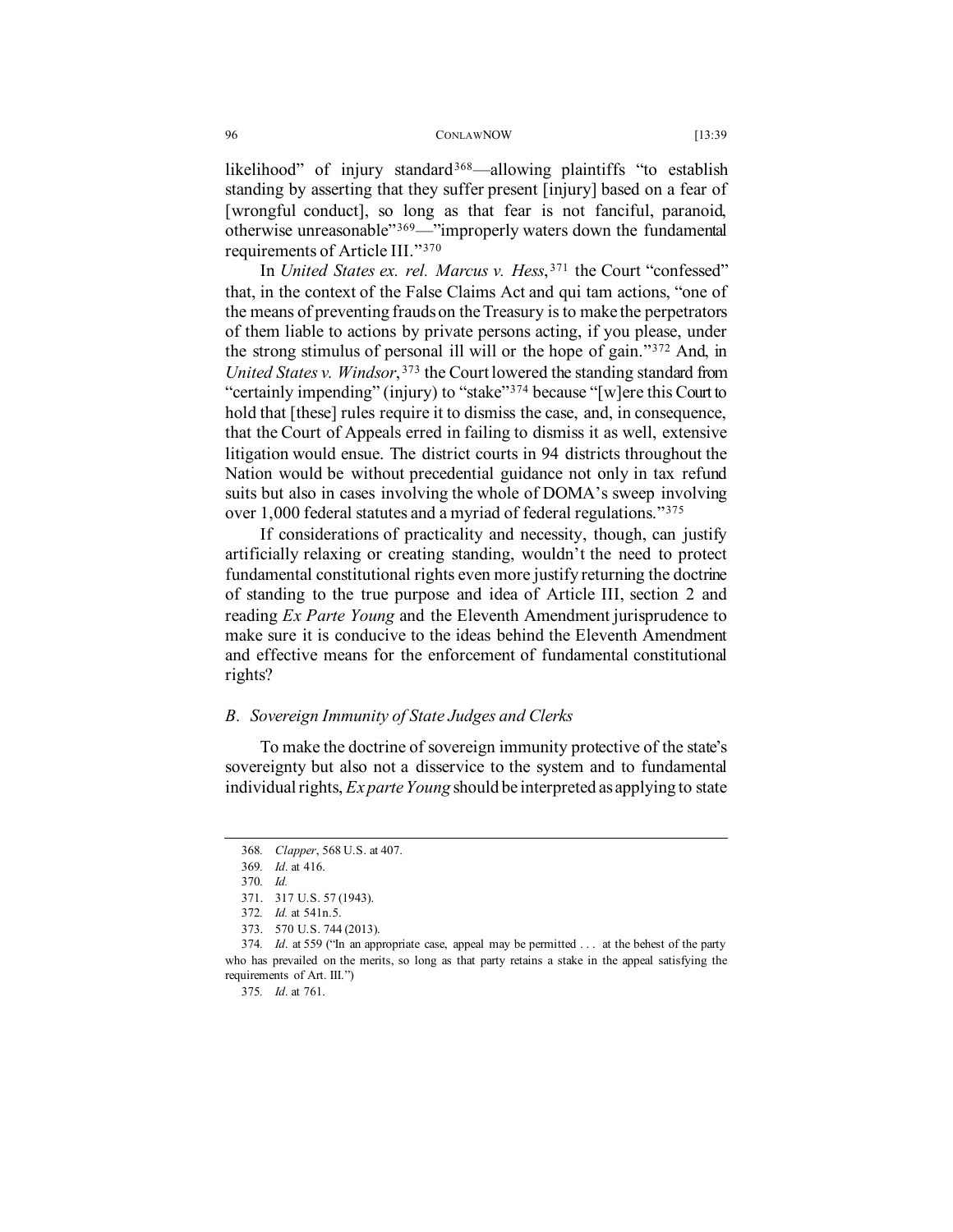judges too, when enforcing a law that would not be otherwise enforceable by any other state officers. *Ex parte Young* is not to the contrary.

As Justice Sotomayor pointed out, in *Shelley v. Kraemer*, "the ostensibly private covenants involved state action because 'but for the active intervention of the state courts, supported by the full panoply of state power,' the covenants would be unenforceable,"[376](#page-58-0) and when "state actors are necessary components of that chilling effect and play a clear role in the enforcement of [an unconstitutional law], they [must be] proper defendants before the court,"[377](#page-58-1) as that will ensure the vindication of the constitutional rights and, ultimately, the advancement of the system. Also, as pointed out by Chief Justice Roberts and Justice Sotomayor, under *Virginia Office for Protection and Advocacy v. Stewart*, [378](#page-58-2) *Ex Parte Young* can extend to new circumstances, "novelty notwithstanding,"[379](#page-58-3) which will make it an effective tool for the advancement of the constitutional rights and, ultimately, of the system.

## *C. Shadow Dockets: The Practice Should be Kept for Urgent Matters Which Should Still be Decided Through the Benefit of Reasoned Opinions*

The practice of shadow dockets, which refers to the thousands of decisions that the Supreme Court hands down each term that "defy their normal procedural regularity," should be maintained as necessary to address questions of urgency. Oftentimes, though, urgent questions are also questions essential to the survival of the system and the protection of its very foundations. Thus, when addressed through the shadow docket procedure, those questions should still benefit from reasoned opinions that do not compromise an attentive analysis of the issues presented, premised on the briefs filed by the parties confronting each other on those very issues, and responding to the objections and arguments offered by the concurring and dissenting justices. This would likely reduce the risk of summary dismissals on procedural grounds to the disservice of fundamental constitutional rights.

<span id="page-58-1"></span><span id="page-58-0"></span><sup>376</sup>*. Id*. at 548.

<sup>377</sup>*. Id*.

<sup>378.</sup> 563 U.S. 247 (2011).

<span id="page-58-3"></span><span id="page-58-2"></span><sup>379</sup>*. Id*. at 549 (citing *Stewart*, 563 U.S. at 261).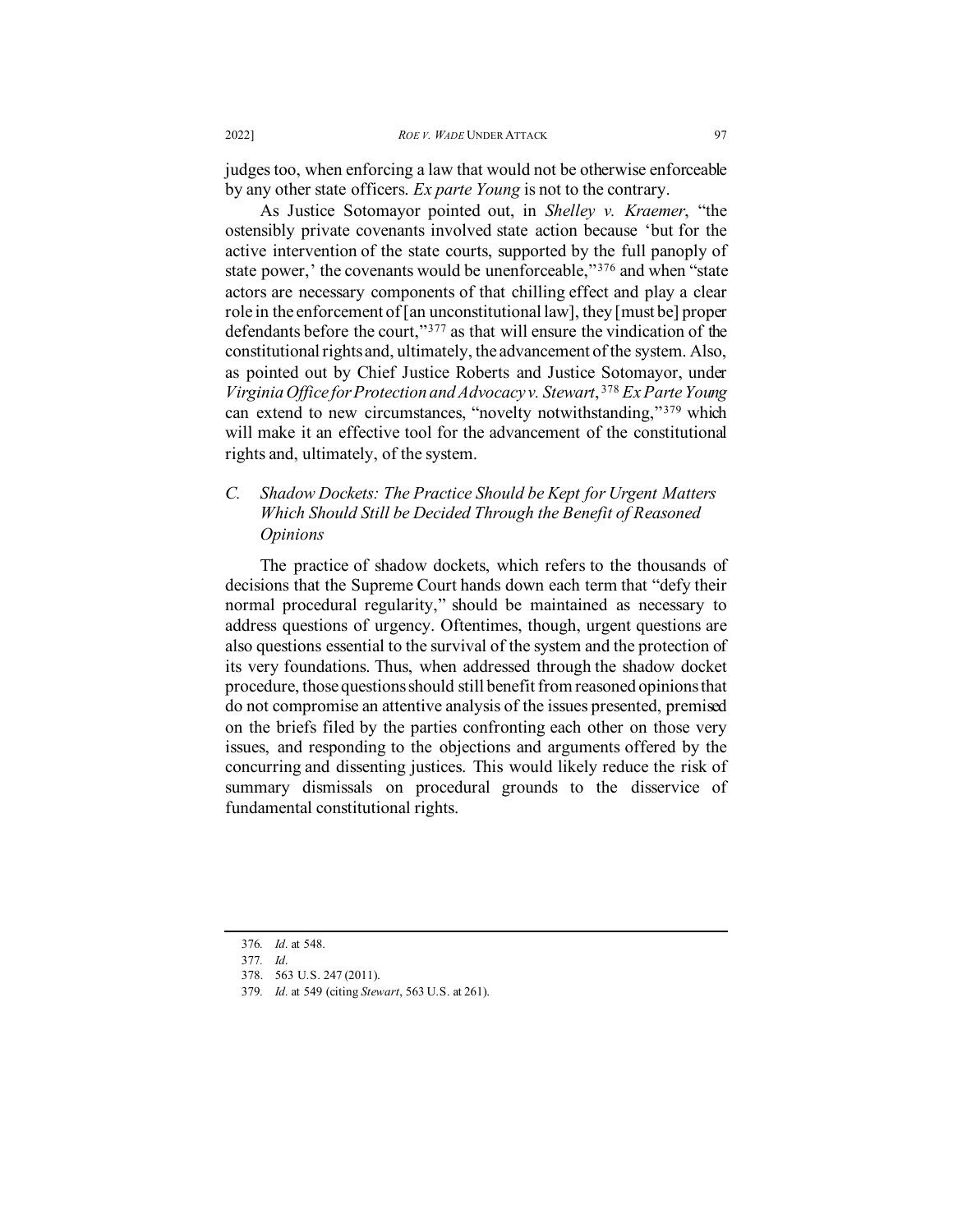As the Court explained in *Planned Parenthood v. Casey*, [380](#page-59-0) "the very concept of the rule of law underlying our own Constitution requires continuity over time [and thus] respect for precedent is, by definition, indispensable."[381](#page-59-1) While overruling a precedent is something that "pinches" the constitutional system, so to speak, it is sometimes necessary to ensure that the system continues to serve the interests of its constituents.

Thus, the problem is not per se the occasional but necessary overruling of a precedent, as much as it is, or might be, the lack of clarity as to the sources and method employed to reach that outcome. In *Planned Parenthood v. Casey*, <sup>[382](#page-59-2)</sup> when confronting the question of whether it should overrule *Roe v. Wade*, the Court noted:

The obligation to follow precedent begins with necessity, and a contrary necessity marks its outer limit. With Cardozo, we recognize that no judicial system could do society's work if it eyed each issue afresh in every case that raised it. See B. Cardozo, The Nature of the Judicial Process 149 (1921). Indeed, the very concept of the rule of law underlying our own Constitution requires such continuity over time that a respect for precedent is, by definition, indispensable. At the other extreme, a different necessity would make itself felt if a prior judicial ruling should come to be seen so clearly as error that its enforcement was for that very reason doomed.

Even when the decision to overrule a prior case is not, as in the rare, latter instance, virtually foreordained, it is common wisdom that the rule of *stare decisis*is not an "inexorable command," and certainly it is not such in every constitutional case. Rather, when this Court reexamines a prior holding, its judgment is customarily informed by a series of prudential and pragmatic considerations designed to test the consistency of overruling a prior decision with the ideal of the rule of law, and to gauge the respective costs of reaffirming and overruling a prior case. Thus, for example, we may ask whether the rule has proved to be intolerable simply in defying practical workability; whether the rule is subject to a kind of reliance that would lend a special hardship to the consequences of overruling and add inequity to the cost of repudiation; whether related principles of law have so far developed as to have left the old rule no more than a remnant of abandoned doctrine; or whether

- 380. 505 U.S. 833 (1992).
- <span id="page-59-1"></span><span id="page-59-0"></span>381*. Id*. at 854.
- <span id="page-59-2"></span>382. 505 U.S. 833 (1992).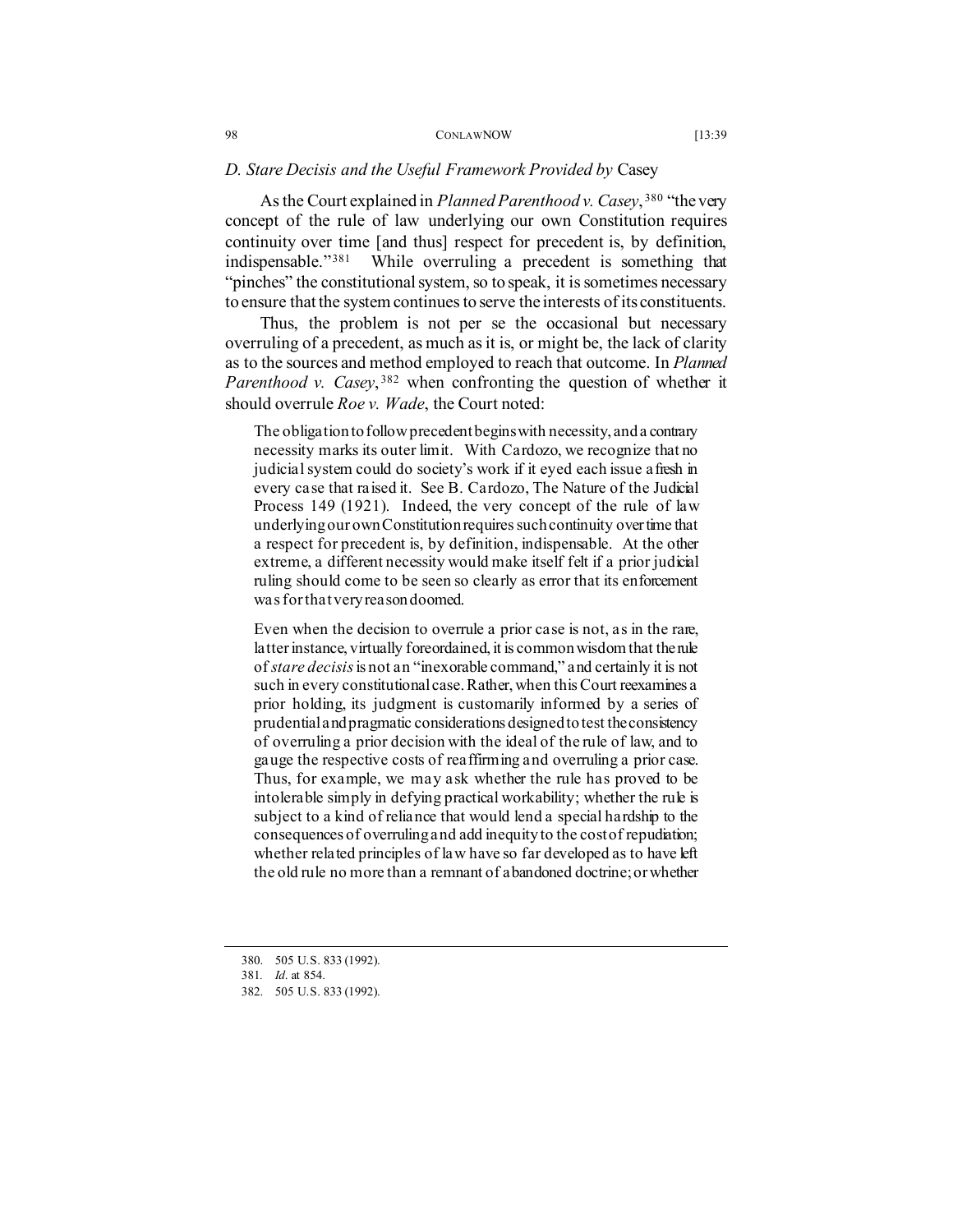#### 2022] *ROE V. WADE* UNDER ATTACK 99

facts have so changed, or come to be seen so differently, as to have robbed the old rule of significant application or justification.<sup>[383](#page-60-0)</sup>

*Casey*'s stare decisis framework offers a careful approach to the question of overruling precedent and should provide guidance to the Court in similar instances where it is confronting the question of whether or not to reject stare decisis. The *Casey* framework, indeed, reflects a careful balance between the values of preserving the status quo so as to maintain stability of the system, and the competing need to at times respond to the demands and desiderata of an evolving system.

## VI. CONCLUSION

What the Texas law reflects is Texas's conviction that the U.S. Supreme Court has no authority to review its laws, that the states are independent of—and in some respects superior to—the national government. This is a dangerous and outdated conviction, one that which harkens back to a nineteenth-century view of state rights, long rejected by the Court and the Nation. The federal courts doctrine of standing and sovereign immunity have allowed the State of Texas to pursue the violation of fundamental constitutional rights which had been upheld by an established constitutional law jurisprudence, one which the State never accepted, despite its authoritativeness and supremacy. And the Court has permitted this abuse and attack to the Constitution.

The phrase that Max Lerner used to describe the Court, "agency of control," can be read as a pejorative. But that phrase carries with it a positive aspect as well. Cases like *Brown v. Board of Education* reflect the agency of control principle, but they do so in a way which suggests that the control is appropriate, that the matter is one of national concern and, thus, that invites judicial intervention absent congressional action. Procedure and procedural doctrines cannot and should not constitute an obstacle to that necessary intervention. We have procedure to enforce constitutional rights, not for the sake of it. Procedure should be the handmaid of justice, not an obstacle to the proper and necessary exercise of the justice mission of the Court.

When the Court enforces, across the board, the Constitution's protection of individual rights, it is because the Court perceives that the matter is one of national concern, i.e., that the rights are shared by all citizens. As such, this is certainly a good intervention, or, stated differently, an appropriate and sometimes necessary exercise of the power

<span id="page-60-0"></span><sup>383</sup>*. Id.* at 854-55 (internal citations omitted).